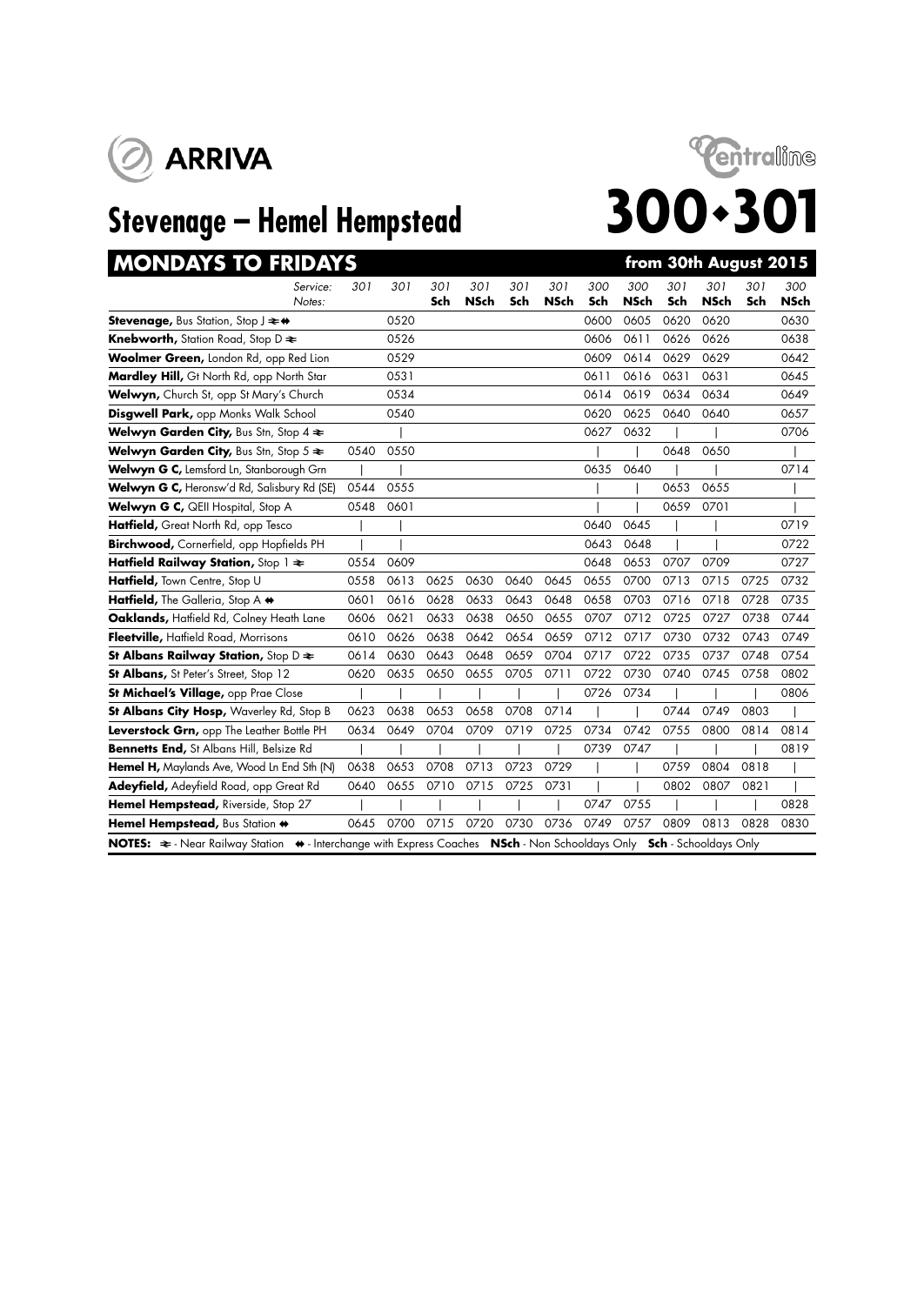



# **MONDAYS TO FRIDAYS** *from 30th August 2015*

| Service:                                                                                                                   | 300  | 301  | 301  | 300  | 300  | 301  | 301        | 300  | 300  | 301                          | 301  | 300  |
|----------------------------------------------------------------------------------------------------------------------------|------|------|------|------|------|------|------------|------|------|------------------------------|------|------|
| Notes:                                                                                                                     | Sch  | NSch | Sch  | NSch | Sch  | NSch | Sch        | NSch | Sch  | <b>NSch</b>                  | Sch  | NSch |
| <b>Stevenage, Lister Hospital, Stop B</b>                                                                                  |      |      |      |      |      | 0706 | 0706       |      |      |                              |      |      |
| <b>Stevenage, Old Town, opp White Lion PH</b>                                                                              |      |      |      |      |      | 0710 | 0710       |      |      |                              |      |      |
| <b>Stevenage Railway Station, Stop M <math>\neq</math></b>                                                                 |      |      |      |      |      | 0712 | 0712       |      |      |                              |      |      |
| Stevenage, Bus Station, Stop J $\rightleftarrows$ +                                                                        | 0635 | 0645 | 0650 | 0700 | 0703 | 0716 | 0718d 0730 |      | 0733 | 0743                         | 0743 | 0755 |
| <b>Knebworth, Station Road, Stop D <math>\geq</math></b>                                                                   | 0643 | 0653 | 0658 | 0708 | 0711 | 0724 | 0726       | 0738 | 0741 | 0751                         | 0751 | 0803 |
| Woolmer Green, London Rd, opp Red Lion                                                                                     | 0648 | 0657 | 0703 | 0712 | 0716 | 0728 | 0731       | 0742 | 0746 | 0756                         | 0756 | 0808 |
| Mardley Hill, Gt North Rd, opp North Star                                                                                  | 0651 | 0700 | 0706 | 0715 | 0719 | 0731 | 0734       | 0745 | 0749 | 0800                         | 0800 | 0812 |
| Welwyn, Church St, opp St Mary's Church                                                                                    | 0655 | 0704 | 0710 | 0719 | 0723 | 0735 | 0738       | 0749 | 0753 | 0804                         | 0804 | 0816 |
| Disgwell Park, opp Monks Walk School                                                                                       | 0703 | 0712 | 0718 | 0727 | 0731 | 0743 | 0746       | 0757 | 0801 | 0812                         | 0816 | 0825 |
| Welwyn Garden City, Bus Stn, Stop 4 $\Leftarrow$                                                                           | 0712 |      |      | 0736 | 0741 |      |            | 0806 | 0811 |                              |      | 0836 |
| Welwyn Garden City, Bus Stn, Stop $5 \approx$                                                                              |      | 0721 | 0727 |      |      | 0753 | 0756       |      |      | 0821                         | 0826 |      |
| Welwyn G C, Lemsford Ln, Stanborough Grn                                                                                   | 0720 |      |      | 0744 | 0749 |      |            | 0814 | 0819 |                              |      | 0844 |
| Welwyn G C, Heronsw'd Rd, Salisbury Rd (SE)                                                                                |      | 0726 | 0732 |      |      | 0758 | 0801       |      |      | 0826                         | 0831 |      |
| Welwyn G C, QEII Hospital, Stop A                                                                                          |      | 0732 | 0738 |      |      | 0804 | 0807       |      |      | 0832                         | 0837 |      |
| Hatfield, Great North Rd, opp Tesco                                                                                        | 0725 |      |      | 0749 | 0754 |      |            | 0819 | 0824 |                              |      | 0849 |
| Birchwood, Cornerfield, opp Hopfields PH                                                                                   | 0728 |      |      | 0752 | 0757 |      |            | 0822 | 0827 |                              |      | 0852 |
| Hatfield Railway Station, Stop $1 \approx$                                                                                 | 0733 | 0741 | 0748 | 0757 | 0802 | 0813 | 0816       | 0827 | 0832 | 0841                         | 0846 | 0857 |
| Hatfield, Town Centre, Stop U                                                                                              | 0740 | 0746 | 0755 | 0802 | 0809 | 0818 | 0823       | 0832 | 0838 | 0847                         | 0853 | 0902 |
| Hatfield, The Galleria, Stop A $\leftrightarrow$                                                                           | 0743 | 0749 | 0758 | 0805 | 0812 | 0820 | 0826       | 0835 | 0841 | 0850                         | 0856 | 0905 |
| Oaklands, Haffield Rd, Colney Heath Lane                                                                                   | 0753 | 0758 | 0809 | 0814 | 0823 | 0829 | 0835       | 0844 | 0850 | 0859                         | 0905 | 0914 |
| Fleetville, Hatfield Road, Morrisons                                                                                       | 0758 | 0803 | 0814 | 0819 | 0828 | 0834 | 0840       | 0849 | 0855 | 0904                         | 0910 | 0919 |
| St Albans Railway Station, Stop D $\approx$                                                                                | 0803 | 0808 | 0819 | 0824 | 0834 | 0839 | 0846       | 0854 | 0901 | 0909                         | 0915 | 0924 |
| St Albans, St Peter's Street, Stop 12                                                                                      | 0815 | 0816 | 0830 | 0832 | 0845 | 0846 | 0857       | 0902 | 0911 | 0917                         | 0923 | 0932 |
| St Michael's Village, opp Prae Close                                                                                       | 0820 |      |      | 0836 | 0850 |      |            | 0906 | 0916 |                              |      | 0936 |
| St Albans City Hosp, Waverley Rd, Stop B                                                                                   |      | 0820 | 0835 |      |      | 0850 | 0902       |      |      | 0921                         | 0928 |      |
| Leverstock Grn, opp The Leather Bottle PH                                                                                  | 0828 | 0831 | 0846 | 0844 | 0858 | 0901 | 0913       | 0914 | 0924 | 0932                         | 0939 | 0944 |
| Bennetts End, St Albans Hill, Belsize Rd                                                                                   | 0833 |      |      | 0849 | 0903 |      |            | 0919 | 0929 |                              |      | 0949 |
| Hemel H, Maylands Ave, Wood Ln End Sth (N)                                                                                 |      | 0835 | 0850 |      |      | 0905 | 0917       |      |      |                              |      |      |
| Adeyfield, Adeyfield Road, opp Great Rd                                                                                    |      | 0838 | 0853 |      |      | 0908 | 0920       |      |      | 0937                         | 0944 |      |
| Hemel Hempstead, Riverside, Stop 27                                                                                        | 0841 |      |      | 0857 | 0911 |      |            | 0927 | 0937 |                              |      | 0957 |
| Hemel Hempstead, Bus Station +                                                                                             | 0843 | 0844 | 0900 | 0859 | 0913 | 0914 | 0927       | 0929 | 0939 | 0943                         | 0951 | 0959 |
| NOTES: $\Leftarrow$ - Near Railway Station $\leftrightarrow$ - Interchange with Express Coaches NSch - Non Schooldays Only |      |      |      |      |      |      |            |      |      | <b>Sch</b> - Schooldays Only |      |      |

**d** - Arrives 4 minutes earlier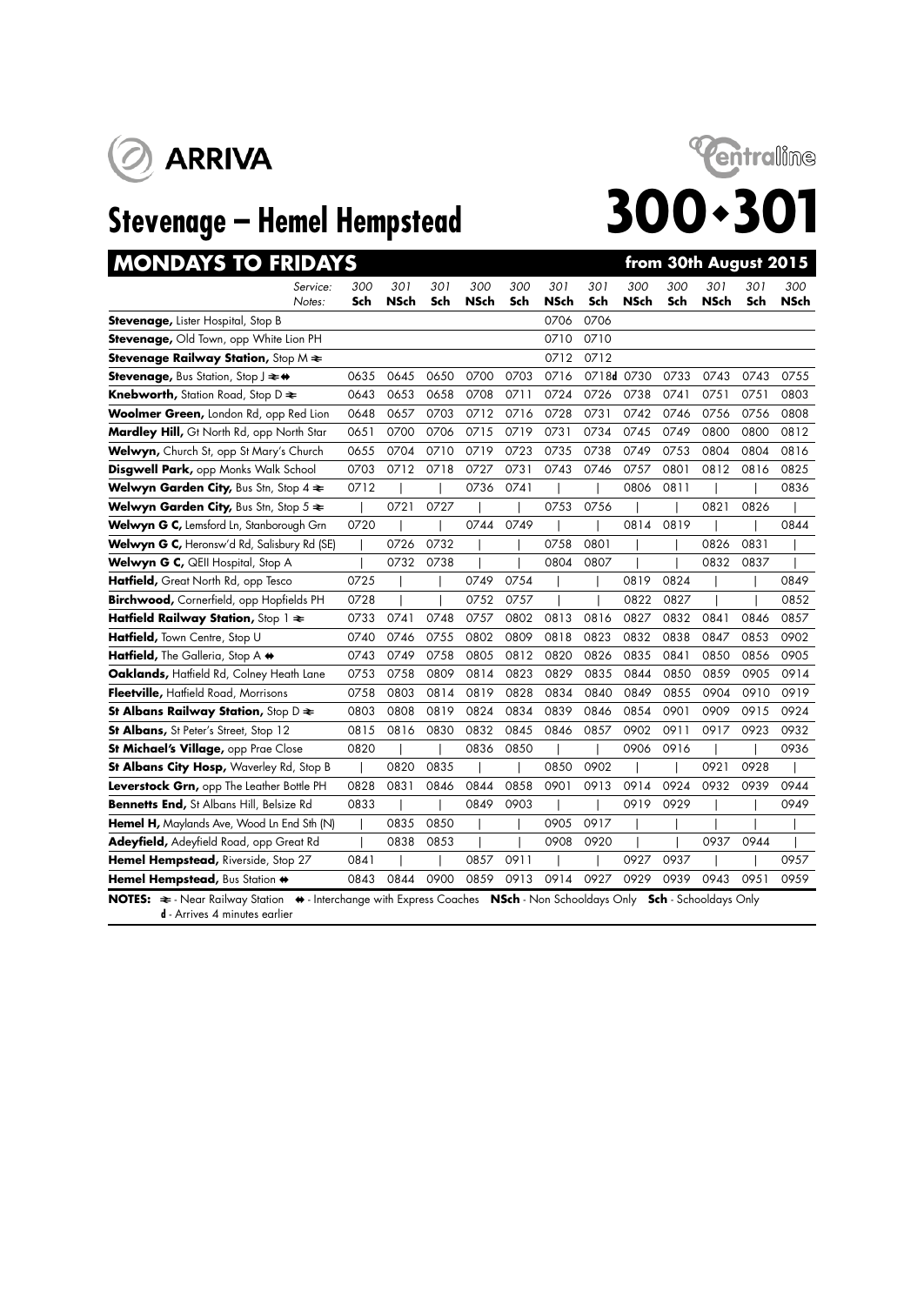



| <b>MONDAYS TO FRIDAYS</b>                                                                                                                                                   |            |            |             |      |            |      |            |      |            |      | from 30th August 2015 |      |
|-----------------------------------------------------------------------------------------------------------------------------------------------------------------------------|------------|------------|-------------|------|------------|------|------------|------|------------|------|-----------------------|------|
| Service:<br>Notes:                                                                                                                                                          | 300<br>Sch | 301<br>Sch | 301<br>NSch | 300  | 301        | 300  | 301        | 300  | 301        | 300  | 301                   | 300  |
| Stevenage, Lister Hospital, Stop B                                                                                                                                          |            | 0758       | 0800        |      | 0833       |      | 0903       |      | 0933       |      | 1003                  |      |
| Stevenage, Old Town, opp White Lion PH                                                                                                                                      |            | 0804       | 0804        |      | 0837       |      | 0907       |      | 0937       |      | 1007                  |      |
| <b>Stevenage Railway Station, Stop M <math>\neq</math></b>                                                                                                                  |            | 0806       | 0806        |      | 0839       |      | 0909       |      | 0939       |      | 1009                  |      |
| Stevenage, Bus Station, Stop J $\rightleftharpoons$ +                                                                                                                       | 0755       | 0810       | 0810        | 0830 | 0845d 0900 |      | 0915d 0930 |      | 0945d 1000 |      | 1015d 1030            |      |
| Knebworth, Station Road, Stop D $\Leftarrow$                                                                                                                                | 0803       | 0818       | 0818        | 0838 | 0853       | 0908 | 0923       | 0938 | 0953       | 1008 | 1023                  | 1038 |
| Woolmer Green, London Rd, opp Red Lion                                                                                                                                      | 0808       | 0823       | 0823        | 0842 | 0857       | 0912 | 0927       | 0942 | 0957       | 1012 | 1027                  | 1042 |
| Mardley Hill, Gt North Rd, opp North Star                                                                                                                                   | 0812       | 0826       | 0826        | 0845 | 0900       | 0915 | 0930       | 0945 | 1000       | 1015 | 1030                  | 1045 |
| Welwyn, Church St, opp St Mary's Church                                                                                                                                     | 0816       | 0830       | 0831        | 0849 | 0904       | 0919 | 0934       | 0949 | 1004       | 1019 | 1034                  | 1049 |
| Disgwell Park, opp Monks Walk School                                                                                                                                        | 0828       | 0840       | 0840        | 0857 | 0912       | 0927 | 0942       | 0957 | 1012       | 1027 | 1042                  | 1057 |
| Welwyn Garden City, Bus Stn, Stop 4 $\Leftarrow$                                                                                                                            | 0840       |            |             | 0906 |            | 0936 |            | 1006 |            | 1036 |                       | 1106 |
| <b>Welwyn Garden City, Bus Stn, Stop 5 <math>\approx</math></b>                                                                                                             |            | 0852       | 0851        |      | 0921       |      | 0951       |      | 1021       |      | 1051                  |      |
| Welwyn G C, Lemsford Ln, Stanborough Grn                                                                                                                                    | 0848       |            |             | 0914 |            | 0944 |            | 1014 |            | 1044 |                       | 1114 |
| Welwyn G C, Heronsw'd Rd, Salisbury Rd (SE)                                                                                                                                 |            | 0857       | 0856        |      | 0926       |      | 0956       |      | 1026       |      | 1056                  |      |
| Welwyn G C, QEII Hospital, Stop A                                                                                                                                           |            | 0903       | 0902        |      | 0932       |      | 1002       |      | 1032       |      | 1102                  |      |
| Hatfield, Great North Rd, opp Tesco                                                                                                                                         | 0853       |            |             | 0919 |            | 0949 |            | 1019 |            | 1049 |                       | 1119 |
| Birchwood, Cornerfield, opp Hopfields PH                                                                                                                                    | 0856       |            |             | 0922 |            | 0952 |            | 1022 |            | 1052 |                       | 1122 |
| Hatfield Railway Station, Stop $1 \approx$                                                                                                                                  | 0901       | 0912       | 0911        | 0927 | 0941       | 0957 | 1011       | 1027 | 1041       | 1057 | 1111                  | 1127 |
| Hatfield, Town Centre, Stop U                                                                                                                                               | 0908       | 0918       | 0917        | 0932 | 0947       | 1002 | 1017       | 1032 | 1047       | 1102 | 1117                  | 1132 |
| Hatfield, The Galleria, Stop A +                                                                                                                                            | 0911       | 0921       | 0920        | 0935 | 0950       | 1005 | 1020       | 1035 | 1050       | 1105 | 1120                  | 1135 |
| Oaklands, Haffield Rd, Colney Heath Lane                                                                                                                                    | 0920       | 0930       | 0929        | 0944 | 0959       | 1014 | 1029       | 1044 | 1059       | 1114 | 1129                  | 1144 |
| Fleetville, Hatfield Road, Morrisons                                                                                                                                        | 0925       | 0935       | 0934        | 0949 | 1004       | 1019 | 1034       | 1049 | 1104       | 1119 | 1134                  | 1149 |
| St Albans Railway Station, Stop D $\approx$                                                                                                                                 | 0930       | 0940       | 0939        | 0954 | 1009       | 1024 | 1039       | 1054 | 1109       | 1124 | 1139                  | 1154 |
| <b>St Albans, St Peter's Street, Stop 12</b>                                                                                                                                | 0938       | 0949       | 0947        | 1002 | 1017       | 1032 | 1047       | 1102 | 1117       | 1132 | 1147                  | 1202 |
| St Michael's Village, opp Prae Close                                                                                                                                        | 0942       |            |             | 1006 |            | 1036 |            | 1106 |            | 1136 |                       | 1206 |
| St Albans City Hosp, Waverley Rd, Stop B                                                                                                                                    |            | 0953       | 0951        |      | 1021       |      | 1051       |      | 1121       |      | 1151                  |      |
| Leverstock Grn, opp The Leather Bottle PH                                                                                                                                   | 0950       | 1004       | 1002        | 1014 | 1032       | 1044 | 1102       | 1114 | 1132       | 1144 | 1202                  | 1214 |
| Bennetts End, St Albans Hill, Belsize Rd                                                                                                                                    | 0955       |            |             | 1019 |            | 1049 |            | 1119 |            | 1149 |                       | 1219 |
| Adeyfield, Adeyfield Road, opp Great Rd                                                                                                                                     |            | 1009       | 1007        |      | 1037       |      | 1107       |      | 1137       |      | 1207                  |      |
| Hemel Hempstead, Riverside, Stop 27                                                                                                                                         | 1003       |            |             | 1027 |            | 1057 |            | 1127 |            | 1157 |                       | 1227 |
| Hemel Hempstead, Bus Station +                                                                                                                                              | 1005       | 1015       | 1013        | 1029 | 1043       | 1059 | 1113       | 1129 | 1143       | 1159 | 1213                  | 1229 |
| NOTES: $\Rightarrow$ - Near Railway Station (+ - Interchange with Express Coaches (NSch - Non Schooldays Only Sch - Schooldays Only<br><b>d</b> - Arrives 4 minutes earlier |            |            |             |      |            |      |            |      |            |      |                       |      |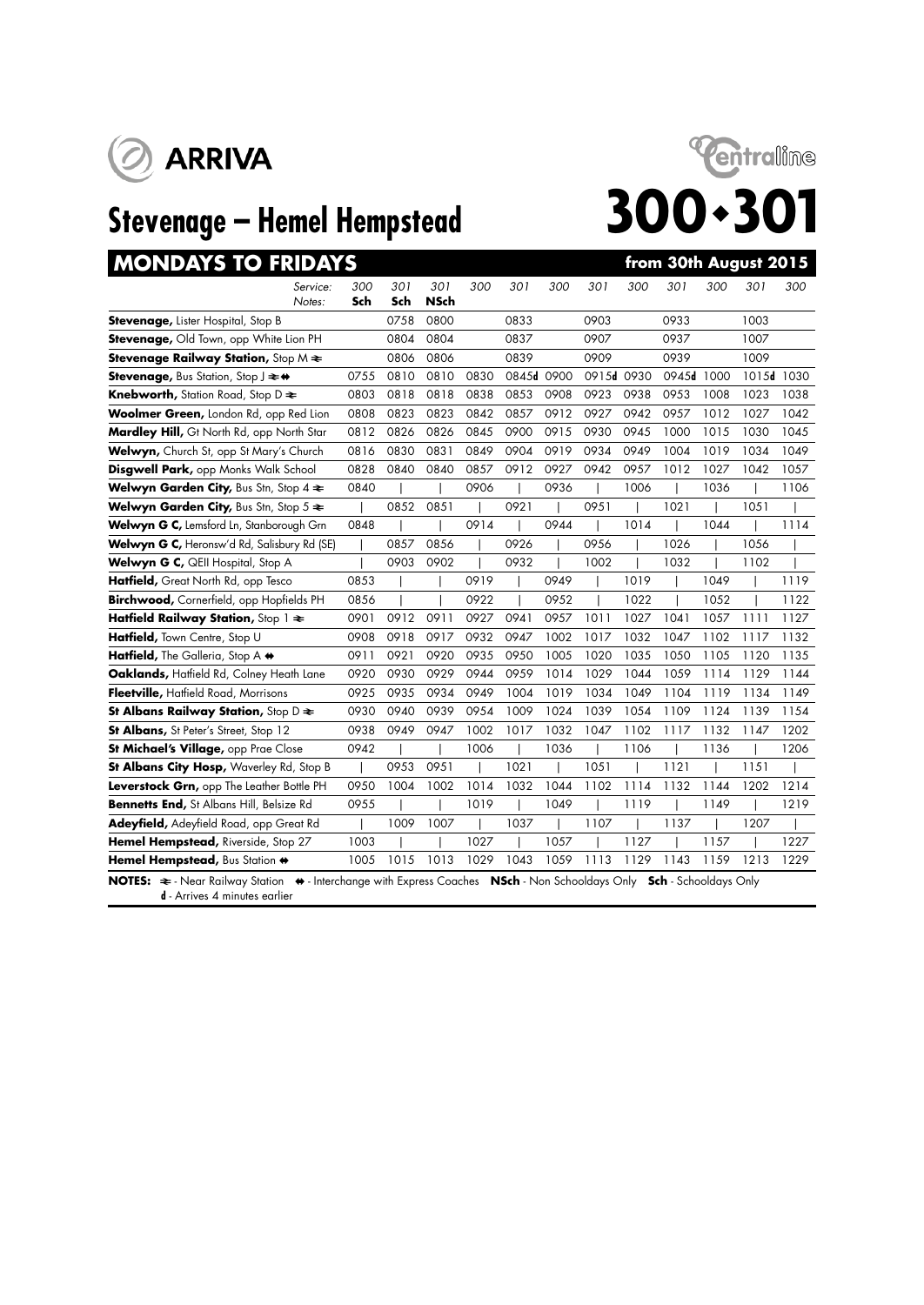



# **MONDAYS TO FRIDAYS** *from 30th August 2015*

| Service:<br>Notes:                                                                                                             | 301   | 300  | 301        | 300  | 301   | 300  | 301   | 300  | 301   | 300  | 301        | 300  |
|--------------------------------------------------------------------------------------------------------------------------------|-------|------|------------|------|-------|------|-------|------|-------|------|------------|------|
| <b>Stevenage, Lister Hospital, Stop B</b>                                                                                      | 1033  |      | 1103       |      | 1133  |      | 1203  |      | 1233  |      | 1303       |      |
| <b>Stevenage, Old Town, opp White Lion PH</b>                                                                                  | 1037  |      | 1107       |      | 1137  |      | 1207  |      | 1237  |      | 1307       |      |
| <b>Stevenage Railway Station, Stop M <math>\neq</math></b>                                                                     | 1039  |      | 1109       |      | 1139  |      | 1209  |      | 1239  |      | 1309       |      |
| <b>Stevenage, Bus Station, Stop J <math>\rightleftarrows</math> +</b>                                                          | 1045d | 1100 | 1115d 1130 |      | 1145d | 1200 | 1215d | 1230 | 1245d | 1300 | 1315d 1330 |      |
| Knebworth, Station Road, Stop D $\Leftarrow$                                                                                   | 1053  | 1108 | 1123       | 1138 | 1153  | 1208 | 1223  | 1238 | 1253  | 1308 | 1323       | 1338 |
| Woolmer Green, London Rd, opp Red Lion                                                                                         | 1057  | 1112 | 1127       | 1142 | 1157  | 1212 | 1227  | 1242 | 1257  | 1312 | 1327       | 1342 |
| Mardley Hill, Gt North Rd, opp North Star                                                                                      | 1100  | 1115 | 1130       | 1145 | 1200  | 1215 | 1230  | 1245 | 1300  | 1315 | 1330       | 1345 |
| Welwyn, Church St, opp St Mary's Church                                                                                        | 1104  | 1119 | 1134       | 1149 | 1204  | 1219 | 1234  | 1249 | 1304  | 1319 | 1334       | 1349 |
| <b>Disgwell Park, opp Monks Walk School</b>                                                                                    | 1112  | 1127 | 1142       | 1157 | 1212  | 1227 | 1242  | 1257 | 1312  | 1327 | 1342       | 1357 |
| Welwyn Garden City, Bus Stn, Stop 4 $\Leftarrow$                                                                               |       | 1136 |            | 1206 |       | 1236 |       | 1306 |       | 1336 |            | 1406 |
| Welwyn Garden City, Bus Stn, Stop 5 $\Leftarrow$                                                                               | 1121  |      | 1151       |      | 1221  |      | 1251  |      | 1321  |      | 1351       |      |
| Welwyn G C, Lemsford Ln, Stanborough Grn                                                                                       |       | 1144 |            | 1214 |       | 1244 |       | 1314 |       | 1344 |            | 1414 |
| Welwyn G C, Heronsw'd Rd, Salisbury Rd (SE)                                                                                    | 1126  |      | 1156       |      | 1226  |      | 1256  |      | 1326  |      | 1356       |      |
| Welwyn G C, QEII Hospital, Stop A                                                                                              | 1132  |      | 1202       |      | 1232  |      | 1302  |      | 1332  |      | 1402       |      |
| Hatfield, Great North Rd, opp Tesco                                                                                            |       | 1149 |            | 1219 |       | 1249 |       | 1319 |       | 1349 |            | 1419 |
| Birchwood, Cornerfield, opp Hopfields PH                                                                                       |       | 1152 |            | 1222 |       | 1252 |       | 1322 |       | 1352 |            | 1422 |
| Hatfield Railway Station, Stop $1 \approx$                                                                                     | 1141  | 1157 | 1211       | 1227 | 1241  | 1257 | 1311  | 1327 | 1341  | 1357 | 1411       | 1427 |
| Hatfield, Town Centre, Stop U                                                                                                  | 1147  | 1202 | 1217       | 1232 | 1247  | 1302 | 1317  | 1332 | 1347  | 1402 | 1417       | 1432 |
| Hatfield, The Galleria, Stop A +                                                                                               | 1150  | 1205 | 1220       | 1235 | 1250  | 1305 | 1320  | 1335 | 1350  | 1405 | 1420       | 1435 |
| Oaklands, Hatfield Rd, Colney Heath Lane                                                                                       | 1159  | 1214 | 1229       | 1244 | 1259  | 1314 | 1329  | 1344 | 1359  | 1414 | 1429       | 1444 |
| Fleetville, Hatfield Road, Morrisons                                                                                           | 1204  | 1219 | 1234       | 1249 | 1304  | 1319 | 1334  | 1349 | 1404  | 1419 | 1434       | 1449 |
| St Albans Railway Station, Stop $D \rightleftarrows$                                                                           | 1209  | 1224 | 1239       | 1254 | 1309  | 1324 | 1339  | 1354 | 1409  | 1424 | 1439       | 1454 |
| St Albans, St Peter's Street, Stop 12                                                                                          | 1217  | 1232 | 1247       | 1302 | 1317  | 1332 | 1347  | 1402 | 1417  | 1432 | 1447       | 1502 |
| St Michael's Village, opp Prae Close                                                                                           |       | 1236 |            | 1306 |       | 1336 |       | 1406 |       | 1436 |            | 1506 |
| St Albans City Hosp, Waverley Rd, Stop B                                                                                       | 1221  |      | 1251       |      | 1321  |      | 1351  |      | 1421  |      | 1451       |      |
| Leverstock Grn, opp The Leather Bottle PH                                                                                      | 1232  | 1244 | 1302       | 1314 | 1332  | 1344 | 1402  | 1414 | 1432  | 1444 | 1502       | 1514 |
| Bennetts End, St Albans Hill, Belsize Rd                                                                                       |       | 1249 |            | 1319 |       | 1349 |       | 1419 |       | 1449 |            | 1519 |
| Adeyfield, Adeyfield Road, opp Great Rd                                                                                        | 1237  |      | 1307       |      | 1337  |      | 1407  |      | 1437  |      | 1507       |      |
| Hemel Hempstead, Riverside, Stop 27                                                                                            |       | 1257 |            | 1327 |       | 1357 |       | 1427 |       | 1457 |            | 1527 |
| Hemel Hempstead, Bus Station +                                                                                                 | 1243  | 1259 | 1313       | 1329 | 1343  | 1359 | 1413  | 1429 | 1443  | 1459 | 1513       | 1529 |
| NOTES: $\Rightarrow$ - Near Railway Station $\leftrightarrow$ - Interchange with Express Coaches d - Arrives 4 minutes earlier |       |      |            |      |       |      |       |      |       |      |            |      |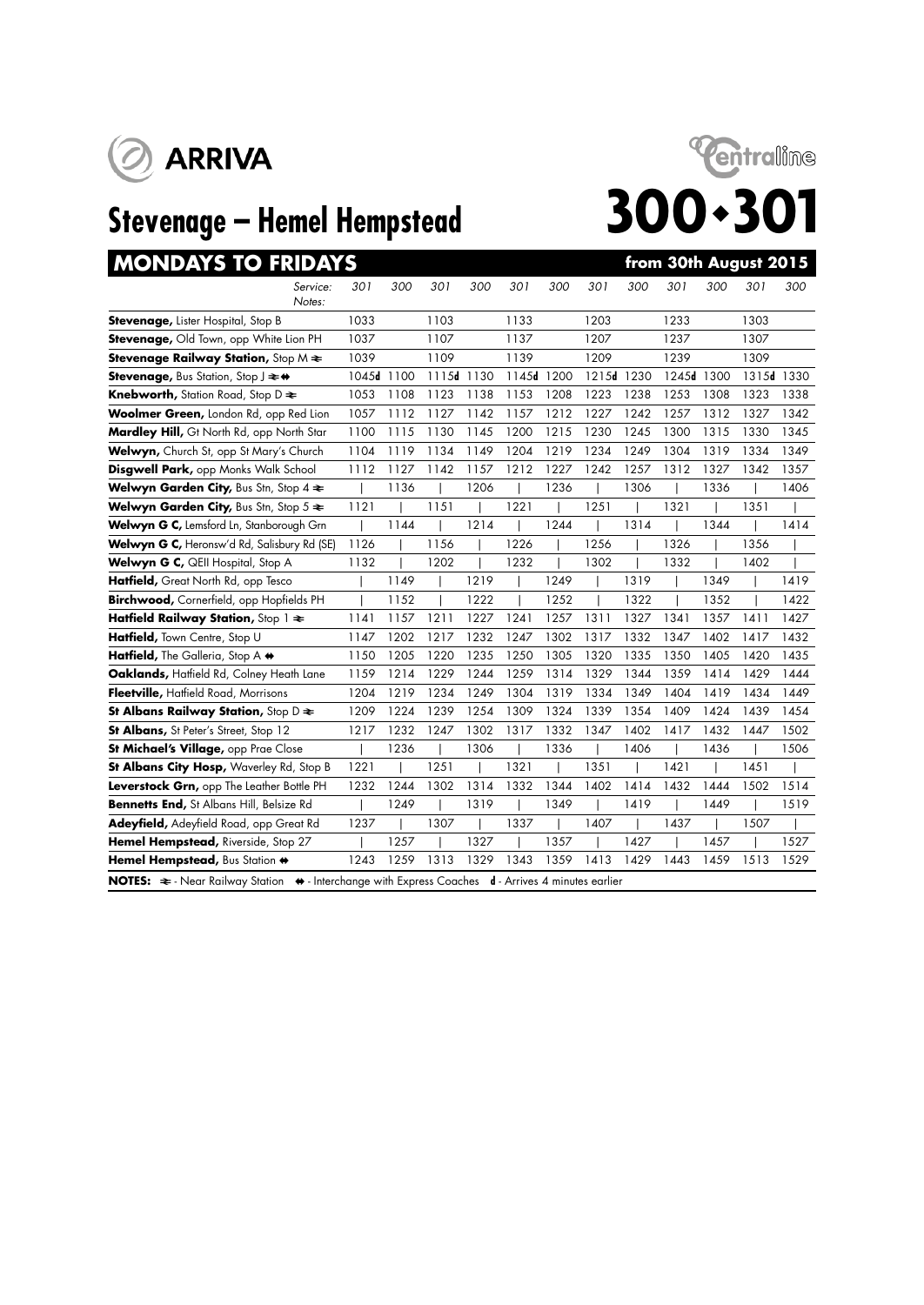





| <b>MONDAYS TO FRIDAYS</b>                                                                                                                                                                                             |            |      |       |      |             |            |             |            |            | from 30th August 2015 |      |            |
|-----------------------------------------------------------------------------------------------------------------------------------------------------------------------------------------------------------------------|------------|------|-------|------|-------------|------------|-------------|------------|------------|-----------------------|------|------------|
| Service:<br>Notes:                                                                                                                                                                                                    | 301        | 300  | 301   | 300  | 301<br>NSch | 301<br>Sch | 300<br>NSch | 300<br>Sch | 301<br>Sch | 301<br>NSch NSch      | 300  | 300<br>Sch |
| Stevenage, Lister Hospital, Stop B                                                                                                                                                                                    | 1333       |      | 1403  |      | 1433        | 1433       |             |            | 1503       | 1503                  |      |            |
| Stevenage, Old Town, opp White Lion PH                                                                                                                                                                                | 1337       |      | 1407  |      | 1437        | 1437       |             |            | 1507       | 1507                  |      |            |
| <b>Stevenage Railway Station, Stop M <math>\neq</math></b>                                                                                                                                                            | 1339       |      | 1409  |      | 1439        | 1439       |             |            | 1509       | 1509                  |      |            |
| <b>Stevenage, Bus Station, Stop J <math>\rightleftarrows \biguplus</math></b>                                                                                                                                         | 1345d 1400 |      | 1415d | 1430 | 1445d       | 1445d 1500 |             | 1500       | 1513       | 1515d 1530            |      | 1530       |
| <b>Knebworth, Station Road, Stop D <math>\geq</math></b>                                                                                                                                                              | 1353       | 1408 | 1423  | 1438 | 1453        | 1453       | 1508        | 1508       | 1521       | 1523                  | 1538 | 1538       |
| Woolmer Green, London Rd, opp Red Lion                                                                                                                                                                                | 1357       | 1412 | 1427  | 1442 | 1457        | 1457       | 1512        | 1512       | 1525       | 1527                  | 1542 | 1542       |
| Mardley Hill, Gt North Rd, opp North Star                                                                                                                                                                             | 1400       | 1415 | 1430  | 1445 | 1500        | 1500       | 1515        | 1515       | 1528       | 1530                  | 1545 | 1545       |
| Welwyn, Church St, opp St Mary's Church                                                                                                                                                                               | 1404       | 1419 | 1434  | 1449 | 1504        | 1504       | 1519        | 1519       | 1532       | 1534                  | 1549 | 1549       |
| <b>Disgwell Park, opp Monks Walk School</b>                                                                                                                                                                           | 1412       | 1427 | 1442  | 1457 | 1512        | 1512       | 1527        | 1527       | 1540       | 1542                  | 1557 | 1557       |
| Welwyn Garden City, Bus Stn, Stop 4 $\Leftarrow$                                                                                                                                                                      |            | 1436 |       | 1506 |             |            | 1536        | 1540       |            |                       | 1606 | 1612       |
| <b>Welwyn Garden City, Bus Stn, Stop 5 <math>\approx</math></b>                                                                                                                                                       | 1421       |      | 1451  |      | 1521        | 1521       |             |            | 1558       | 1551                  |      |            |
| Welwyn G C, Lemsford Ln, Stanborough Grn                                                                                                                                                                              |            | 1444 |       | 1514 |             |            | 1544        | 1548       |            |                       | 1614 | 1620       |
| Welwyn G C, Heronsw'd Rd, Salisbury Rd (SE)                                                                                                                                                                           | 1426       |      | 1456  |      | 1526        | 1526       |             |            | 1603       | 1556                  |      |            |
| Welwyn G C, QEII Hospital, Stop A                                                                                                                                                                                     | 1432       |      | 1502  |      | 1532        | 1534       |             |            | 1612       | 1602                  |      |            |
| Hatfield, Great North Rd, opp Tesco                                                                                                                                                                                   |            | 1449 |       | 1519 |             |            | 1549        | 1553       |            |                       | 1619 | 1625       |
| Birchwood, Cornerfield, opp Hopfields PH                                                                                                                                                                              |            | 1452 |       | 1522 |             |            | 1552        | 1556       |            |                       | 1622 | 1628       |
| Hatfield Railway Station, Stop $1 \approx$                                                                                                                                                                            | 1441       | 1457 | 1511  | 1527 | 1541        | 1543       | 1557        | 1601       | 1621       | 1611                  | 1627 | 1633       |
| Hatfield, Town Centre, Stop U                                                                                                                                                                                         | 1447       | 1502 | 1517  | 1532 | 1547        | 1553e      | 1602        | 1610d      | 1627       | 1617                  | 1632 | 1640       |
| Hatfield, The Galleria, Stop A +                                                                                                                                                                                      | 1450       | 1505 | 1520  | 1535 | 1550        | 1556       | 1605        | 1613       | 1630       | 1620                  | 1635 | 1643       |
| Oaklands, Haffield Rd, Colney Heath Lane                                                                                                                                                                              | 1459       | 1514 | 1529  | 1544 | 1559        | 1605       | 1614        | 1622       | 1639       | 1629                  | 1644 | 1652       |
| Fleetville, Hatfield Road, Morrisons                                                                                                                                                                                  | 1504       | 1519 | 1534  | 1549 | 1604        | 1610       | 1619        | 1627       | 1644       | 1634                  | 1649 | 1657       |
| St Albans Railway Station, Stop D $\approx$                                                                                                                                                                           | 1509       | 1524 | 1539  | 1554 | 1609        | 1615       | 1624        | 1632       | 1649       | 1639                  | 1654 | 1702       |
| <b>St Albans, St Peter's Street, Stop 12</b>                                                                                                                                                                          | 1517       | 1532 | 1547  | 1602 | 1617        | 1624       | 1632        | 1641       | 1659       | 1647                  | 1702 | 1712       |
| St Michael's Village, opp Prae Close                                                                                                                                                                                  |            | 1536 |       | 1606 |             |            | 1636        | 1645       |            |                       | 1706 | 1717       |
| St Albans City Hosp, Waverley Rd, Stop B                                                                                                                                                                              | 1521       |      | 1551  |      | 1621        | 1629       |             |            | 1704       | 1651                  |      |            |
| Leverstock Grn, opp The Leather Bottle PH                                                                                                                                                                             | 1532       | 1544 | 1602  | 1614 | 1632        | 1640       | 1644        | 1653       | 1715       | 1702                  | 1714 | 1725       |
| Bennetts End, St Albans Hill, Belsize Rd                                                                                                                                                                              |            | 1549 |       | 1619 |             |            | 1649        | 1658       |            |                       | 1719 | 1730       |
| Adeyfield, Adeyfield Road, opp Great Rd                                                                                                                                                                               | 1537       |      | 1607  |      | 1637        | 1645       |             |            | 1720       | 1707                  |      |            |
| Hemel Hempstead, Riverside, Stop 27                                                                                                                                                                                   |            | 1557 |       | 1627 |             |            | 1657        | 1706       |            |                       | 1727 | 1738       |
| Hemel Hempstead, Bus Station +                                                                                                                                                                                        | 1543       | 1559 | 1613  | 1629 | 1643        | 1652       | 1659        | 1708       | 1727       | 1713                  | 1729 | 1740       |
| NOTES: $\Rightarrow$ - Near Railway Station  ighther change with Express Coaches  NSch - Non Schooldays Only Conly Sch - Schooldays Only<br><b>d</b> - Arrives 4 minutes earlier <b>e</b> - Arrives 5 minutes earlier |            |      |       |      |             |            |             |            |            |                       |      |            |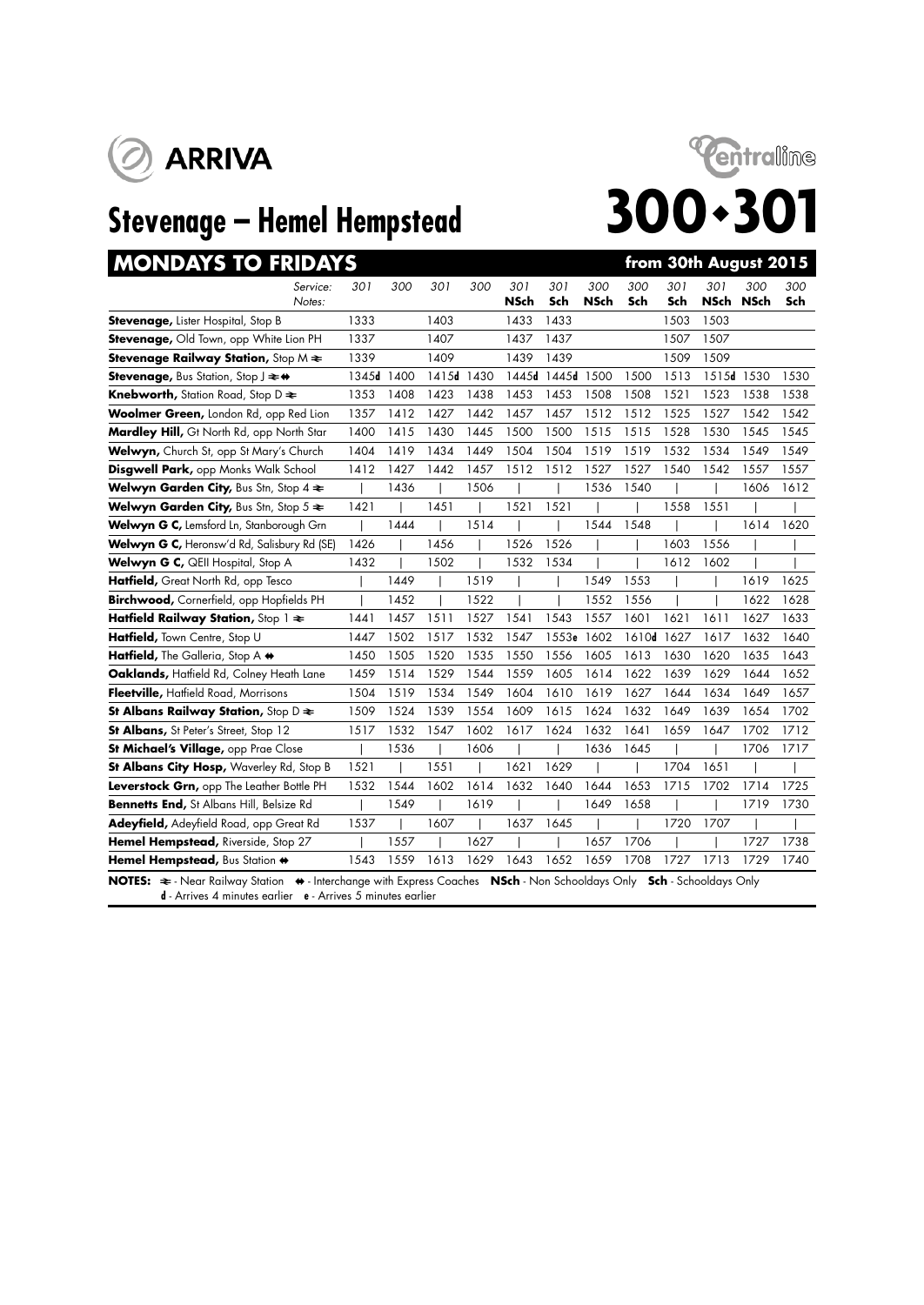



| <b>MONDAYS TO FRIDAYS</b>                                                                                                                                                                                               |                    |            |             |                    |            |                    |            |                    |            | from 30th August 2015 |            |                    |
|-------------------------------------------------------------------------------------------------------------------------------------------------------------------------------------------------------------------------|--------------------|------------|-------------|--------------------|------------|--------------------|------------|--------------------|------------|-----------------------|------------|--------------------|
| Service:<br>Notes:                                                                                                                                                                                                      | 301<br><b>ASch</b> | 301<br>Sch | 301<br>NSch | 300<br><b>NSch</b> | 300<br>Sch | 301<br><b>NSch</b> | 301<br>Sch | 300<br><b>NSch</b> | 300<br>Sch | 301<br><b>NSch</b>    | 301<br>Sch | 300<br><b>NSch</b> |
| Stevenage, Lister Hospital, Stop B                                                                                                                                                                                      |                    | 1528       | 1533        |                    |            | 1603               | 1603       |                    |            | 1633                  | 1633       |                    |
| Stevenage, Old Town, opp White Lion PH                                                                                                                                                                                  | 1535               | 1535       | 1537        |                    |            | 1607               | 1609       |                    |            | 1637                  | 1638       |                    |
| <b>Stevenage Railway Station, Stop M <math>\neq</math></b>                                                                                                                                                              | 1539               | 1539       | 1539        |                    |            | 1609               | 1611       |                    |            | 1639                  | 1641       |                    |
| Stevenage, Bus Station, Stop J $\rightleftarrows$ +                                                                                                                                                                     | 1545d              | 1545d      | 1545d 1600  |                    | 1600       | 1615d              | 1615       | 1630               | 1630       | 1645d 1645            |            | 1700               |
| <b>Knebworth, Station Road, Stop D <math>\geq</math></b>                                                                                                                                                                | 1555               | 1555       | 1553        | 1608               | 1608       | 1623               | 1623       | 1638               | 1638       | 1653                  | 1653       | 1708               |
| Woolmer Green, London Rd, opp Red Lion                                                                                                                                                                                  | 1600               | 1600       | 1557        | 1612               | 1613       | 1627               | 1628       | 1642               | 1643       | 1657                  | 1658       | 1712               |
| Mardley Hill, Gt North Rd, opp North Star                                                                                                                                                                               | 1603               | 1603       | 1600        | 1615               | 1616       | 1630               | 1631       | 1645               | 1646       | 1700                  | 1701       | 1715               |
| Welwyn, Church St, opp St Mary's Church                                                                                                                                                                                 | 1607               | 1607       | 1604        | 1619               | 1620       | 1634               | 1635       | 1649               | 1650       | 1704                  | 1705       | 1719               |
| <b>Disgwell Park, opp Monks Walk School</b>                                                                                                                                                                             | 1615               | 1615       | 1612        | 1627               | 1628       | 1642               | 1643       | 1657               | 1658       | 1712                  | 1713       | 1727               |
| <b>Welwyn Garden City, Bus Stn, Stop 4 <math>\approx</math></b>                                                                                                                                                         |                    |            |             | 1636               | 1639       |                    |            | 1706               | 1708       |                       |            | 1736               |
| Welwyn Garden City, Bus Stn, Stop 5 $\Leftarrow$                                                                                                                                                                        | 1624               | 1626       | 1621        |                    |            | 1651               | 1653       |                    |            | 1721                  | 1722       |                    |
| Welwyn G C, Lemsford Ln, Stanborough Grn                                                                                                                                                                                |                    |            |             | 1644               | 1647       |                    |            | 1714               | 1716       |                       |            | 1744               |
| Welwyn G C, Heronsw'd Rd, Salisbury Rd (SE)                                                                                                                                                                             |                    | 1631       | 1626        |                    |            | 1656               | 1658       |                    |            | 1726                  | 1727       |                    |
| Welwyn G C, QEII Hospital, Stop A                                                                                                                                                                                       |                    | 1638       | 1632        |                    |            | 1702               | 1707       |                    |            | 1732                  | 1733       |                    |
| Hatfield, Great North Rd, opp Tesco                                                                                                                                                                                     |                    |            |             | 1649               | 1652       |                    |            | 1719               | 1721       |                       |            | 1749               |
| Birchwood, Cornerfield, opp Hopfields PH                                                                                                                                                                                |                    |            |             | 1652               | 1655       |                    |            | 1722               | 1724       |                       |            | 1752               |
| Hatfield Railway Station, Stop 1 $\approx$                                                                                                                                                                              |                    | 1646       | 1641        | 1657               | 1700       | 1711               | 1716       | 1727               | 1729       | 1741                  | 1743       | 1757               |
| Hatfield, Town Centre, Stop U                                                                                                                                                                                           |                    | 1653       | 1647        | 1702               | 1707       | 1717               | 1723       | 1732               | 1736       | 1747                  | 1750       | 1802               |
| Hatfield, The Galleria, Stop A +                                                                                                                                                                                        |                    | 1656       | 1650        | 1705               | 1710       | 1720               | 1726       | 1735               | 1739       | 1750                  | 1753       | 1805               |
| Oaklands, Haffield Rd, Colney Heath Lane                                                                                                                                                                                |                    | 1705       | 1659        | 1714               | 1719       | 1729               | 1735       | 1744               | 1748       | 1759                  | 1802       | 1814               |
| Fleetville, Hatfield Road, Morrisons                                                                                                                                                                                    |                    | 1710       | 1704        | 1719               | 1724       | 1734               | 1740       | 1749               | 1753       | 1804                  | 1807       | 1819               |
| St Albans Railway Station, Stop $D \rightleftarrows$                                                                                                                                                                    |                    | 1715       | 1709        | 1724               | 1729       | 1739               | 1745       | 1754               | 1758       | 1809                  | 1812       | 1824               |
| <b>St Albans, St Peter's Street, Stop 12</b>                                                                                                                                                                            |                    | 1727d 1717 |             | 1732               | 1740d 1747 |                    | 1755       | 1802               | 1807       | 1817                  | 1821       | 1832               |
| St Michael's Village, opp Prae Close                                                                                                                                                                                    |                    |            |             | 1736               | 1745       |                    |            | 1806               | 1811       |                       |            | 1836               |
| St Albans City Hosp, Waverley Rd, Stop B                                                                                                                                                                                |                    | 1731       | 1721        |                    |            | 1751               | 1759       |                    |            | 1821                  | 1825       |                    |
| Leverstock Grn, opp The Leather Bottle PH                                                                                                                                                                               |                    | 1742       | 1732        | 1744               | 1753       | 1802               | 1810       | 1814               | 1819       | 1832                  | 1836       | 1844               |
| Bennetts End, St Albans Hill, Belsize Rd                                                                                                                                                                                |                    |            |             | 1749               | 1758       |                    |            | 1819               | 1824       |                       |            | 1849               |
| Adeyfield, Adeyfield Road, opp Great Rd                                                                                                                                                                                 |                    | 1747       | 1737        |                    |            | 1807               | 1815       |                    |            | 1837                  | 1841       |                    |
| Hemel Hempstead, Riverside, Stop 27                                                                                                                                                                                     |                    |            |             | 1757               | 1806       |                    |            | 1827               | 1832       |                       |            | 1857               |
| Hemel Hempstead, Bus Station +                                                                                                                                                                                          |                    | 1753       | 1743        | 1759               | 1808       | 1813               | 1821       | 1829               | 1834       | 1843                  | 1847       | 1859               |
| NOTES: $\Rightarrow$ - Near Railway Station $\leftrightarrow$ - Interchange with Express Coaches NSch - Non Schooldays Only Sch - Schooldays Only<br>A Starts from John Henry Newman School d Arrives A minutes earlier |                    |            |             |                    |            |                    |            |                    |            |                       |            |                    |

**A** arts from John Henry Newman School **d** - Arrives **4**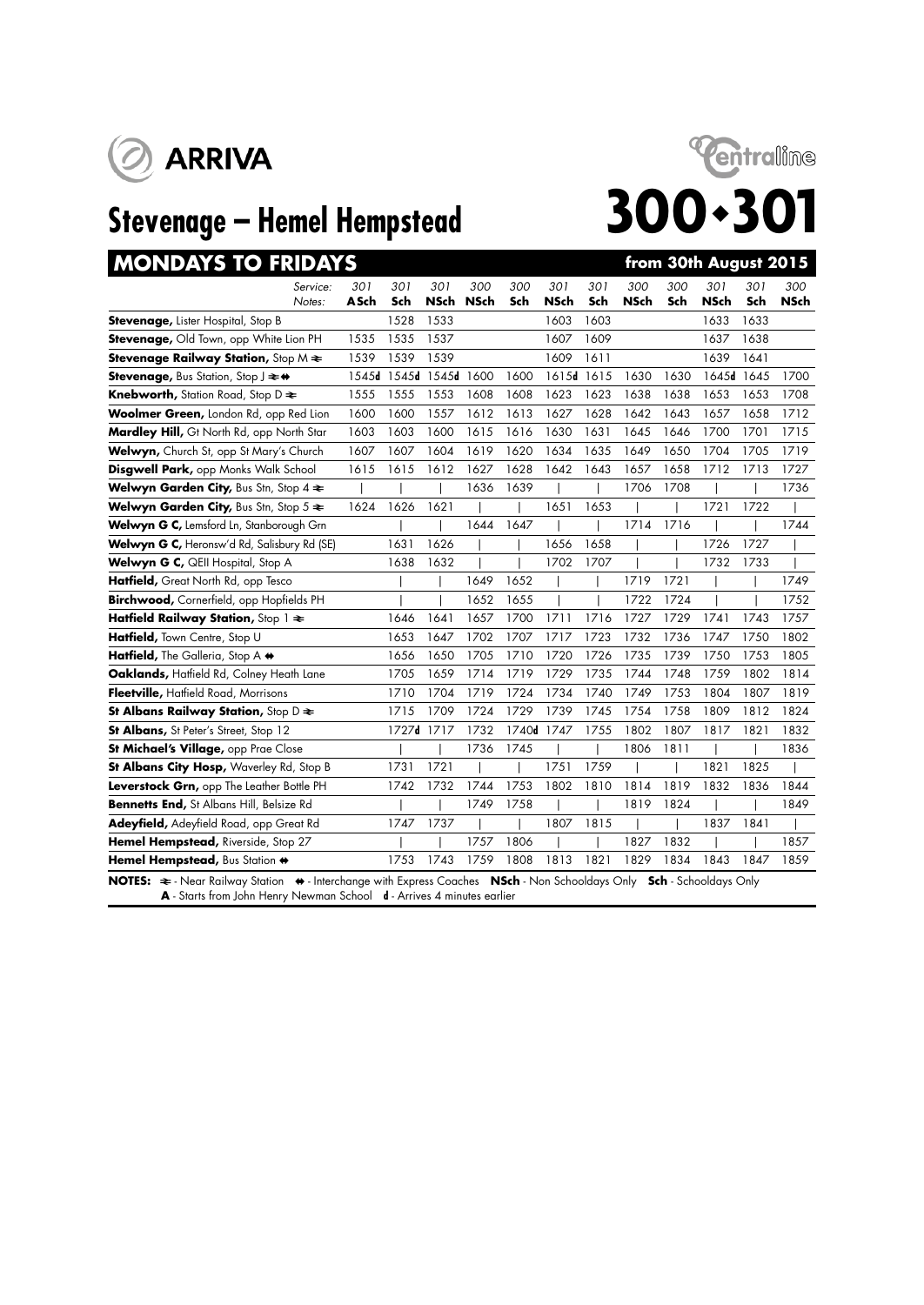





| <b>MONDAYS TO FRIDAYS</b>                                                                           |            |            |      |      |                        |      |      |      | from 30th August 2015                               |
|-----------------------------------------------------------------------------------------------------|------------|------------|------|------|------------------------|------|------|------|-----------------------------------------------------|
| Service:<br>Notes:                                                                                  | 300<br>Sch | 301        | 300  | 301  | 301                    | 301  | 301  | 301  | 301                                                 |
| Stevenage, Lister Hospital, Stop B                                                                  |            | 1703       |      | 1733 | 1803                   | 1833 | 2005 |      | 2205                                                |
| Stevenage, Old Town, opp White Lion PH                                                              |            | 1707       |      | 1737 | 1807                   | 1837 | 2008 |      | 2208                                                |
| Stevenage Railway Station, Stop $M \rightleftarrows$                                                |            | 1709       |      | 1739 | 1809                   | 1839 | 2011 |      | 2211                                                |
| <b>Stevenage, Bus Station, Stop J <math>\rightleftarrows</math> +</b>                               | 1700       | 1715d 1730 |      |      | 1745d 1815d 1845d 2012 |      |      |      | 2212                                                |
| Knebworth, Station Road, Stop D $\approx$                                                           | 1708       | 1723       | 1738 | 1753 | 1823                   | 1853 | 2018 |      | 2218                                                |
| Woolmer Green, London Rd, opp Red Lion                                                              | 1713       | 1727       | 1742 | 1757 | 1827                   | 1857 | 2021 |      | 2221                                                |
| Mardley Hill, Gt North Rd, opp North Star                                                           | 1716       | 1730       | 1745 | 1800 | 1830                   | 1900 | 2023 |      | 2223                                                |
| Welwyn, Church St, opp St Mary's Church                                                             | 1720       | 1734       | 1749 | 1804 | 1834                   | 1904 | 2026 |      | 2226                                                |
| Disgwell Park, opp Monks Walk School                                                                | 1728       | 1742       | 1757 | 1812 | 1842                   | 1911 | 2032 |      | 2232                                                |
| Welwyn Garden City, Bus Stn, Stop 4 $\Leftarrow$                                                    | 1738       |            | 1805 |      |                        |      |      |      |                                                     |
| Welwyn Garden City, Bus Stn, Stop 5 $\approx$                                                       |            | 1751       |      | 1820 | 1850                   | 1920 | 2039 | 2139 | 2239                                                |
| Welwyn G C, Lemsford Ln, Stanborough Grn                                                            | 1746       |            | 1813 |      |                        |      |      |      |                                                     |
| Welwyn G C, Heronsw'd Rd, Salisbury Rd (SE)                                                         |            | 1756       |      | 1825 | 1855                   | 1925 | 2043 | 2143 | 2243                                                |
| Welwyn G C, QEII Hospital, Stop A                                                                   |            | 1802       |      | 1830 | 1900                   | 1930 | 2047 | 2147 | 2247                                                |
| Hatfield, Great North Rd, opp Tesco                                                                 | 1751       |            | 1818 |      |                        |      |      |      |                                                     |
| Birchwood, Cornerfield, opp Hopfields PH                                                            | 1754       |            | 1821 |      |                        |      |      |      |                                                     |
| Hatfield Railway Station, Stop $1 \approx$                                                          | 1759       | 1811       | 1826 | 1839 | 1909                   | 1939 | 2054 | 2154 | 2254                                                |
| Hatfield, Town Centre, Stop U                                                                       | 1806       | 1817       | 1830 | 1843 | 1913                   | 1943 | 2100 | 2200 | 2300                                                |
| Hatfield, The Galleria, Stop A +                                                                    | 1809       | 1820       | 1833 | 1846 | 1916                   | 1946 | 2102 | 2202 | 2302                                                |
| Oaklands, Hatfield Rd, Colney Heath Lane                                                            | 1818       | 1829       |      |      | 1922                   | 1951 | 2107 | 2207 | 2307                                                |
| Fleetville, Hatfield Road, Morrisons                                                                | 1823       | 1834       |      |      | 1925                   | 1955 | 2111 | 2211 | 2311                                                |
| St Albans Railway Station, Stop D $\geq$                                                            | 1828       | 1839       |      |      | 1929                   | 1959 | 2115 | 2215 | 2315                                                |
| St Albans, St Peter's Street, Stop 12                                                               | 1837       | 1847       |      |      | 1935                   | 2004 | 2119 | 2219 | 2319                                                |
| St Michael's Village, opp Prae Close                                                                | 1841       |            |      |      |                        |      |      |      |                                                     |
| St Albans City Hosp, Waverley Rd, Stop B                                                            |            | 1851       |      |      | 1939                   | 2007 | 2122 | 2222 | 2322                                                |
| Leverstock Grn, opp The Leather Bottle PH                                                           | 1849       | 1902       |      |      | 1949                   | 2017 | 2132 | 2232 | 2332                                                |
| Bennetts End, St Albans Hill, Belsize Rd                                                            | 1854       |            |      |      |                        |      |      |      |                                                     |
| Adeyfield, Adeyfield Road, opp Great Rd                                                             |            | 1907       |      |      | 1954                   | 2022 | 2137 | 2237 | 2337                                                |
| Hemel Hempstead, Riverside, Stop 27                                                                 | 1902       |            |      |      |                        |      |      |      |                                                     |
| Hemel Hempstead, Bus Station +                                                                      | 1904       | 1913       |      |      | 1959                   | 2027 | 2142 | 2242 | 2342                                                |
| <b>NOTES:</b> $\approx$ - Near Railway Station $\leftrightarrow$ - Interchange with Express Coaches |            |            |      |      |                        |      |      |      | Sch - Schooldays Only d - Arrives 4 minutes earlier |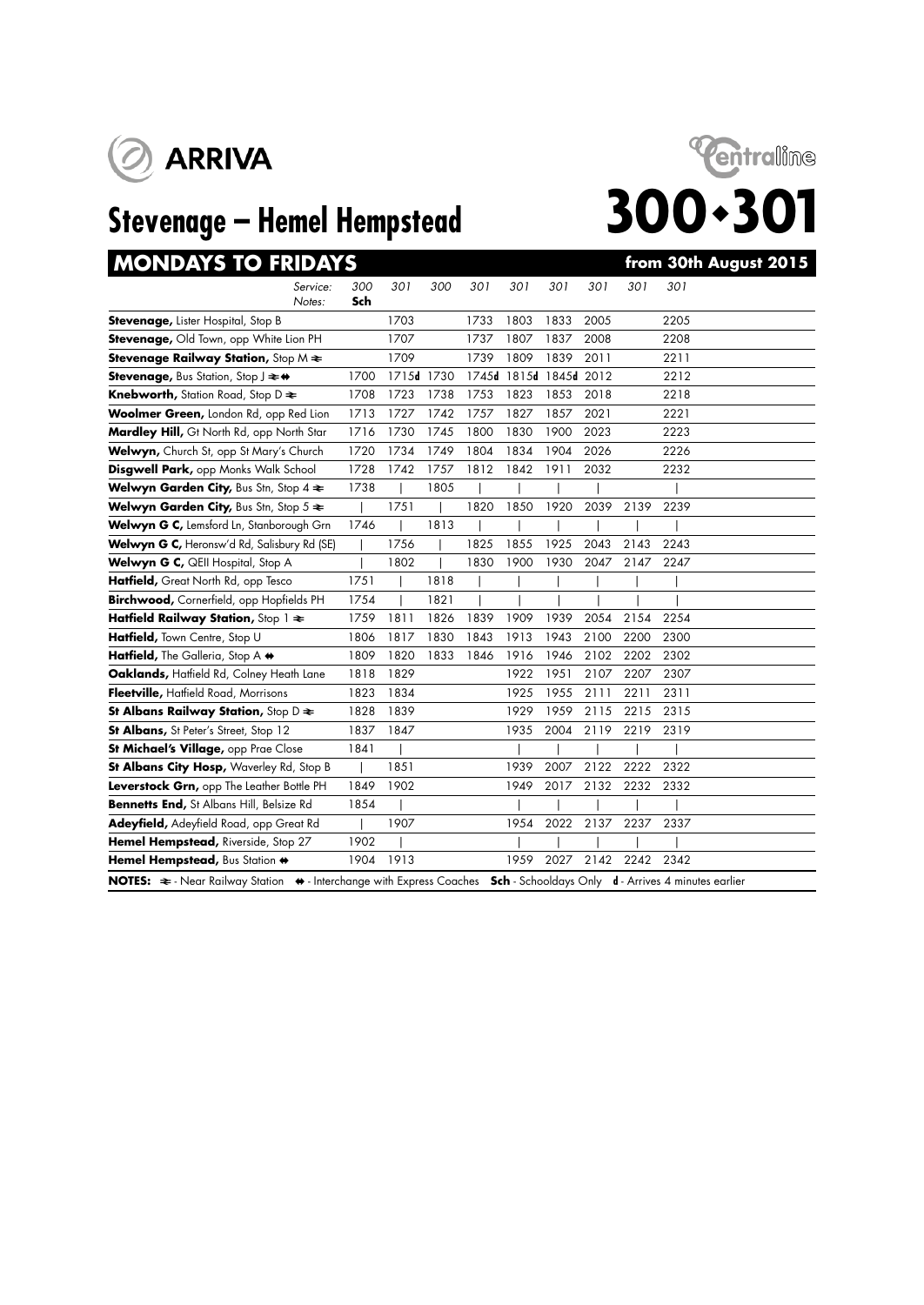

# **Stevenage – Hemel Hempstead 300 · 301**



**SATURDAYS from 30th August 2015**

|  | <b>SATURDAY!</b> |  |  |
|--|------------------|--|--|
|  |                  |  |  |

| TUMPAT                                                                                                                                                                                                                                     |      |                              |      |            |      |      |      |             |      |      |       |       |
|--------------------------------------------------------------------------------------------------------------------------------------------------------------------------------------------------------------------------------------------|------|------------------------------|------|------------|------|------|------|-------------|------|------|-------|-------|
| Service:<br>Notes:                                                                                                                                                                                                                         | 301  | 301                          | 300  | 301        | 300  | 301  | 300  | 301         | 300  | 301  | 300   | 301   |
| Stevenage, Lister Hospital, Stop B                                                                                                                                                                                                         |      |                              |      |            |      | 0710 |      | 0735        |      | 0805 |       | 0832  |
| Stevenage, Old Town, opp White Lion PH                                                                                                                                                                                                     |      |                              |      |            |      | 0714 |      | 0739        |      | 0809 |       | 0836  |
| Stevenage Railway Station, Stop $M \rightleftarrows$                                                                                                                                                                                       |      |                              |      |            |      | 0716 |      | 0741        |      | 0811 |       | 0838  |
| <b>Stevenage, Bus Station, Stop J <math>\rightleftarrows</math> +</b>                                                                                                                                                                      | 0550 | 0620                         |      | 0650       |      | 0720 |      | 0745        |      | 0815 |       | 0840  |
| <b>Knebworth, Station Road, Stop D <math>\geq</math></b>                                                                                                                                                                                   | 0556 | 0626                         |      | 0656       |      | 0726 |      | 0753        |      | 0823 |       | 0848  |
| Woolmer Green, London Rd, opp Red Lion                                                                                                                                                                                                     | 0559 | 0629                         |      | 0659       |      | 0729 |      | 0756        |      | 0826 |       | 0852  |
| Mardley Hill, Gt North Rd, opp North Star                                                                                                                                                                                                  | 0601 | 0631                         |      | 0701       |      | 0731 |      | 0759        |      | 0829 |       | 0855  |
| Welwyn, Church St, opp St Mary's Church                                                                                                                                                                                                    | 0604 | 0634                         |      | 0704       |      | 0734 |      | 0803        |      | 0833 |       | 0859  |
| Disgwell Park, opp Monks Walk School                                                                                                                                                                                                       | 0610 | 0640                         |      | 0710       |      | 0740 |      | 0810        |      | 0840 |       | 0907  |
| Welwyn Garden City, Bus Stn, Stop $4 \geq$                                                                                                                                                                                                 |      |                              | 0705 |            | 0735 |      | 0805 |             | 0835 |      | 0905  |       |
| Welwyn Garden City, Bus Stn, Stop $5 \approx$                                                                                                                                                                                              | 0617 | 0647                         |      | 0720       |      | 0750 |      | 0820        |      | 0850 |       | 0920e |
| Welwyn G C, Lemsford Ln, Stanborough Grn                                                                                                                                                                                                   |      |                              | 0712 |            | 0742 |      | 0812 |             | 0843 |      | 0913  |       |
| Welwyn G C, Heronsw'd Rd, Salisbury Rd (SE)                                                                                                                                                                                                | 0621 | 0651                         |      | 0724       |      | 0754 |      | 0824        |      | 0854 |       | 0924  |
| Welwyn G C, QEII Hospital, Stop A                                                                                                                                                                                                          | 0627 | 0657                         |      | 0730       |      | 0800 |      | 0830        |      | 0901 |       | 0931  |
| Hatfield, Great North Rd, opp Tesco                                                                                                                                                                                                        |      |                              | 0717 |            | 0747 |      | 0817 |             | 0848 |      | 0918  |       |
| Birchwood, Cornerfield, opp Hopfields PH                                                                                                                                                                                                   |      |                              | 0720 |            | 0750 |      | 0820 |             | 0851 |      | 0921  |       |
| Hatfield Railway Station, Stop $1 \approx$                                                                                                                                                                                                 | 0634 | 0704                         | 0725 | 0737       | 0755 | 0807 | 0825 | 0837        | 0856 | 0909 | 0926  | 0939  |
| Hatfield, Town Centre, Stop U                                                                                                                                                                                                              | 0640 | 0710                         | 0728 | 0745e 0758 |      | 0813 | 0830 | 0845e       | 0900 | 0915 | 0930  | 0945  |
| Hatfield, The Galleria, Stop A +                                                                                                                                                                                                           | 0643 | 0713                         | 0731 | 0748       | 0801 | 0816 | 0833 | 0848        | 0903 | 0918 | 0933  | 0948  |
| Oaklands, Hatfield Rd, Colney Heath Lane                                                                                                                                                                                                   | 0648 | 0718                         | 0737 | 0754       | 0807 | 0822 | 0842 | 0857        | 0912 | 0927 | 0942  | 0957  |
| Fleetville, Hatfield Road, Morrisons                                                                                                                                                                                                       | 0652 | 0722                         | 0741 | 0758       | 0811 | 0826 | 0847 | 0902        | 0917 | 0932 | 0947  | 1002  |
| St Albans Railway Station, Stop D $\approx$                                                                                                                                                                                                | 0657 | 0727                         | 0746 | 0803       | 0816 | 0831 | 0852 | 0907        | 0922 | 0937 | 0952  | 1007  |
| St Albans, St Peter's Street, Stop 12                                                                                                                                                                                                      |      | 0706d 0736d 0756e 0816h 0821 |      |            |      | 0836 |      | 0902e 0922j | 0927 | 0942 | 1002e | 1022j |
| St Michael's Village, opp Prae Close                                                                                                                                                                                                       |      |                              | 0800 |            |      |      | 0906 |             |      |      | 1006  |       |
| St Albans City Hosp, Waverley Rd, Stop B                                                                                                                                                                                                   | 0710 | 0740                         |      | 0820       |      | 0840 |      | 0926        |      | 0946 |       | 1026  |
| Leverstock Grn, opp The Leather Bottle PH                                                                                                                                                                                                  | 0720 | 0750                         | 0808 | 0831       |      | 0851 | 0914 | 0937        |      | 0957 | 1014  | 1037  |
| <b>Bennetts End, St Albans Hill, Belsize Rd</b>                                                                                                                                                                                            |      |                              | 0812 |            |      |      | 0919 |             |      |      | 1019  |       |
| Adeyfield, Adeyfield Road, opp Great Rd                                                                                                                                                                                                    | 0725 | 0755                         |      | 0836       |      | 0856 |      | 0942        |      | 1002 |       | 1042  |
| Hemel Hempstead, Riverside, Stop 27                                                                                                                                                                                                        |      |                              | 0822 |            |      |      | 0928 |             |      |      | 1028  |       |
| Hemel Hempstead, Bus Station +                                                                                                                                                                                                             | 0730 | 0800                         | 0824 | 0842       |      | 0902 | 0930 | 0948        |      | 1008 | 1030  | 1048  |
| NOTES: $\Rightarrow$ - Near Railway Station $\leftrightarrow$ - Interchange with Express Coaches d - Arrives 4 minutes earlier e - Arrives 5 minutes earlier<br><b>h</b> - Arrives 8 minutes earlier <b>j</b> - Arrives 10 minutes earlier |      |                              |      |            |      |      |      |             |      |      |       |       |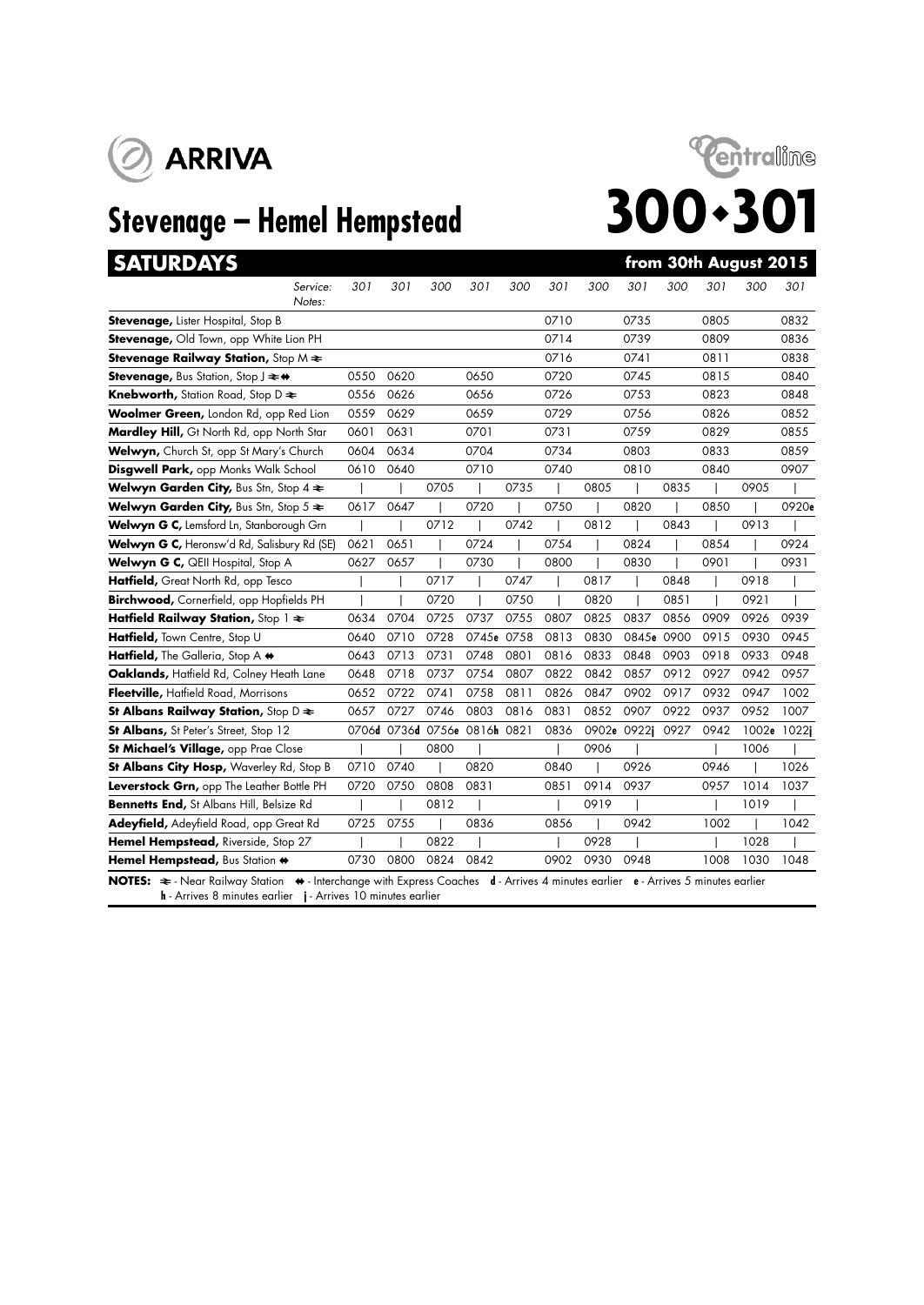



|  | SATURDAY |  | ۰ |
|--|----------|--|---|
|  |          |  |   |

| <b>SATURDAYS</b>                                                                                                                                          |      |      |      |             |      |      |      |             |      |      | from 30th August 2015 |             |
|-----------------------------------------------------------------------------------------------------------------------------------------------------------|------|------|------|-------------|------|------|------|-------------|------|------|-----------------------|-------------|
| Service:<br>Notes:                                                                                                                                        | 300  | 301  | 300  | 301         | 300  | 301  | 300  | 301         | 300  | 301  | 300                   | 301         |
| Stevenage, Lister Hospital, Stop B                                                                                                                        |      | 0905 |      | 0932        |      | 1005 |      | 1032        |      | 1105 |                       | 1132        |
| Stevenage, Old Town, opp White Lion PH                                                                                                                    |      | 0909 |      | 0936        |      | 1009 |      | 1036        |      | 1109 |                       | 1136        |
| Stevenage Railway Station, Stop $M \rightleftarrows$                                                                                                      |      | 0911 |      | 0938        |      | 1011 |      | 1038        |      | 1111 |                       | 1138        |
| <b>Stevenage, Bus Station, Stop J <math>\rightleftarrows</math> +</b>                                                                                     | 0900 | 0915 |      | 0940        | 1000 | 1015 |      | 1040        | 1100 | 1115 |                       | 1140        |
| <b>Knebworth, Station Road, Stop D <math>\geq</math></b>                                                                                                  | 0908 | 0923 |      | 0948        | 1008 | 1023 |      | 1048        | 1108 | 1123 |                       | 1148        |
| Woolmer Green, London Rd, opp Red Lion                                                                                                                    | 0912 | 0927 |      | 0952        | 1012 | 1027 |      | 1052        | 1112 | 1127 |                       | 1152        |
| Mardley Hill, Gt North Rd, opp North Star                                                                                                                 | 0915 | 0930 |      | 0955        | 1015 | 1030 |      | 1055        | 1115 | 1130 |                       | 1155        |
| Welwyn, Church St, opp St Mary's Church                                                                                                                   | 0919 | 0934 |      | 0959        | 1019 | 1034 |      | 1059        | 1119 | 1134 |                       | 1159        |
| Disgwell Park, opp Monks Walk School                                                                                                                      | 0927 | 0942 |      | 1007        | 1027 | 1042 |      | 1107        | 1127 | 1142 |                       | 1207        |
| Welwyn Garden City, Bus Stn, Stop $4 \geq$                                                                                                                | 0935 |      | 1005 |             | 1035 |      | 1105 |             | 1135 |      | 1205                  |             |
| Welwyn Garden City, Bus Stn, Stop $5 \approx$                                                                                                             |      | 0950 |      | 1020e       |      | 1050 |      | 1120e       |      | 1150 |                       | 1220e       |
| Welwyn G C, Lemsford Ln, Stanborough Grn                                                                                                                  | 0943 |      | 1013 |             | 1043 |      | 1113 |             | 1143 |      | 1213                  |             |
| Welwyn G C, Heronsw'd Rd, Salisbury Rd (SE)                                                                                                               |      | 0954 |      | 1024        |      | 1054 |      | 1124        |      | 1154 |                       | 1224        |
| Welwyn G C, QEII Hospital, Stop A                                                                                                                         |      | 1001 |      | 1031        |      | 1101 |      | 1131        |      | 1201 |                       | 1231        |
| Hatfield, Great North Rd, opp Tesco                                                                                                                       | 0948 |      | 1018 |             | 1048 |      | 1118 |             | 1148 |      | 1218                  |             |
| Birchwood, Cornerfield, opp Hopfields PH                                                                                                                  | 0951 |      | 1021 |             | 1051 |      | 1121 |             | 1151 |      | 1221                  |             |
| Hatfield Railway Station, Stop 1 $\approx$                                                                                                                | 0956 | 1009 | 1026 | 1039        | 1056 | 1109 | 1126 | 1139        | 1156 | 1209 | 1226                  | 1239        |
| Hatfield, Town Centre, Stop U                                                                                                                             | 1000 | 1015 | 1030 | 1045        | 1100 | 1115 | 1130 | 1145        | 1200 | 1215 | 1230                  | 1245        |
| Hatfield, The Galleria, Stop A +                                                                                                                          | 1003 | 1018 | 1033 | 1048        | 1103 | 1118 | 1133 | 1148        | 1203 | 1218 | 1233                  | 1248        |
| Oaklands, Haffield Rd, Colney Heath Lane                                                                                                                  | 1012 | 1027 | 1042 | 1057        | 1112 | 1127 | 1142 | 1157        | 1212 | 1227 | 1242                  | 1257        |
| Fleetville, Hatfield Road, Morrisons                                                                                                                      | 1017 | 1032 | 1047 | 1102        | 1117 | 1132 | 1147 | 1202        | 1217 | 1232 | 1247                  | 1302        |
| St Albans Railway Station, Stop $D \rightleftarrows$                                                                                                      | 1022 | 1037 | 1052 | 1107        | 1122 | 1137 | 1152 | 1207        | 1222 | 1237 | 1252                  | 1307        |
| St Albans, St Peter's Street, Stop 12                                                                                                                     | 1027 | 1042 |      | 1102e 1122j | 1127 | 1142 |      | 1202e 1222j | 1227 | 1242 |                       | 1302e 1322j |
| St Michael's Village, opp Prae Close                                                                                                                      |      |      | 1106 |             |      |      | 1206 |             |      |      | 1306                  |             |
| St Albans City Hosp, Waverley Rd, Stop B                                                                                                                  |      | 1046 |      | 1126        |      | 1146 |      | 1226        |      | 1246 |                       | 1326        |
| Leverstock Grn, opp The Leather Bottle PH                                                                                                                 |      | 1057 | 1114 | 1137        |      | 1157 | 1214 | 1237        |      | 1257 | 1314                  | 1337        |
| Bennetts End, St Albans Hill, Belsize Rd                                                                                                                  |      |      | 1119 |             |      |      | 1219 |             |      |      | 1319                  |             |
| Adeyfield, Adeyfield Road, opp Great Rd                                                                                                                   |      | 1102 |      | 1142        |      | 1202 |      | 1242        |      | 1302 |                       | 1342        |
| Hemel Hempstead, Riverside, Stop 27                                                                                                                       |      |      | 1128 |             |      |      | 1228 |             |      |      | 1328                  |             |
| Hemel Hempstead, Bus Station +                                                                                                                            |      | 1108 | 1130 | 1148        |      | 1208 | 1230 | 1248        |      | 1308 | 1330                  | 1348        |
| NOTES: $\Rightarrow$ Near Railway Station $\leftrightarrow$ Interchange with Express Coaches e - Arrives 5 minutes earlier j - Arrives 10 minutes earlier |      |      |      |             |      |      |      |             |      |      |                       |             |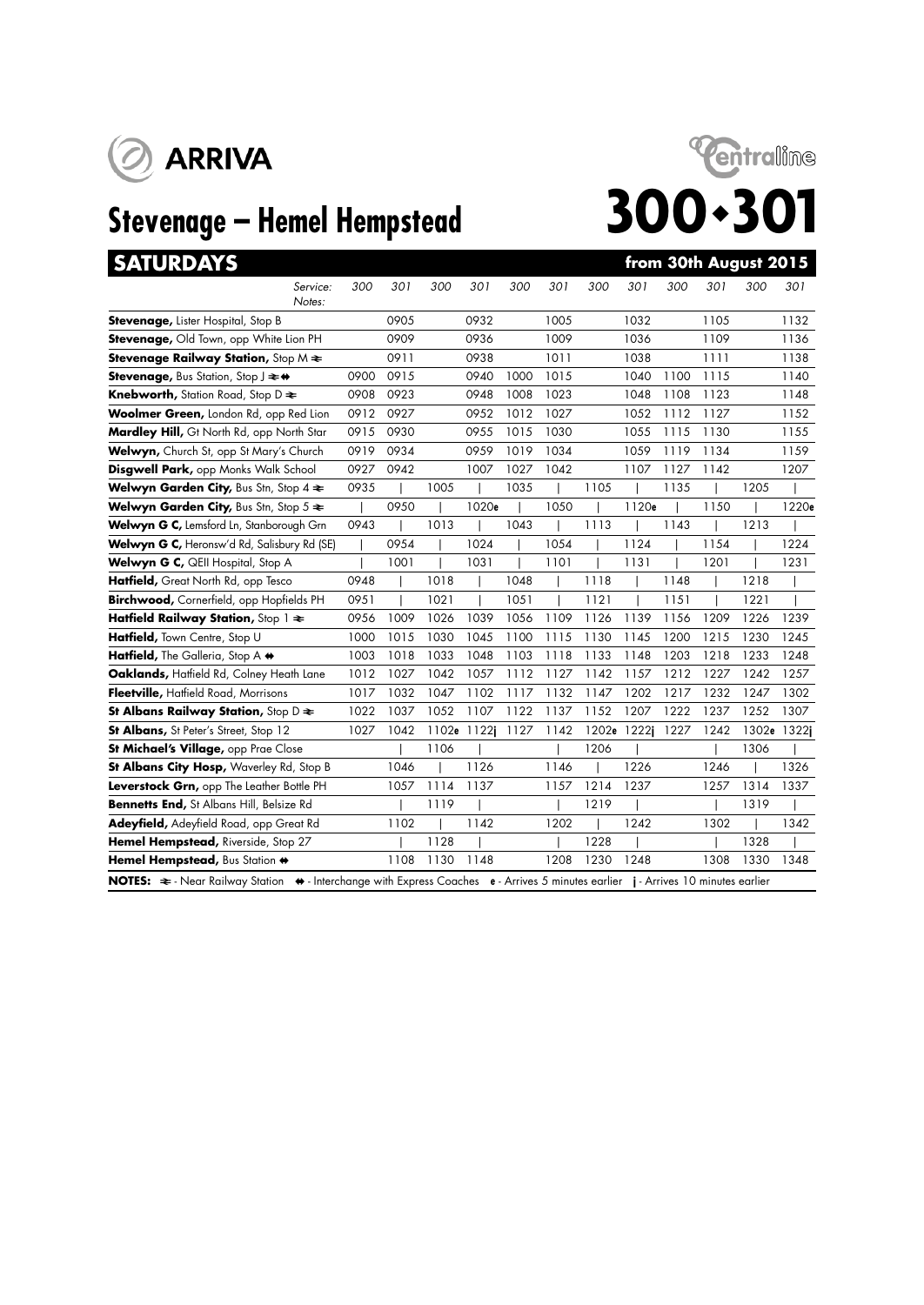



|  | SATURDAY |  | ۰ |
|--|----------|--|---|
|  |          |  |   |

| <b>SATURDAYS</b>                                                                                                                                              |      |      |      |             |      |      |       |       |      |      | from 30th August 2015 |             |
|---------------------------------------------------------------------------------------------------------------------------------------------------------------|------|------|------|-------------|------|------|-------|-------|------|------|-----------------------|-------------|
| Service:<br>Notes:                                                                                                                                            | 300  | 301  | 300  | 301         | 300  | 301  | 300   | 301   | 300  | 301  | 300                   | 301         |
| <b>Stevenage, Lister Hospital, Stop B</b>                                                                                                                     |      | 1205 |      | 1232        |      | 1305 |       | 1332  |      | 1405 |                       | 1432        |
| Stevenage, Old Town, opp White Lion PH                                                                                                                        |      | 1209 |      | 1236        |      | 1309 |       | 1336  |      | 1409 |                       | 1436        |
| Stevenage Railway Station, Stop M $\Leftarrow$                                                                                                                |      | 1211 |      | 1238        |      | 1311 |       | 1338  |      | 1411 |                       | 1438        |
| <b>Stevenage, Bus Station, Stop J <math>\rightleftarrows</math> +</b>                                                                                         | 1200 | 1215 |      | 1240        | 1300 | 1315 |       | 1340  | 1400 | 1415 |                       | 1440        |
| <b>Knebworth, Station Road, Stop D ≥</b>                                                                                                                      | 1208 | 1223 |      | 1248        | 1308 | 1323 |       | 1348  | 1408 | 1423 |                       | 1448        |
| Woolmer Green, London Rd, opp Red Lion                                                                                                                        | 1212 | 1227 |      | 1252        | 1312 | 1327 |       | 1352  | 1412 | 1427 |                       | 1452        |
| Mardley Hill, Gt North Rd, opp North Star                                                                                                                     | 1215 | 1230 |      | 1255        | 1315 | 1330 |       | 1355  | 1415 | 1430 |                       | 1455        |
| Welwyn, Church St, opp St Mary's Church                                                                                                                       | 1219 | 1234 |      | 1259        | 1319 | 1334 |       | 1359  | 1419 | 1434 |                       | 1459        |
| Disgwell Park, opp Monks Walk School                                                                                                                          | 1227 | 1242 |      | 1307        | 1327 | 1342 |       | 1407  | 1427 | 1442 |                       | 1507        |
| Welwyn Garden City, Bus Stn, Stop $4 \geq$                                                                                                                    | 1235 |      | 1305 |             | 1335 |      | 1405  |       | 1435 |      | 1505                  |             |
| <b>Welwyn Garden City, Bus Stn, Stop 5 <math>\approx</math></b>                                                                                               |      | 1250 |      | 1320e       |      | 1350 |       | 1420e |      | 1450 |                       | 1520e       |
| Welwyn G C, Lemsford Ln, Stanborough Grn                                                                                                                      | 1243 |      | 1313 |             | 1343 |      | 1413  |       | 1443 |      | 1513                  |             |
| Welwyn G C, Heronsw'd Rd, Salisbury Rd (SE)                                                                                                                   |      | 1254 |      | 1324        |      | 1354 |       | 1424  |      | 1454 |                       | 1524        |
| Welwyn G C, QEII Hospital, Stop A                                                                                                                             |      | 1301 |      | 1331        |      | 1401 |       | 1431  |      | 1501 |                       | 1531        |
| Hatfield, Great North Rd, opp Tesco                                                                                                                           | 1248 |      | 1318 |             | 1348 |      | 1418  |       | 1448 |      | 1518                  |             |
| Birchwood, Cornerfield, opp Hopfields PH                                                                                                                      | 1251 |      | 1321 |             | 1351 |      | 1421  |       | 1451 |      | 1521                  |             |
| Hatfield Railway Station, Stop 1 $\approx$                                                                                                                    | 1256 | 1309 | 1326 | 1339        | 1356 | 1409 | 1426  | 1439  | 1456 | 1509 | 1526                  | 1539        |
| Hatfield, Town Centre, Stop U                                                                                                                                 | 1300 | 1315 | 1330 | 1345        | 1400 | 1415 | 1430  | 1445  | 1500 | 1515 | 1530                  | 1545        |
| Hatfield, The Galleria, Stop A +                                                                                                                              | 1303 | 1318 | 1333 | 1348        | 1403 | 1418 | 1433  | 1448  | 1503 | 1518 | 1533                  | 1548        |
| Oaklands, Haffield Rd, Colney Heath Lane                                                                                                                      | 1312 | 1327 | 1342 | 1357        | 1412 | 1427 | 1442  | 1457  | 1512 | 1527 | 1542                  | 1557        |
| Fleetville, Hatfield Road, Morrisons                                                                                                                          | 1317 | 1332 | 1347 | 1402        | 1417 | 1432 | 1447  | 1502  | 1517 | 1532 | 1547                  | 1602        |
| St Albans Railway Station, Stop D $\approx$                                                                                                                   | 1322 | 1337 | 1352 | 1407        | 1422 | 1437 | 1452  | 1507  | 1522 | 1537 | 1552                  | 1607        |
| St Albans, St Peter's Street, Stop 12                                                                                                                         | 1327 | 1342 |      | 1402e 1422j | 1427 | 1442 | 1502e | 1522i | 1527 | 1542 |                       | 1602e 1622j |
| St Michael's Village, opp Prae Close                                                                                                                          |      |      | 1406 |             |      |      | 1506  |       |      |      | 1606                  |             |
| St Albans City Hosp, Waverley Rd, Stop B                                                                                                                      |      | 1346 |      | 1426        |      | 1446 |       | 1526  |      | 1546 |                       | 1626        |
| Leverstock Grn, opp The Leather Bottle PH                                                                                                                     |      | 1357 | 1414 | 1437        |      | 1457 | 1514  | 1537  |      | 1557 | 1614                  | 1637        |
| Bennetts End, St Albans Hill, Belsize Rd                                                                                                                      |      |      | 1419 |             |      |      | 1519  |       |      |      | 1619                  |             |
| Adeyfield, Adeyfield Road, opp Great Rd                                                                                                                       |      | 1402 |      | 1442        |      | 1502 |       | 1542  |      | 1602 |                       | 1642        |
| Hemel Hempstead, Riverside, Stop 27                                                                                                                           |      |      | 1428 |             |      |      | 1528  |       |      |      | 1628                  |             |
| Hemel Hempstead, Bus Station +                                                                                                                                |      | 1408 | 1430 | 1448        |      | 1508 | 1530  | 1548  |      | 1608 | 1630                  | 1648        |
| NOTES: $\Rightarrow$ - Near Railway Station $\leftrightarrow$ - Interchange with Express Coaches e - Arrives 5 minutes earlier j - Arrives 10 minutes earlier |      |      |      |             |      |      |       |       |      |      |                       |             |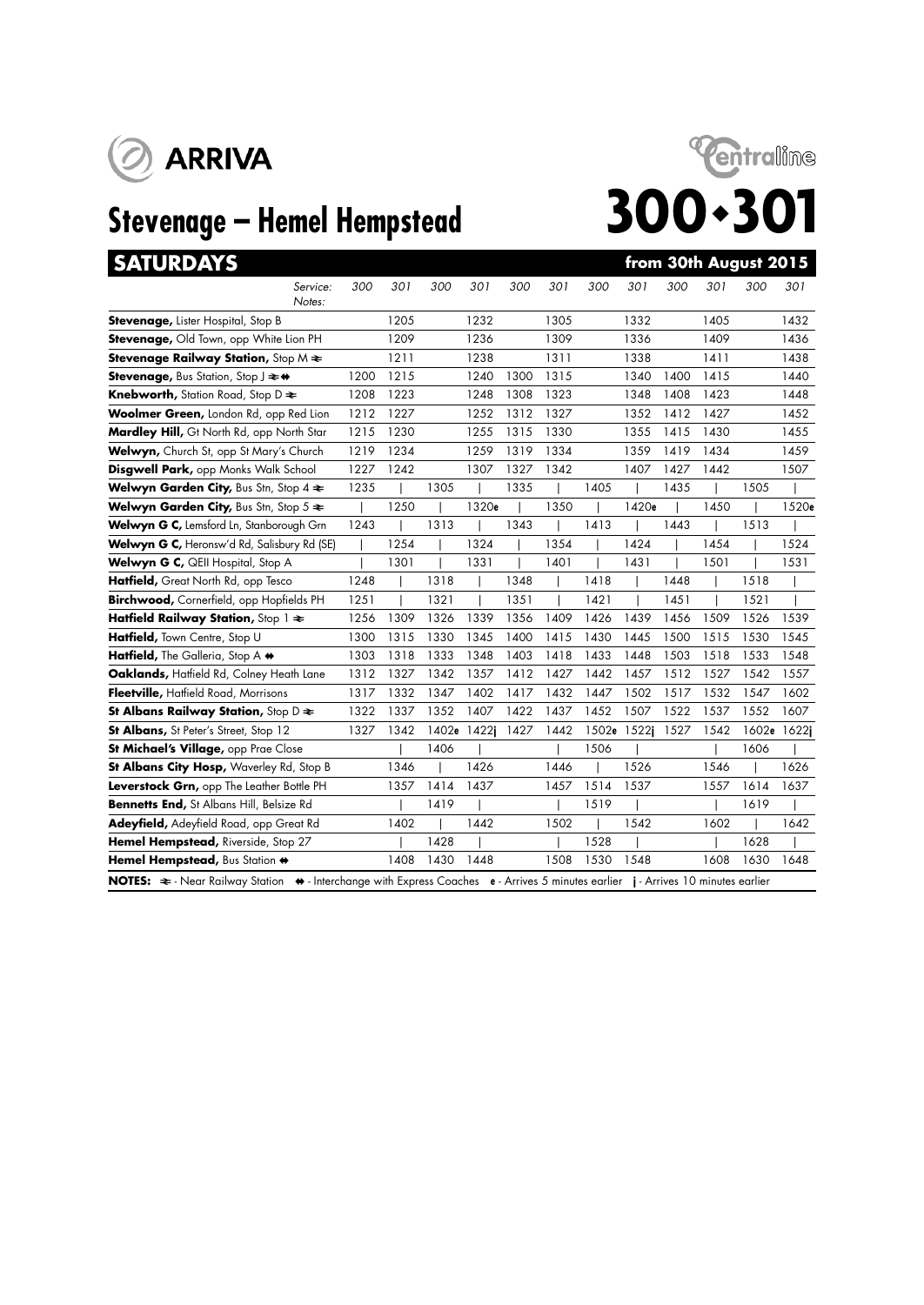

# **Stevenage – Hemel Hempstead**



|  | ATURDA` |  |
|--|---------|--|
|  |         |  |
|  |         |  |
|  |         |  |

| <b>SATURDAYS</b>                                                      |      |      |      |             |      |      |       |       |      |      | from 30th August 2015 |      |
|-----------------------------------------------------------------------|------|------|------|-------------|------|------|-------|-------|------|------|-----------------------|------|
| Service:<br>Notes:                                                    | 300  | 301  | 300  | 301         | 300  | 301  | 300   | 301   | 300  | 301  | 300                   | 301  |
| <b>Stevenage, Lister Hospital, Stop B</b>                             |      | 1505 |      | 1532        |      | 1605 |       | 1632  |      | 1705 |                       | 1735 |
| Stevenage, Old Town, opp White Lion PH                                |      | 1509 |      | 1536        |      | 1609 |       | 1636  |      | 1709 |                       | 1739 |
| Stevenage Railway Station, Stop M $\Leftarrow$                        |      | 1511 |      | 1538        |      | 1611 |       | 1638  |      | 1711 |                       | 1741 |
| <b>Stevenage, Bus Station, Stop J <math>\rightleftarrows</math> +</b> | 1500 | 1515 |      | 1540        | 1600 | 1615 |       | 1640  | 1700 | 1715 |                       | 1745 |
| <b>Knebworth, Station Road, Stop D <math>\geq</math></b>              | 1508 | 1523 |      | 1548        | 1608 | 1623 |       | 1648  | 1708 | 1723 |                       | 1753 |
| Woolmer Green, London Rd, opp Red Lion                                | 1512 | 1527 |      | 1552        | 1612 | 1627 |       | 1652  | 1712 | 1727 |                       | 1756 |
| Mardley Hill, Gt North Rd, opp North Star                             | 1515 | 1530 |      | 1555        | 1615 | 1630 |       | 1655  | 1715 | 1730 |                       | 1759 |
| Welwyn, Church St, opp St Mary's Church                               | 1519 | 1534 |      | 1559        | 1619 | 1634 |       | 1659  | 1719 | 1734 |                       | 1803 |
| <b>Disgwell Park, opp Monks Walk School</b>                           | 1527 | 1542 |      | 1607        | 1627 | 1642 |       | 1707  | 1727 | 1742 |                       | 1810 |
| Welwyn Garden City, Bus Stn, Stop $4 \geq$                            | 1535 |      | 1605 |             | 1635 |      | 1705  |       | 1735 |      | 1805                  |      |
| Welwyn Garden City, Bus Stn, Stop $5 \approx$                         |      | 1550 |      | 1620e       |      | 1650 |       | 1720e |      | 1750 |                       | 1820 |
| Welwyn G C, Lemsford Ln, Stanborough Grn                              | 1543 |      | 1613 |             | 1643 |      | 1713  |       | 1743 |      | 1812                  |      |
| Welwyn G C, Heronsw'd Rd, Salisbury Rd (SE)                           |      | 1554 |      | 1624        |      | 1654 |       | 1724  |      | 1754 |                       | 1824 |
| Welwyn G C, QEII Hospital, Stop A                                     |      | 1601 |      | 1631        |      | 1701 |       | 1731  |      | 1800 |                       | 1830 |
| Hatfield, Great North Rd, opp Tesco                                   | 1548 |      | 1618 |             | 1648 |      | 1718  |       | 1748 |      | 1817                  |      |
| Birchwood, Cornerfield, opp Hopfields PH                              | 1551 |      | 1621 |             | 1651 |      | 1721  |       | 1751 |      | 1820                  |      |
| Hatfield Railway Station, Stop $1 \approx$                            | 1556 | 1609 | 1626 | 1639        | 1656 | 1709 | 1726  | 1739  | 1756 | 1807 | 1825                  | 1837 |
| Hatfield, Town Centre, Stop U                                         | 1600 | 1615 | 1630 | 1645        | 1700 | 1715 | 1730  | 1745  | 1800 | 1810 | 1828                  | 1843 |
| Hatfield, The Galleria, Stop A $\leftrightarrow$                      | 1603 | 1618 | 1633 | 1648        | 1703 | 1718 | 1733  | 1748  | 1803 | 1813 | 1831                  | 1846 |
| Oaklands, Haffield Rd, Colney Heath Lane                              | 1612 | 1627 | 1642 | 1657        | 1712 | 1727 | 1742  | 1757  |      | 1819 | 1837                  | 1852 |
| Fleetville, Hatfield Road, Morrisons                                  | 1617 | 1632 | 1647 | 1702        | 1717 | 1732 | 1747  | 1802  |      | 1823 | 1841                  | 1856 |
| St Albans Railway Station, Stop $D \rightleftarrows$                  | 1622 | 1637 | 1652 | 1707        | 1722 | 1737 | 1752  | 1807  |      | 1828 | 1846                  | 1901 |
| <b>St Albans, St Peter's Street, Stop 12</b>                          | 1627 | 1642 |      | 1702e 1722j | 1727 | 1742 | 1802e | 1812  |      | 1836 | 1856e 1906            |      |
| St Michael's Village, opp Prae Close                                  |      |      | 1706 |             |      |      | 1806  |       |      |      | 1900                  |      |
| St Albans City Hosp, Waverley Rd, Stop B                              |      | 1646 |      | 1726        |      | 1746 |       |       |      | 1840 |                       |      |
| Leverstock Grn, opp The Leather Bottle PH                             |      | 1657 | 1714 | 1737        |      | 1757 | 1814  |       |      | 1851 | 1908                  |      |
| Bennetts End, St Albans Hill, Belsize Rd                              |      |      | 1719 |             |      |      | 1819  |       |      |      | 1912                  |      |
| Adeyfield, Adeyfield Road, opp Great Rd                               |      | 1702 |      | 1742        |      | 1802 |       |       |      | 1856 |                       |      |
| Hemel Hempstead, Riverside, Stop 27                                   |      |      | 1728 |             |      |      | 1828  |       |      |      | 1922                  |      |
| Hemel Hempstead, Bus Station +                                        |      | 1708 | 1730 | 1748        |      | 1808 | 1830  |       |      | 1902 | 1924                  |      |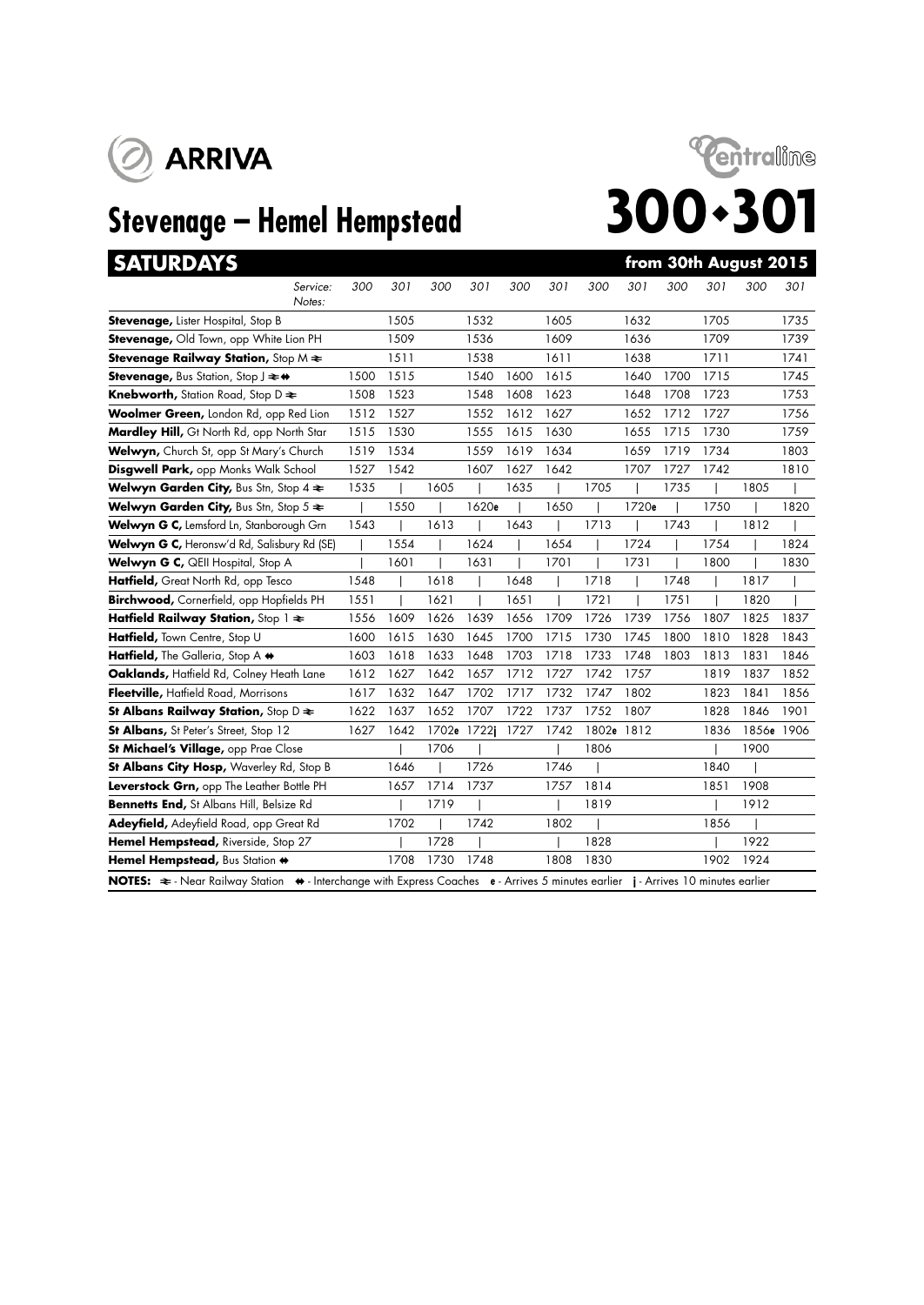

# **Stevenage – Hemel Hempstead**

Hemel Hempstead, Bus Station  $\leftrightarrow$  2027 2142 2242 2342

**NOTES:**  $\Rightarrow$  - Near Railway Station  $\leftrightarrow$  - Interchange with Express Coaches





# **301**<br>gust 2015

| <b>SATURDAYS</b>                                                      |      |      |      |      |      | from 30th August 2015 |
|-----------------------------------------------------------------------|------|------|------|------|------|-----------------------|
| Notes:                                                                |      |      |      |      |      |                       |
| Stevenage, Lister Hospital, Stop B                                    | 1805 | 1835 | 2005 |      | 2205 |                       |
| Stevenage, Old Town, opp White Lion PH                                | 1809 | 1839 | 2008 |      | 2208 |                       |
| Stevenage Railway Station, Stop $M \rightleftarrows$                  | 1811 | 1841 | 2011 |      | 2211 |                       |
| <b>Stevenage, Bus Station, Stop J <math>\rightleftarrows</math> +</b> | 1815 | 1845 | 2012 |      | 2212 |                       |
| <b>Knebworth, Station Road, Stop D <math>\geq</math></b>              | 1823 | 1853 | 2018 |      | 2018 |                       |
| Woolmer Green, London Rd, opp Red Lion                                | 1826 | 1856 | 2021 |      | 2221 |                       |
| Mardley Hill, Gt North Rd, opp North Star                             | 1829 | 1859 | 2023 |      | 2223 |                       |
| Welwyn, Church St, opp St Mary's Church                               | 1833 | 1903 | 2026 |      | 2226 |                       |
| Disgwell Park, opp Monks Walk School                                  | 1840 | 1910 | 2032 |      | 2232 |                       |
| Welwyn Garden City, Bus Stn, Stop $5 \approx$                         | 1850 | 1920 | 2039 | 2139 | 2239 |                       |
| Welwyn G C, Heronsw'd Rd, Salisbury Rd (SE)                           | 1854 | 1925 | 2043 | 2143 | 2243 |                       |
| Welwyn G C, QEII Hospital, Stop A                                     | 1900 | 1930 | 2047 | 2147 | 2247 |                       |
| Hatfield Railway Station, Stop $1 \geq$                               | 1907 | 1939 | 2054 | 2154 | 2254 |                       |
| Hatfield, Town Centre, Stop U                                         | 1910 | 1943 | 2100 | 2200 | 2300 |                       |
| Hatfield, The Galleria, Stop A +                                      | 1913 | 1946 | 2102 | 2202 | 2302 |                       |
| Oaklands, Haffield Rd, Colney Heath Lane                              |      | 1951 | 2107 | 2207 | 2307 |                       |
| Fleetville, Hatfield Road, Morrisons                                  |      | 1955 | 2111 | 2211 | 2311 |                       |
| St Albans Railway Station, Stop D $\approx$                           |      | 1959 | 2115 | 2215 | 2315 |                       |
| St Albans, St Peter's Street, Stop 12                                 |      | 2004 | 2119 | 2219 | 2319 |                       |
| St Albans City Hosp, Waverley Rd, Stop B                              |      | 2007 | 2122 | 2222 | 2322 |                       |
| Leverstock Grn, opp The Leather Bottle PH                             |      | 2017 | 2132 | 2232 | 2332 |                       |
| Adeyfield, Adeyfield Road, opp Great Rd                               |      | 2022 | 2137 | 2237 | 2337 |                       |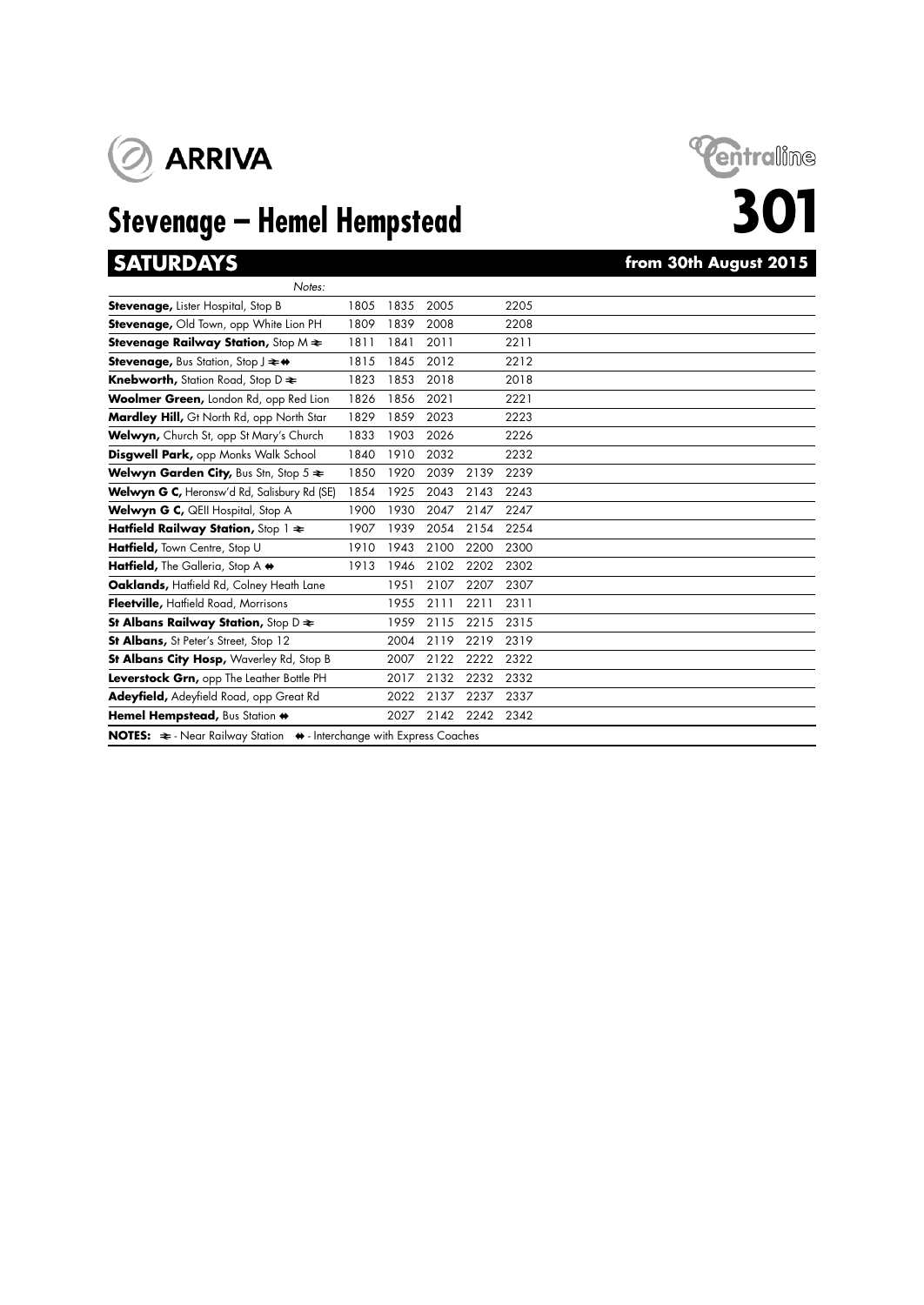

# **Stevenage – Hemel Hempstead**<br> **Stevenage – Hemel Hempstead**<br> **SO1**



| <b>SUNDAYS</b>                                                                                                                                             |            |      |      |      |      |      |      |      |      | from 30th August 2015 |      |            |
|------------------------------------------------------------------------------------------------------------------------------------------------------------|------------|------|------|------|------|------|------|------|------|-----------------------|------|------------|
| Notes:                                                                                                                                                     | <b>HCC</b> |      |      |      |      |      |      |      |      |                       |      | <b>HCC</b> |
| <b>Stevenage, Lister Hospital, Stop B</b>                                                                                                                  |            |      | 0852 | 0952 | 1052 | 1152 | 1252 | 1352 | 1452 | 1552                  | 1652 | 1800       |
| Stevenage, Old Town, opp White Lion PH                                                                                                                     |            |      | 0856 | 0956 | 1056 | 1156 | 1256 | 1356 | 1456 | 1556                  | 1656 | 1803       |
| Stevenage Railway Station, Stop $M \rightleftarrows$                                                                                                       |            |      | 0859 | 0959 | 1059 | 1159 | 1259 | 1359 | 1459 | 1559                  | 1659 | 1806       |
| <b>Stevenage, Bus Station, Stop J <math>\rightleftarrows</math> +</b>                                                                                      |            |      | 0900 | 1000 | 1100 | 1200 | 1300 | 1400 | 1500 | 1600                  | 1700 | 1807       |
| <b>Knebworth, Station Road, Stop D <math>\approx</math></b>                                                                                                |            |      | 0906 | 1006 | 1106 | 1206 | 1306 | 1406 | 1506 | 1606                  | 1706 | 1813       |
| Woolmer Green, London Rd, opp Red Lion                                                                                                                     |            |      | 0909 | 1009 | 1109 | 1209 | 1309 | 1409 | 1509 | 1609                  | 1709 | 1816       |
| Mardley Hill, Gt North Rd, opp North Star                                                                                                                  |            |      | 0912 | 1012 | 1112 | 1212 | 1312 | 1412 | 1512 | 1612                  | 1712 | 1818       |
| Welwyn, Church St, opp St Mary's Church                                                                                                                    |            |      | 0915 | 1015 | 1115 | 1215 | 1315 | 1415 | 1515 | 1615                  | 1715 | 1821       |
| <b>Disgwell Park, opp Monks Walk School</b>                                                                                                                |            |      | 0923 | 1023 | 1123 | 1223 | 1323 | 1423 | 1523 | 1623                  | 1723 | 1827       |
| <b>Welwyn Garden City, Bus Stn, Stop 5 <math>\approx</math></b>                                                                                            |            | 0830 | 0930 | 1030 | 1130 | 1230 | 1330 | 1430 | 1530 | 1630                  | 1730 | 1834       |
| Welwyn G C, Heronsw'd Rd, Salisbury Rd (SE)                                                                                                                |            | 0834 | 0934 | 1034 | 1134 | 1234 | 1334 | 1434 | 1534 | 1634                  | 1734 | 1838       |
| Welwyn G C, QEII Hospital, Stop A                                                                                                                          |            | 0841 | 0941 | 1041 | 1141 | 1241 | 1341 | 1441 | 1541 | 1641                  | 1741 | 1842       |
| Hatfield Railway Station, Stop $1 \approx$                                                                                                                 | 0758       | 0849 | 0949 | 1049 | 1149 | 1249 | 1349 | 1449 | 1549 | 1649                  | 1749 | 1849       |
| Hatfield, Town Centre, Stop U                                                                                                                              | 0801       | 0853 | 0953 | 1053 | 1153 | 1253 | 1353 | 1453 | 1553 | 1653                  | 1753 | 1853       |
| Hatfield, The Galleria, Stop A $\leftrightarrow$                                                                                                           | 0804       | 0856 | 0956 | 1056 | 1156 | 1256 | 1356 | 1456 | 1556 | 1656                  | 1756 | 1856       |
| Oaklands, Hatfield Rd, Colney Heath Lane                                                                                                                   | 0809       | 0905 | 1005 | 1105 | 1205 | 1305 | 1405 | 1505 | 1605 | 1705                  | 1805 | 1901       |
| Fleetville, Hatfield Road, Morrisons                                                                                                                       | 0813       | 0910 | 1010 | 1110 | 1210 | 1310 | 1410 | 1510 | 1610 | 1710                  | 1810 | 1905       |
| St Albans Railway Station, Stop D $\approx$                                                                                                                | 0817       | 0915 | 1015 | 1115 | 1215 | 1315 | 1415 | 1515 | 1615 | 1715                  | 1815 | 1909       |
| <b>St Albans, St Peter's Street, Stop 12</b>                                                                                                               | 0821       | 0921 | 1021 | 1121 | 1221 | 1321 | 1421 | 1521 | 1621 | 1721                  | 1821 | 1915       |
| St Albans City Hosp, Waverley Rd, Stop B                                                                                                                   | 0824       | 0924 | 1024 | 1124 | 1224 | 1324 | 1424 | 1524 | 1624 | 1724                  | 1824 | 1918       |
| Leverstock Grn, opp The Leather Bottle PH                                                                                                                  | 0834       | 0934 | 1034 | 1134 | 1234 | 1334 | 1434 | 1534 | 1634 | 1734                  | 1834 | 1928       |
| Adeyfield, Adeyfield Road, opp Great Rd                                                                                                                    | 0839       | 0939 | 1039 | 1139 | 1239 | 1339 | 1439 | 1539 | 1639 | 1739                  | 1839 | 1933       |
| Hemel Hempstead, Bus Station +                                                                                                                             | 0844       | 0945 | 1045 | 1145 | 1245 | 1345 | 1445 | 1545 | 1645 | 1745                  | 1845 | 1938       |
| NOTES: $\Rightarrow$ Near Railway Station $\leftrightarrow$ Interchange with Express Coaches ECO - Operated under contract to Hertfordshire County Council |            |      |      |      |      |      |      |      |      |                       |      |            |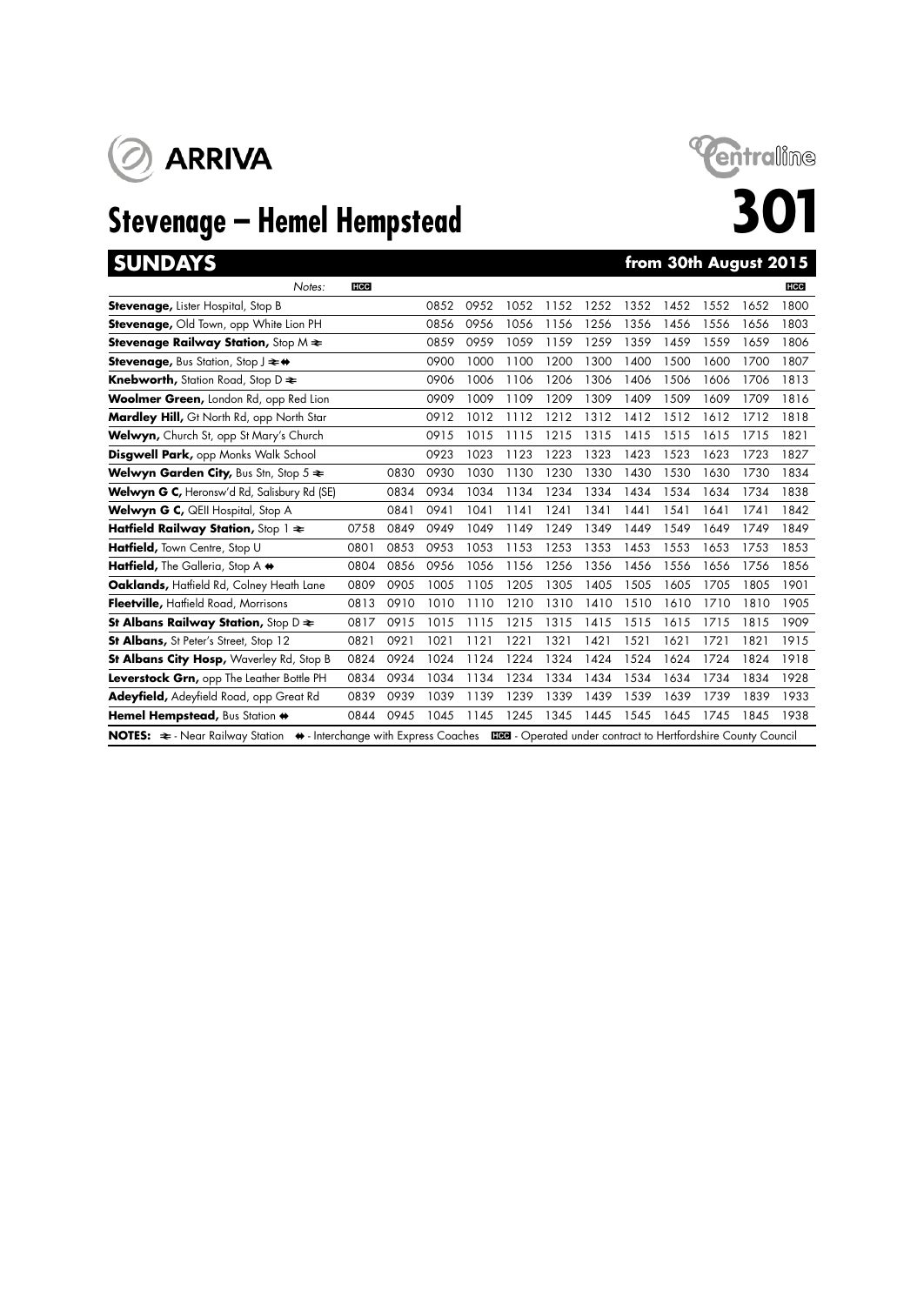

# **Stevenage – Hemel Hempstead 301**



## from 30th August 2015

| Notes:                                                                                       |      |      |      |      |  |
|----------------------------------------------------------------------------------------------|------|------|------|------|--|
| <b>Stevenage, Lister Hospital, Stop B</b>                                                    |      | 2000 |      | 2200 |  |
| Stevenage, Old Town, opp White Lion PH                                                       |      | 2003 |      | 2203 |  |
| <b>Stevenage Railway Station, Stop M <math>\neq</math></b>                                   |      | 2006 |      | 2206 |  |
| <b>Stevenage, Bus Station, Stop J <math>\rightleftarrows</math> ↔</b>                        |      | 2007 |      | 2207 |  |
| <b>Knebworth, Station Road, Stop D ≥</b>                                                     |      | 2013 |      | 2213 |  |
| Woolmer Green, London Rd, opp Red Lion                                                       |      | 2016 |      | 2216 |  |
| Mardley Hill, Gt North Rd, opp North Star                                                    |      | 2018 |      | 2218 |  |
| Welwyn, Church St, opp St Mary's Church                                                      |      | 2021 |      | 2221 |  |
| Disgwell Park, opp Monks Walk School                                                         |      | 2027 |      | 2227 |  |
| Welwyn Garden City, Bus Stn, Stop 5 $\approx$                                                |      | 2034 |      | 2234 |  |
| Welwyn G C, Heronsw'd Rd, Salisbury Rd (SE)                                                  |      | 2038 |      | 2238 |  |
| Welwyn G C, QEII Hospital, Stop A                                                            |      | 2042 |      | 2242 |  |
| Hatfield Railway Station, Stop $1 \approx$                                                   |      | 2049 |      | 2249 |  |
| Hatfield, Town Centre, Stop U                                                                | 1953 | 2053 | 2153 | 2253 |  |
| Hatfield, The Galleria, Stop A +                                                             | 1956 | 2056 | 2156 | 2256 |  |
| Oaklands, Haffield Rd, Colney Heath Lane                                                     | 2001 | 2101 | 2201 | 2301 |  |
| Fleetville, Hatfield Road, Morrisons                                                         | 2005 | 2105 | 2205 | 2305 |  |
| St Albans Railway Station, Stop $D \rightleftharpoons$                                       | 2009 | 2109 | 2209 | 2309 |  |
| St Albans, St Peter's Street, Stop 12                                                        | 2015 | 2115 | 2215 | 2315 |  |
| St Albans City Hosp, Waverley Rd, Stop B                                                     | 2018 | 2118 | 2218 | 2318 |  |
| Leverstock Grn, opp The Leather Bottle PH                                                    | 2028 | 2128 | 2228 | 2328 |  |
| Adeyfield, Adeyfield Road, opp Great Rd                                                      | 2033 | 2133 | 2233 | 2333 |  |
| Hemel Hempstead, Bus Station +                                                               | 2038 | 2138 | 2238 | 2338 |  |
| NOTES: $\approx$ - Near Railway Station $\leftrightarrow$ - Interchange with Express Coaches |      |      |      |      |  |

### **OPERATOR:** ARRIVA the Shires *Customer Care:* 0344 800 4411

### **Public holidays (except over Christmas) – A SUNDAY Service Operates**

**www.intalink.org.uk**



### **Further Information – traveline 0871 200 22 33**

explorer

*Issued and accepted throughout on these services*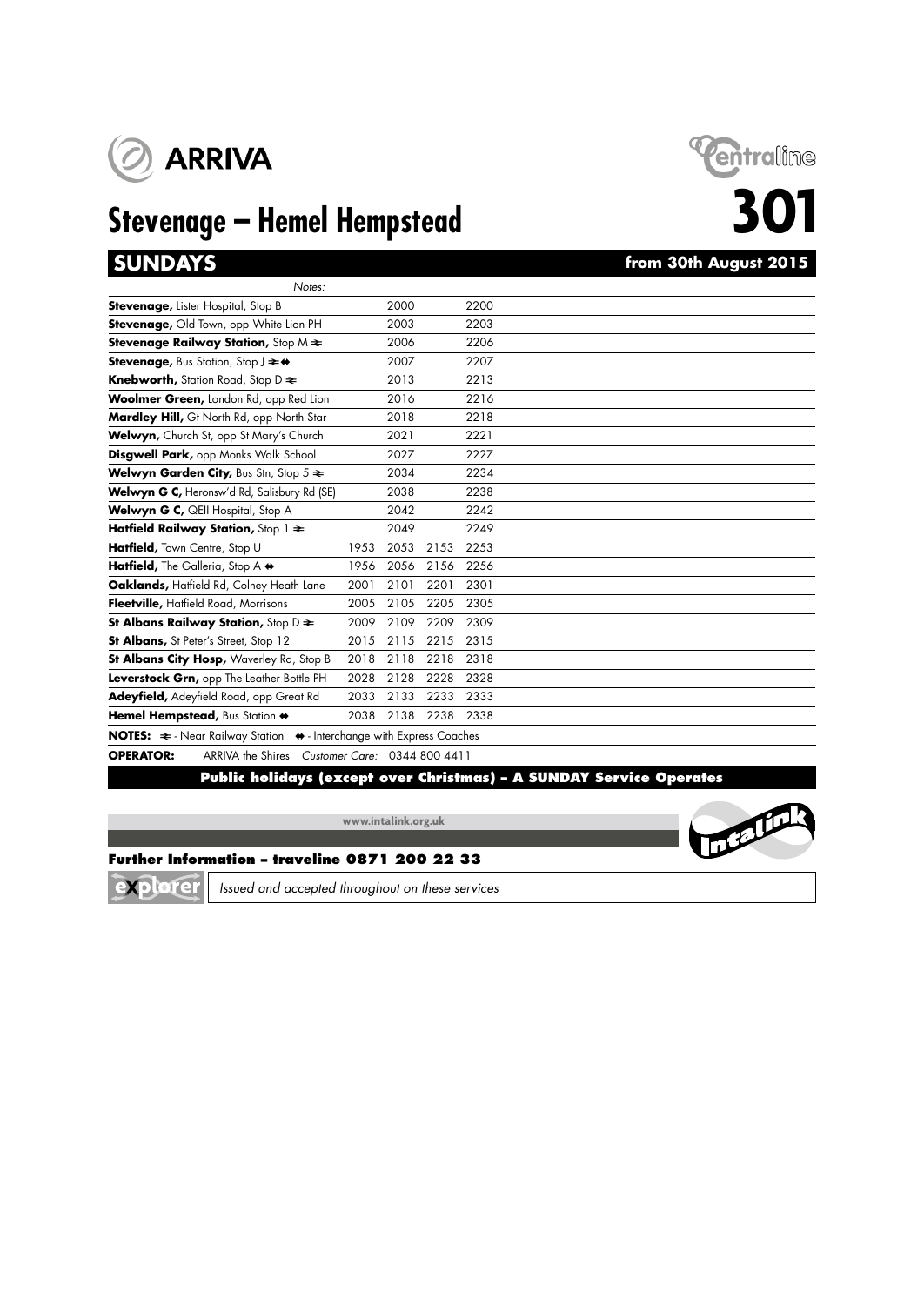



| <b>MONDAYS TO FRIDAYS</b>                                                     |      |      |      |      |            |                    |            |                    | from 30th August 2015 |                    |                        |             |
|-------------------------------------------------------------------------------|------|------|------|------|------------|--------------------|------------|--------------------|-----------------------|--------------------|------------------------|-------------|
| Service:<br>Notes:                                                            | 301  | 300  | 301  | 300  | 300<br>Sch | 300<br><b>NSch</b> | 301<br>Sch | 301<br><b>NSch</b> | 300<br>Sch            | 300<br><b>NSch</b> | 301<br>Sch             | 301<br>NSch |
| Hemel Hempstead, Bus Station, Stop 1 $\leftrightarrow$                        |      | 0540 |      | 0600 |            |                    |            |                    | 0640                  | 0645               | 0655                   | 0700        |
| Hemel Hempstead, Riverside, Stop 24                                           |      | 0542 |      | 0602 |            |                    |            |                    | 0642                  | 0647               |                        |             |
| <b>Adeyfield, Longlands, The Queen's Square</b>                               |      |      |      |      |            |                    |            |                    |                       |                    | 0701                   | 0706        |
| Bennetts End, Bennetts End Rd, opp Belsize Rd                                 |      | 0547 |      | 0608 |            |                    |            |                    | 0648                  | 0653               |                        |             |
| Leverstock Green, The Leather Bottle PH                                       |      | 0551 |      | 0612 |            |                    |            |                    | 0654                  | 0659               | 0706                   | 0711        |
| St Albans City Hosp, Waverley Rd, Stop A                                      |      |      |      |      |            |                    |            |                    |                       |                    | 0719                   | 0724        |
| <b>St Michael's Village, Prae Close</b>                                       |      | 0557 |      | 0618 |            |                    |            |                    | 0701                  | 0706               |                        |             |
| St Albans, St Peter's Street, Stop 1                                          |      | 0603 |      | 0624 |            |                    | 0655       | 0702               | 0709                  | 0713               | 0728                   | 0732        |
| St Albans Railway Station, Stop A $\approx$                                   |      | 0607 |      | 0628 |            |                    | 0700       | 0708               | 0715                  | 0719               | 0734                   | 0738        |
| Fleetville, Hatfield Road, opp Morrisons                                      |      | 0611 |      | 0633 |            |                    | 0704       | 0713               | 0720                  | 0724               | 0739                   | 0743        |
| Oaklands, Hatfield Rd, opp Colney Hth Ln                                      |      | 0615 |      | 0637 |            |                    | 0708       | 0718               | 0725                  | 0729               | 0744                   | 0748        |
| Hatfield, The Galleria, Stop C $\leftrightarrow$                              | 0554 | 0620 | 0637 | 0643 | 0659       | 0708               | 0717       | 0727               | 0734                  | 0738               | 0753                   | 0757        |
| Hatfield, Town Centre, Stop V                                                 | 0557 | 0624 | 0640 | 0648 | 0702       | 0713               | 0722       | 0733               | 0740                  | 0744               | 0759                   | 0802        |
| Hatfield Railway Station, Stop $5 \approx$                                    | 0600 | 0627 | 0643 | 0652 | 0706       | 0717               | 0726       | 0737               | 0745                  | 0748               | 0803                   | 0806        |
| Birchwood, Cornerfield, Hopfields PH                                          |      | 0632 |      | 0657 | 0711       | 0722               |            |                    | 0750                  | 0753               |                        |             |
| Hatfield, Oldings Corner, Tesco                                               |      | 0635 |      | 0700 | 0714       | 0725               |            |                    | 0753                  | 0756               |                        |             |
| Welwyn G C, Lemsford Ln, opp Stanboro' Grn                                    |      | 0640 |      | 0705 | 0719       | 0730               |            |                    | 0800                  | 0802               |                        |             |
| Welwyn G C, QEII Hospital, Stop B                                             | 0606 |      | 0650 |      |            |                    | 0734       | 0746               |                       |                    | 0812                   | 0815        |
| Welwyn G C, Heronsw'd Rd, Salisbury Rd (NW)                                   | 0610 |      | 0655 |      |            |                    | 0743       | 0751               |                       |                    | 0819                   | 0822        |
| Welwyn Garden City, Bus Stn, Stop 1 $\approx$                                 | 0615 | 0650 | 0702 | 0715 | 0730       | 0740               | 0758e 0800 |                    |                       |                    | 0815e 0815e 0830d 0830 |             |
| Disgwell Park, Monks Walk School                                              | 0621 | 0656 | 0709 | 0722 | 0740       | 0747               | 0806       | 0807               | 0822                  | 0822               | 0837                   | 0837        |
| Welwyn, Church Street, St Mary's Church                                       | 0626 | 0703 | 0716 | 0730 | 0749       | 0755               | 0815       | 0815               | 0830                  | 0830               | 0845                   | 0845        |
| Mardley Hill, Gt North Rd, North Star PH                                      | 0630 | 0707 | 0720 | 0734 | 0754       | 0759               | 0819       | 0819               | 0834                  | 0834               | 0849                   | 0849        |
| Woolmer Green, London Rd, Red Lion PH                                         | 0632 | 0710 | 0723 | 0737 | 0759       | 0802               | 0822       | 0822               | 0837                  | 0837               | 0853                   | 0853        |
| <b>Knebworth, Station Road, Stop C <math>\approx</math></b>                   | 0635 | 0713 | 0727 | 0741 | 0804       | 0807               | 0827       | 0827               | 0842                  | 0842               | 0858                   | 0858        |
| <b>Stevenage, Bus Station, Stop C <math>\Leftarrow \leftrightarrow</math></b> | 0643 | 0721 | 0737 | 0749 | 0815       | 0817               | 0838       | 0838               | 0850                  | 0850               | 0908                   | 0908        |
| <b>Stevenage Railway Station, Stop N <math>\neq</math></b>                    | 0644 |      | 0738 |      | 0816       | 0818               | 0839       | 0839               |                       |                    | 0909                   | 0909        |
| Stevenage, Old Town, White Lion PH                                            | 0647 |      | 0741 |      | 0819       | 0821               | 0842       | 0842               |                       |                    | 0912                   | 0912        |
| <b>Stevenage, Lister Hospital</b>                                             | 0651 |      | 0745 |      | 0826       | 0826               | 0848       | 0848               |                       |                    | 0916                   | 0916        |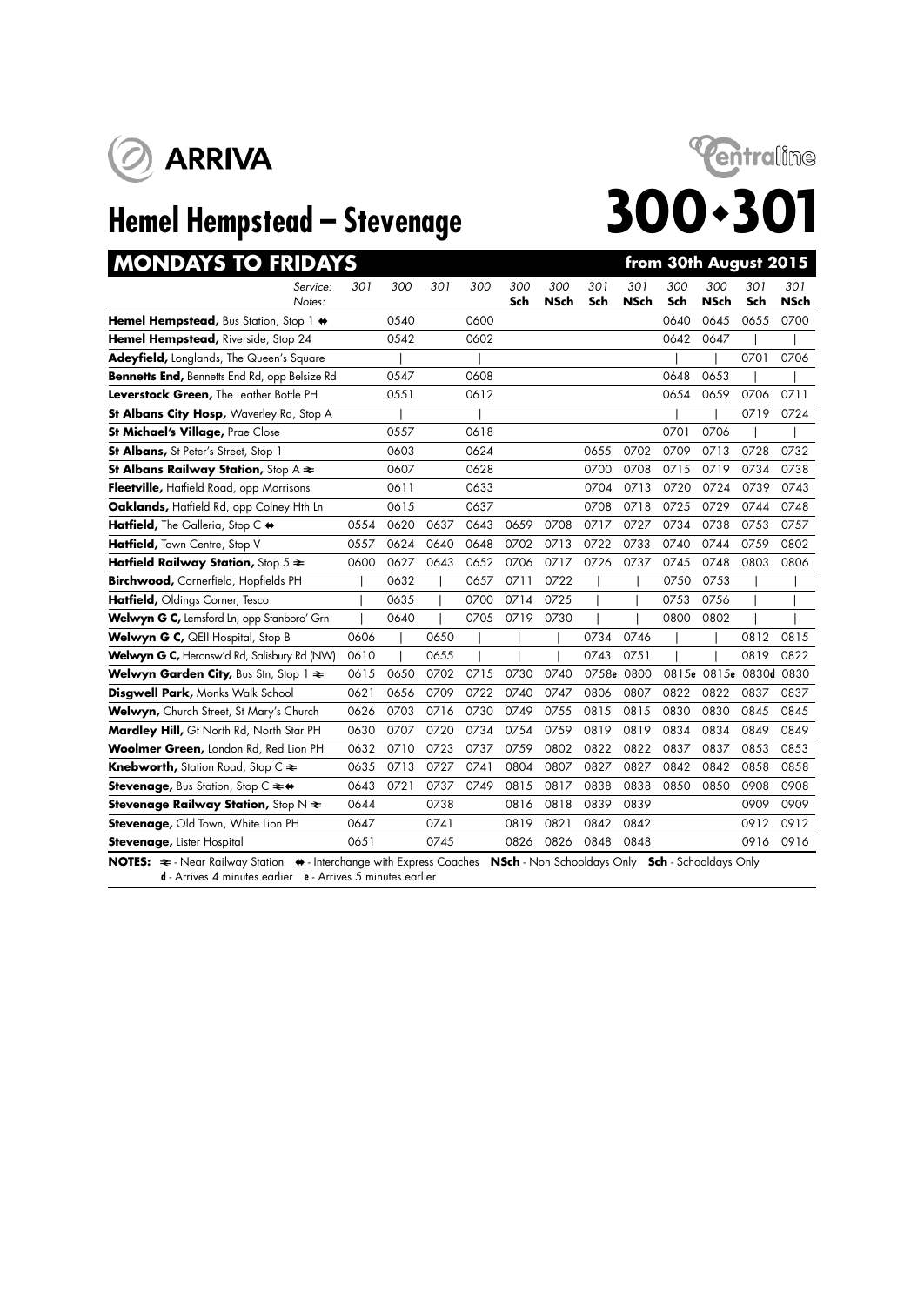



| <b>MONDAYS TO FRIDAYS</b>                                                                                                                              |      |             |      |             |      |             |      |             |      | from 30th August 2015 |      |             |
|--------------------------------------------------------------------------------------------------------------------------------------------------------|------|-------------|------|-------------|------|-------------|------|-------------|------|-----------------------|------|-------------|
| Service:                                                                                                                                               | 300  | 300         | 301  | 301         | 300  | 300         | 301  | 301         | 300  | 300                   | 301  | 301         |
| Notes:                                                                                                                                                 | Sch  | <b>NSch</b> | Sch  | <b>NSch</b> | Sch  | <b>NSch</b> | Sch  | <b>NSch</b> | Sch  | <b>NSch</b>           | Sch  | <b>NSch</b> |
| Hemel Hempstead, Bus Station, Stop 1 $\leftrightarrow$                                                                                                 | 0708 | 0715        | 0723 | 0730        | 0737 | 0745        | 0755 | 0805        | 0815 | 0820                  | 0835 | 0838        |
| Hemel Hempstead, Riverside, Stop 24                                                                                                                    | 0710 | 0717        |      |             | 0739 | 0747        |      |             | 0817 | 0822                  |      |             |
| Adeyfield, Longlands, The Queen's Square                                                                                                               |      |             | 0729 | 0736        |      |             | 0802 | 0811        |      |                       | 0841 | 0843        |
| <b>Bennetts End, Bennetts End Rd, opp Belsize Rd</b>                                                                                                   | 0718 | 0725        |      |             | 0749 | 0755        |      |             | 0825 | 0830                  |      |             |
| Leverstock Green, The Leather Bottle PH                                                                                                                | 0725 | 0732        | 0738 | 0741        | 0757 | 0802        | 0812 | 0817        | 0833 | 0837                  | 0848 | 0848        |
| <b>St Albans City Hosp, Waverley Rd, Stop A</b>                                                                                                        |      |             | 0754 | 0751        |      |             | 0827 | 0827        |      |                       | 0858 | 0858        |
| St Michael's Village, Prae Close                                                                                                                       | 0734 | 0741        |      |             | 0810 | 0811        |      |             | 0844 | 0844                  |      |             |
| <b>St Albans, St Peter's Street, Stop 1</b>                                                                                                            | 0745 | 0750        | 0804 | 0805q 0822  |      | 0822        | 0837 | 0837        | 0852 | 0852                  | 0907 | 0907        |
| St Albans Railway Station, Stop $A \rightleftarrows$                                                                                                   | 0753 | 0756        | 0812 | 0813        | 0828 | 0828        | 0843 | 0843        | 0858 | 0858                  | 0913 | 0913        |
| Fleetville, Hatfield Road, opp Morrisons                                                                                                               | 0758 | 0801        | 0817 | 0818        | 0833 | 0833        | 0848 | 0848        | 0903 | 0903                  | 0918 | 0918        |
| Oaklands, Hatfield Rd, opp Colney Hth Ln                                                                                                               | 0804 | 0806        | 0822 | 0823        | 0838 | 0838        | 0853 | 0854        | 0908 | 0908                  | 0923 | 0923        |
| Hatfield, The Galleria, Stop C +                                                                                                                       | 0814 | 0815        | 0831 | 0832        | 0847 | 0847        | 0902 | 0902        | 0917 | 0917                  | 0932 | 0932        |
| Hatfield, Town Centre, Stop V                                                                                                                          | 0820 | 0821        | 0836 | 0837        | 0851 | 0851        | 0906 | 0906        | 0921 | 0921                  | 0936 | 0936        |
| Hatfield Railway Station, Stop $5 \approx$                                                                                                             | 0825 | 0826        | 0841 | 0841        | 0855 | 0855        | 0910 | 0910        | 0925 | 0925                  | 0940 | 0940        |
| Birchwood, Cornerfield, Hopfields PH                                                                                                                   | 0828 | 0829        |      |             | 0900 | 0900        |      |             | 0930 | 0930                  |      |             |
| Hatfield, Oldings Corner, Tesco                                                                                                                        | 0833 | 0832        |      |             | 0903 | 0903        |      |             | 0933 | 0933                  |      |             |
| Welwyn G C, Lemsford Ln, opp Stanboro' Grn                                                                                                             | 0839 | 0837        |      |             | 0908 | 0908        |      |             | 0938 | 0938                  |      |             |
| Welwyn G C, QEII Hospital, Stop B                                                                                                                      |      |             | 0849 | 0850        |      |             | 0920 | 0920        |      |                       | 0950 | 0950        |
| Welwyn G C, Heronsw'd Rd, Salisbury Rd (NW)                                                                                                            |      |             | 0855 | 0856        |      |             | 0925 | 0925        |      |                       | 0955 | 0955        |
| Welwyn Garden City, Bus Stn, Stop 1 $\approx$                                                                                                          | 0850 | 0847        | 0903 | 0903        | 0918 | 0917        | 0932 | 0932        | 0947 | 0947                  | 1002 | 1002        |
| Disgwell Park, Monks Walk School                                                                                                                       | 0857 | 0854        | 0910 | 0910        | 0925 | 0924        | 0939 | 0939        | 0954 | 0954                  | 1009 | 1009        |
| Welwyn, Church Street, St Mary's Church                                                                                                                | 0905 | 0902        | 0918 | 0918        | 0933 | 0932        | 0947 | 0947        | 1002 | 1002                  | 1017 | 1017        |
| Mardley Hill, Gt North Rd, North Star PH                                                                                                               | 0909 | 0906        | 0922 | 0922        | 0937 | 0936        | 0951 | 0951        | 1006 | 1006                  | 1021 | 1021        |
| Woolmer Green, London Rd, Red Lion PH                                                                                                                  | 0912 | 0909        | 0925 | 0925        | 0940 | 0939        | 0954 | 0954        | 1009 | 1009                  | 1024 | 1024        |
| <b>Knebworth, Station Road, Stop C <math>\approx</math></b>                                                                                            | 0916 | 0913        | 0929 | 0929        | 0944 | 0943        | 0958 | 0958        | 1013 | 1013                  | 1028 | 1028        |
| <b>Stevenage, Bus Station, Stop C ≥+</b>                                                                                                               | 0924 | 0921        | 0938 | 0938        | 0952 | 0951        | 1008 | 1008        | 1021 | 1021                  | 1038 | 1038        |
| <b>Stevenage Railway Station, Stop N <math>\neq</math></b>                                                                                             |      |             | 0939 | 0939        |      |             | 1009 | 1009        |      |                       | 1039 | 1039        |
| Stevenage, Old Town, White Lion PH                                                                                                                     |      |             | 0942 | 0942        |      |             | 1012 | 1012        |      |                       | 1042 | 1042        |
| <b>Stevenage, Lister Hospital</b>                                                                                                                      |      |             | 0946 | 0946        |      |             | 1016 | 1016        |      |                       | 1046 | 1046        |
| NOTES: ₹ - Near Railway Station ♦ - Interchange with Express Coaches NSch - Non Schooldays Only Sch - Schooldays Only<br>g - Arrives 7 minutes earlier |      |             |      |             |      |             |      |             |      |                       |      |             |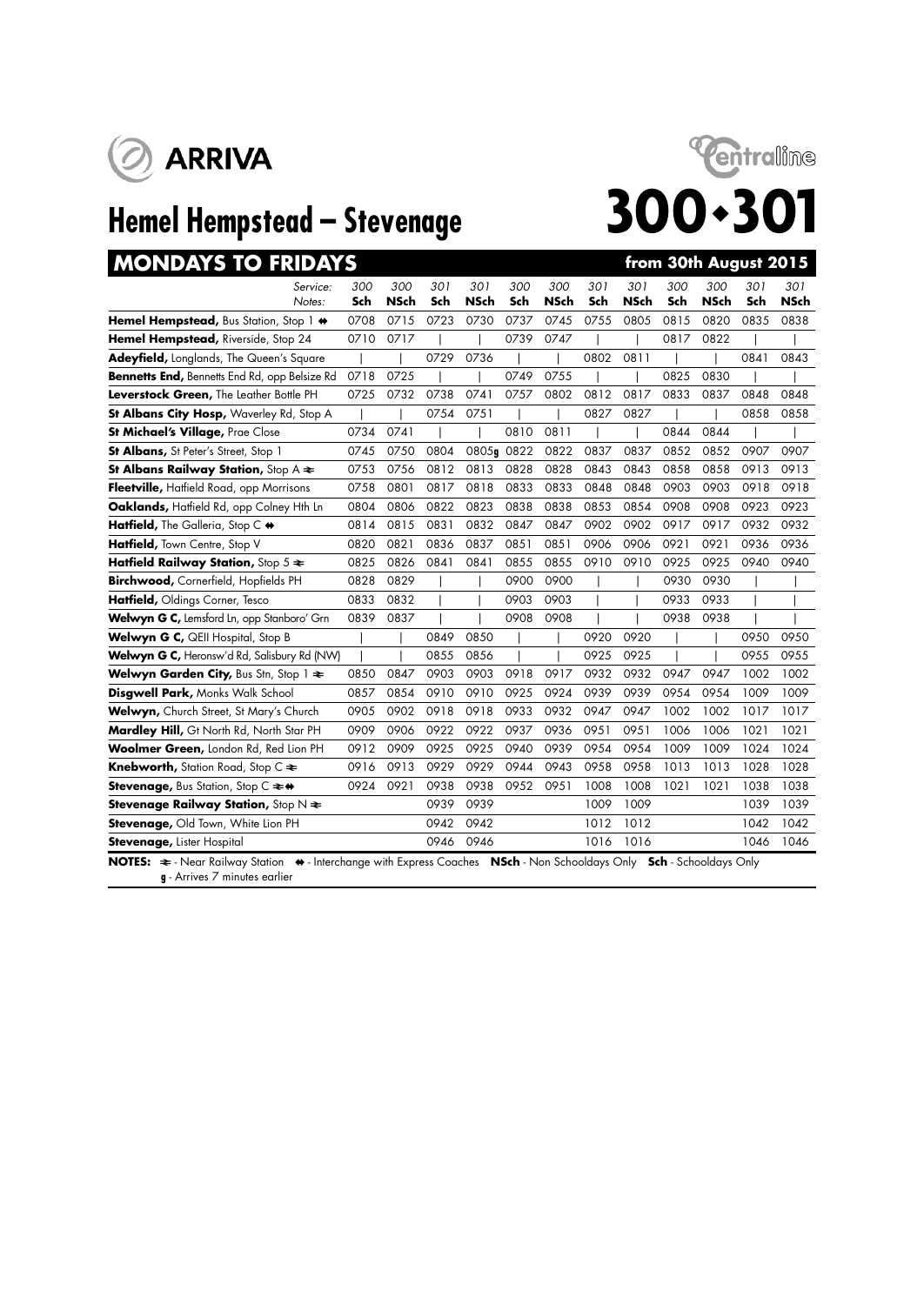





| <b>MONDAYS TO FRIDAYS</b>                                                                    |      |      |      |      |      |      |      |      |      | from 30th August 2015 |      |      |
|----------------------------------------------------------------------------------------------|------|------|------|------|------|------|------|------|------|-----------------------|------|------|
| Service:<br>Notes:                                                                           | 300  | 301  | 300  | 301  | 300  | 301  | 300  | 301  | 300  | 301                   | 300  | 301  |
| Hemel Hempstead, Bus Station, Stop 1 $\leftrightarrow$                                       | 0851 | 0908 | 0921 | 0938 | 0951 | 1008 | 1021 | 1038 | 1051 | 1108                  | 1121 | 1138 |
| Hemel Hempstead, Riverside, Stop 24                                                          | 0853 |      | 0923 |      | 0953 |      | 1023 |      | 1053 |                       | 1123 |      |
| Adeyfield, Longlands, The Queen's Square                                                     |      | 0913 |      | 0943 |      | 1013 |      | 1043 |      | 1113                  |      | 1143 |
| Bennetts End, Bennetts End Rd, opp Belsize Rd                                                | 0901 |      | 0931 |      | 1001 |      | 1031 |      | 1101 |                       | 1131 |      |
| Leverstock Green, The Leather Bottle PH                                                      | 0908 | 0918 | 0938 | 0948 | 1008 | 1018 | 1038 | 1048 | 1108 | 1118                  | 1138 | 1148 |
| St Albans City Hosp, Waverley Rd, Stop A                                                     |      | 0928 |      | 0958 |      | 1028 |      | 1058 |      | 1128                  |      | 1158 |
| St Michael's Village, Prae Close                                                             | 0915 |      | 0945 |      | 1015 |      | 1045 |      | 1115 |                       | 1145 |      |
| St Albans, St Peter's Street, Stop 1                                                         | 0922 | 0937 | 0952 | 1007 | 1022 | 1037 | 1052 | 1107 | 1122 | 1137                  | 1152 | 1207 |
| <b>St Albans Railway Station, Stop A <math>\approx</math></b>                                | 0928 | 0943 | 0958 | 1013 | 1028 | 1043 | 1058 | 1113 | 1128 | 1143                  | 1158 | 1213 |
| Fleetville, Hatfield Road, opp Morrisons                                                     | 0933 | 0948 | 1003 | 1018 | 1033 | 1048 | 1103 | 1118 | 1133 | 1148                  | 1203 | 1218 |
| Oaklands, Hatfield Rd, opp Colney Hth Ln                                                     | 0938 | 0953 | 1008 | 1023 | 1038 | 1053 | 1108 | 1123 | 1138 | 1153                  | 1208 | 1223 |
| Hatfield, The Galleria, Stop C +                                                             | 0947 | 1002 | 1017 | 1032 | 1047 | 1102 | 1117 | 1132 | 1147 | 1202                  | 1217 | 1232 |
| Hatfield, Town Centre, Stop V                                                                | 0951 | 1006 | 1021 | 1036 | 1051 | 1106 | 1121 | 1136 | 1151 | 1206                  | 1221 | 1236 |
| Hatfield Railway Station, Stop $5 \approx$                                                   | 0955 | 1010 | 1025 | 1040 | 1055 | 1110 | 1125 | 1140 | 1155 | 1210                  | 1225 | 1240 |
| Birchwood, Cornerfield, Hopfields PH                                                         | 1000 |      | 1030 |      | 1100 |      | 1130 |      | 1200 |                       | 1230 |      |
| Hatfield, Oldings Corner, Tesco                                                              | 1003 |      | 1033 |      | 1103 |      | 1133 |      | 1203 |                       | 1233 |      |
| Welwyn G C, Lemsford Ln, opp Stanboro' Grn                                                   | 1008 |      | 1038 |      | 1108 |      | 1138 |      | 1208 |                       | 1238 |      |
| Welwyn G C, QEII Hospital, Stop B                                                            |      | 1020 |      | 1050 |      | 1120 |      | 1150 |      | 1220                  |      | 1250 |
| Welwyn G C, Heronsw'd Rd, Salisbury Rd (NW)                                                  |      | 1025 |      | 1055 |      | 1125 |      | 1155 |      | 1225                  |      | 1255 |
| Welwyn Garden City, Bus Stn, Stop 1 $\approx$                                                | 1017 | 1032 | 1047 | 1102 | 1117 | 1132 | 1147 | 1202 | 1217 | 1232                  | 1247 | 1302 |
| Disgwell Park, Monks Walk School                                                             | 1024 | 1039 | 1054 | 1109 | 1124 | 1139 | 1154 | 1209 | 1224 | 1239                  | 1254 | 1309 |
| Welwyn, Church Street, St Mary's Church                                                      | 1032 | 1047 | 1102 | 1117 | 1132 | 1147 | 1202 | 1217 | 1232 | 1247                  | 1302 | 1317 |
| Mardley Hill, Gt North Rd, North Star PH                                                     | 1036 | 1051 | 1106 | 1121 | 1136 | 1151 | 1206 | 1221 | 1236 | 1251                  | 1306 | 1321 |
| Woolmer Green, London Rd, Red Lion PH                                                        | 1039 | 1054 | 1109 | 1124 | 1139 | 1154 | 1209 | 1224 | 1239 | 1254                  | 1309 | 1324 |
| <b>Knebworth, Station Road, Stop C <math>\approx</math></b>                                  | 1043 | 1058 | 1113 | 1128 | 1143 | 1158 | 1213 | 1228 | 1243 | 1258                  | 1313 | 1328 |
| Stevenage, Bus Station, Stop C $\rightleftharpoons$ +                                        | 1051 | 1108 | 1121 | 1138 | 1151 | 1208 | 1221 | 1238 | 1251 | 1308                  | 1321 | 1338 |
| <b>Stevenage Railway Station, Stop N <math>\neq</math></b>                                   |      | 1109 |      | 1139 |      | 1209 |      | 1239 |      | 1309                  |      | 1339 |
| Stevenage, Old Town, White Lion PH                                                           |      | 1112 |      | 1142 |      | 1212 |      | 1242 |      | 1312                  |      | 1342 |
| <b>Stevenage, Lister Hospital</b>                                                            |      | 1116 |      | 1146 |      | 1216 |      | 1246 |      | 1316                  |      | 1346 |
| NOTES: $\approx$ - Near Railway Station $\leftrightarrow$ - Interchange with Express Coaches |      |      |      |      |      |      |      |      |      |                       |      |      |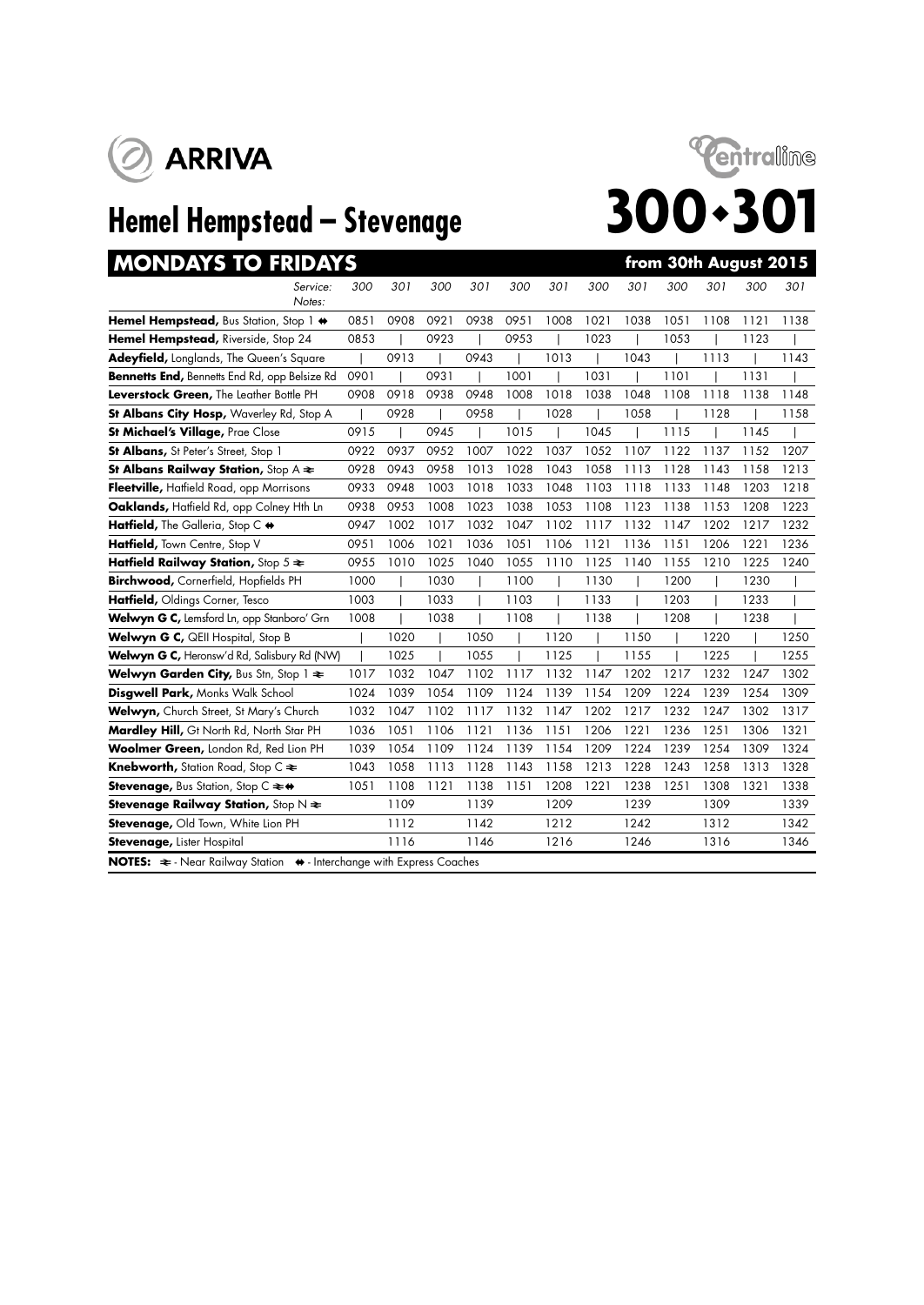





| <b>MONDAYS TO FRIDAYS</b>                                                                                          |      |      |      |      |      |      |      |      |            | from 30th August 2015 |            |                    |
|--------------------------------------------------------------------------------------------------------------------|------|------|------|------|------|------|------|------|------------|-----------------------|------------|--------------------|
| Service:<br>Notes:                                                                                                 | 300  | 301  | 300  | 301  | 300  | 301  | 300  | 301  | 300<br>Sch | 300<br><b>NSch</b>    | 301<br>Sch | 301<br><b>NSch</b> |
| Hemel Hempstead, Bus Station, Stop 1 $\leftrightarrow$                                                             | 1151 | 1208 | 1221 | 1238 | 1251 | 1308 | 1321 | 1338 | 1346       | 1351                  | 1400       | 1408               |
| Hemel Hempstead, Riverside, Stop 24                                                                                | 1153 |      | 1223 |      | 1253 |      | 1323 |      | 1348       | 1353                  |            |                    |
| Adeyfield, Longlands, The Queen's Square                                                                           |      | 1213 |      | 1243 |      | 1313 |      | 1343 |            |                       | 1405       | 1413               |
| Bennetts End, Bennetts End Rd, opp Belsize Rd                                                                      | 1201 |      | 1231 |      | 1301 |      | 1331 |      | 1356       | 1401                  |            |                    |
| Leverstock Green, The Leather Bottle PH                                                                            | 1208 | 1218 | 1238 | 1248 | 1308 | 1318 | 1338 | 1348 | 1403       | 1408                  | 1410       | 1418               |
| St Albans City Hosp, Waverley Rd, Stop A                                                                           |      | 1228 |      | 1258 |      | 1328 |      | 1358 |            |                       | 1420       | 1428               |
| St Michael's Village, Prae Close                                                                                   | 1215 |      | 1245 |      | 1315 |      | 1345 |      | 1410       | 1415                  |            |                    |
| St Albans, St Peter's Street, Stop 1                                                                               | 1222 | 1237 | 1252 | 1307 | 1322 | 1337 | 1352 | 1407 | 1417       | 1422                  | 1428       | 1437               |
| <b>St Albans Railway Station, Stop A <math>\approx</math></b>                                                      | 1228 | 1243 | 1258 | 1313 | 1328 | 1343 | 1358 | 1413 | 1423       | 1428                  | 1434       | 1443               |
| Fleetville, Hatfield Road, opp Morrisons                                                                           | 1233 | 1248 | 1303 | 1318 | 1333 | 1348 | 1403 | 1418 | 1428       | 1433                  | 1439       | 1448               |
| Oaklands, Haffield Rd, opp Colney Hth Ln                                                                           | 1238 | 1253 | 1308 | 1323 | 1338 | 1353 | 1408 | 1423 | 1433       | 1438                  | 1444       | 1453               |
| Hatfield, The Galleria, Stop C +                                                                                   | 1247 | 1302 | 1317 | 1332 | 1347 | 1402 | 1417 | 1432 | 1442       | 1447                  | 1453       | 1502               |
| Hatfield, Town Centre, Stop V                                                                                      | 1251 | 1306 | 1321 | 1336 | 1351 | 1406 | 1421 | 1436 | 1446       | 1451                  | 1458       | 1506               |
| Hatfield Railway Station, Stop $5 \approx$                                                                         | 1255 | 1310 | 1325 | 1340 | 1355 | 1410 | 1425 | 1440 | 1450       | 1455                  | 1502       | 1510               |
| Birchwood, Cornerfield, Hopfields PH                                                                               | 1300 |      | 1330 |      | 1400 |      | 1430 |      | 1455       | 1500                  |            |                    |
| Hatfield, Oldings Corner, Tesco                                                                                    | 1303 |      | 1333 |      | 1403 |      | 1433 |      | 1458       | 1503                  |            |                    |
| Welwyn G C, Lemsford Ln, opp Stanboro' Grn                                                                         | 1308 |      | 1338 |      | 1408 |      | 1438 |      | 1503       | 1508                  |            |                    |
| Welwyn G C, QEII Hospital, Stop B                                                                                  |      | 1320 |      | 1350 |      | 1420 |      | 1450 |            |                       | 1512       | 1520               |
| Welwyn G C, Heronsw'd Rd, Salisbury Rd (NW)                                                                        |      | 1325 |      | 1355 |      | 1425 |      | 1455 |            |                       | 1517       | 1525               |
| Welwyn Garden City, Bus Stn, Stop 1 $\approx$                                                                      | 1317 | 1332 | 1347 | 1402 | 1417 | 1432 | 1447 | 1502 | 1514       | 1517                  | 1525       | 1532               |
| Disgwell Park, Monks Walk School                                                                                   | 1324 | 1339 | 1354 | 1409 | 1424 | 1439 | 1454 | 1509 | 1524       | 1524                  | 1532       | 1539               |
| Welwyn, Church Street, St Mary's Church                                                                            | 1332 | 1347 | 1402 | 1417 | 1432 | 1447 | 1502 | 1517 | 1534       | 1532                  | 1541       | 1547               |
| Mardley Hill, Gt North Rd, North Star PH                                                                           | 1336 | 1351 | 1406 | 1421 | 1436 | 1451 | 1506 | 1521 | 1538       | 1536                  | 1545       | 1551               |
| Woolmer Green, London Rd, Red Lion PH                                                                              | 1339 | 1354 | 1409 | 1424 | 1439 | 1454 | 1509 | 1524 | 1541       | 1539                  | 1548       | 1554               |
| <b>Knebworth,</b> Station Road, Stop C $\approx$                                                                   | 1343 | 1358 | 1413 | 1428 | 1443 | 1458 | 1513 | 1528 | 1546       | 1543                  | 1553       | 1558               |
| <b>Stevenage, Bus Station, Stop C <math>\rightleftarrows</math> of</b>                                             | 1351 | 1408 | 1421 | 1438 | 1451 | 1508 | 1521 | 1538 | 1554       | 1551                  | 1603       | 1608               |
| <b>Stevenage Railway Station, Stop N <math>\neq</math></b>                                                         |      | 1409 |      | 1439 |      | 1509 |      | 1539 |            |                       | 1604       | 1609               |
| Stevenage, Old Town, White Lion PH                                                                                 |      | 1412 |      | 1442 |      | 1512 |      | 1542 |            |                       | 1607       | 1612               |
| Stevenage, Lister Hospital                                                                                         |      | 1416 |      | 1446 |      | 1516 |      | 1546 |            |                       | 1611       | 1616               |
| NOTES: ≥- Near Railway Station → Interchange with Express Coaches NSch - Non Schooldays Only Sch - Schooldays Only |      |      |      |      |      |      |      |      |            |                       |            |                    |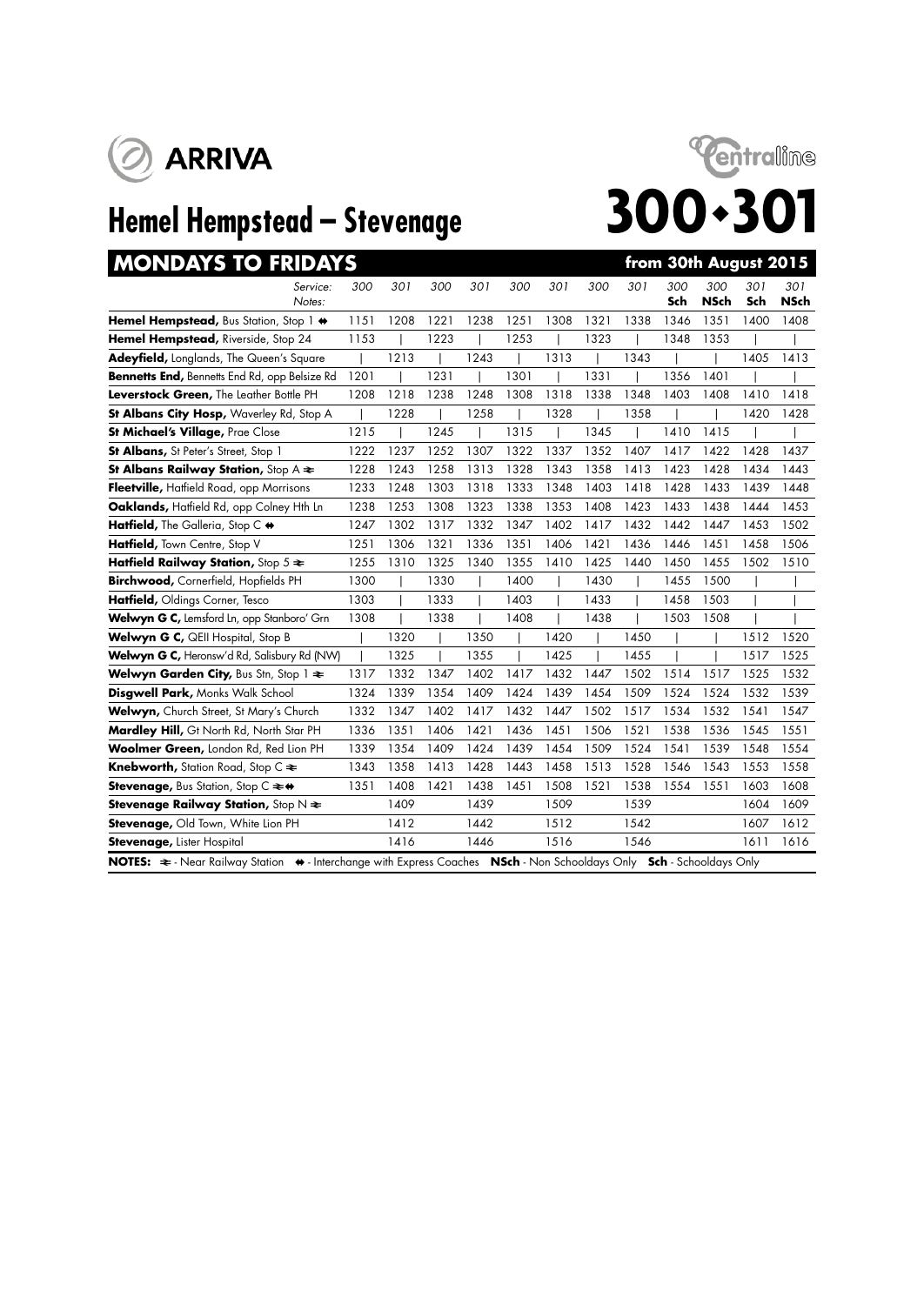



| <b>MONDAYS TO FRIDAYS</b>                                                     |      |             |      |             |            |             |      |             |      | from 30th August 2015 |      |             |
|-------------------------------------------------------------------------------|------|-------------|------|-------------|------------|-------------|------|-------------|------|-----------------------|------|-------------|
| Service:                                                                      | 300  | 300         | 301  | 301         | 300        | 300         | 301  | 301         | 300  | 300                   | 301  | 301         |
| Notes:                                                                        | Sch  | <b>NSch</b> | Sch  | <b>NSch</b> | Sch        | <b>NSch</b> | Sch  | <b>NSch</b> | Sch  | <b>NSch</b>           | Sch  | <b>NSch</b> |
| Hemel Hempstead, Bus Station, Stop 1 $\leftrightarrow$                        | 1411 | 1421        | 1427 | 1438        | 1439       | 1451        | 1457 | 1508        | 1509 | 1521                  | 1529 | 1538        |
| Hemel Hempstead, Riverside, Stop 24                                           | 1413 | 1423        |      |             | 1441       | 1453        |      |             | 1511 | 1523                  |      |             |
| Adeyfield, Longlands, The Queen's Square                                      |      |             | 1432 | 1443        |            |             | 1502 | 1513        |      |                       | 1534 | 1543        |
| Bennetts End, Bennetts End Rd, opp Belsize Rd                                 | 1421 | 1431        |      |             | 1449       | 1501        |      |             | 1519 | 1531                  |      |             |
| Leverstock Green, The Leather Bottle PH                                       | 1428 | 1438        | 1437 | 1448        | 1456       | 1508        | 1507 | 1518        | 1526 | 1538                  | 1539 | 1548        |
| St Albans City Hosp, Waverley Rd, Stop A                                      |      |             | 1447 | 1458        |            |             | 1517 | 1528        |      |                       | 1549 | 1558        |
| <b>St Michael's Village, Prae Close</b>                                       | 1435 | 1445        |      |             | 1503       | 1515        |      |             | 1533 | 1545                  |      |             |
| St Albans, St Peter's Street, Stop 1                                          | 1443 | 1452        | 1456 | 1507        | 1511       | 1522        | 1526 | 1537        | 1542 | 1552                  | 1558 | 1607        |
| St Albans Railway Station, Stop $A \rightleftarrows$                          | 1451 | 1458        | 1502 | 1513        | 1518       | 1528        | 1532 | 1543        | 1549 | 1558                  | 1606 | 1613        |
| Fleetville, Hatfield Road, opp Morrisons                                      | 1456 | 1503        | 1507 | 1518        | 1525       | 1533        | 1538 | 1548        | 1554 | 1603                  | 1611 | 1618        |
| Oaklands, Hatfield Rd, opp Colney Hth Ln                                      | 1501 | 1508        | 1512 | 1523        | 1533       | 1538        | 1544 | 1553        | 1559 | 1608                  | 1616 | 1623        |
| Hatfield, The Galleria, Stop C $\leftrightarrow$                              | 1510 | 1517        | 1521 | 1532        | 1543       | 1547        | 1554 | 1602        | 1609 | 1617                  | 1625 | 1632        |
| Hatfield, Town Centre, Stop V                                                 | 1515 | 1521        | 1527 | 1536        | 1550d 1551 |             | 1600 | 1606        | 1614 | 1621                  | 1630 | 1636        |
| Hatfield Railway Station, Stop $5 \approx$                                    | 1520 | 1525        | 1532 | 1540        | 1555       | 1555        | 1605 | 1610        | 1619 | 1625                  | 1635 | 1640        |
| Birchwood, Cornerfield, Hopfields PH                                          | 1525 | 1530        |      |             | 1559       | 1600        |      |             | 1624 | 1630                  |      |             |
| Hatfield, Oldings Corner, Tesco                                               | 1528 | 1533        |      |             | 1603       | 1603        |      |             | 1627 | 1633                  |      |             |
| Welwyn G C, Lemsford Ln, opp Stanboro' Grn                                    | 1533 | 1538        |      |             | 1608       | 1608        |      |             | 1632 | 1638                  |      |             |
| Welwyn G C, QEII Hospital, Stop B                                             |      |             | 1542 | 1550        |            |             | 1615 | 1620        |      |                       | 1645 | 1650        |
| Welwyn G C, Heronsw'd Rd, Salisbury Rd (NW)                                   |      |             | 1548 | 1555        |            |             | 1620 | 1625        |      |                       | 1650 | 1655        |
| Welwyn Garden City, Bus Stn, Stop $1 \approx$                                 | 1543 | 1547        | 1557 | 1602        | 1618       | 1617        | 1628 | 1632        | 1643 | 1647                  | 1657 | 1702        |
| Disgwell Park, Monks Walk School                                              | 1550 | 1554        | 1605 | 1609        | 1625       | 1624        | 1635 | 1639        | 1650 | 1654                  | 1704 | 1709        |
| Welwyn, Church Street, St Mary's Church                                       | 1558 | 1602        | 1613 | 1617        | 1633       | 1632        | 1643 | 1647        | 1658 | 1702                  | 1712 | 1717        |
| Mardley Hill, Gt North Rd, North Star PH                                      | 1602 | 1606        | 1617 | 1621        | 1637       | 1636        | 1647 | 1651        | 1702 | 1706                  | 1716 | 1721        |
| Woolmer Green, London Rd, Red Lion PH                                         | 1605 | 1609        | 1620 | 1624        | 1640       | 1639        | 1650 | 1654        | 1705 | 1709                  | 1719 | 1724        |
| <b>Knebworth, Station Road, Stop C <math>\approx</math></b>                   | 1610 | 1613        | 1624 | 1628        | 1644       | 1643        | 1654 | 1658        | 1709 | 1713                  | 1724 | 1728        |
| <b>Stevenage, Bus Station, Stop C <math>\Leftarrow \leftrightarrow</math></b> | 1618 | 1621        | 1634 | 1638        | 1652       | 1651        | 1702 | 1708        | 1717 | 1721                  | 1733 | 1738        |
| Stevenage Railway Station, Stop $N \rightleftharpoons$                        |      |             | 1635 | 1639        |            |             | 1703 | 1709        |      |                       | 1734 | 1739        |
| Stevenage, Old Town, White Lion PH                                            |      |             | 1638 | 1642        |            |             | 1706 | 1712        |      |                       | 1737 | 1742        |
| <b>Stevenage, Lister Hospital</b>                                             |      |             | 1642 | 1646        |            |             | 1710 | 1716        |      |                       | 1741 | 1746        |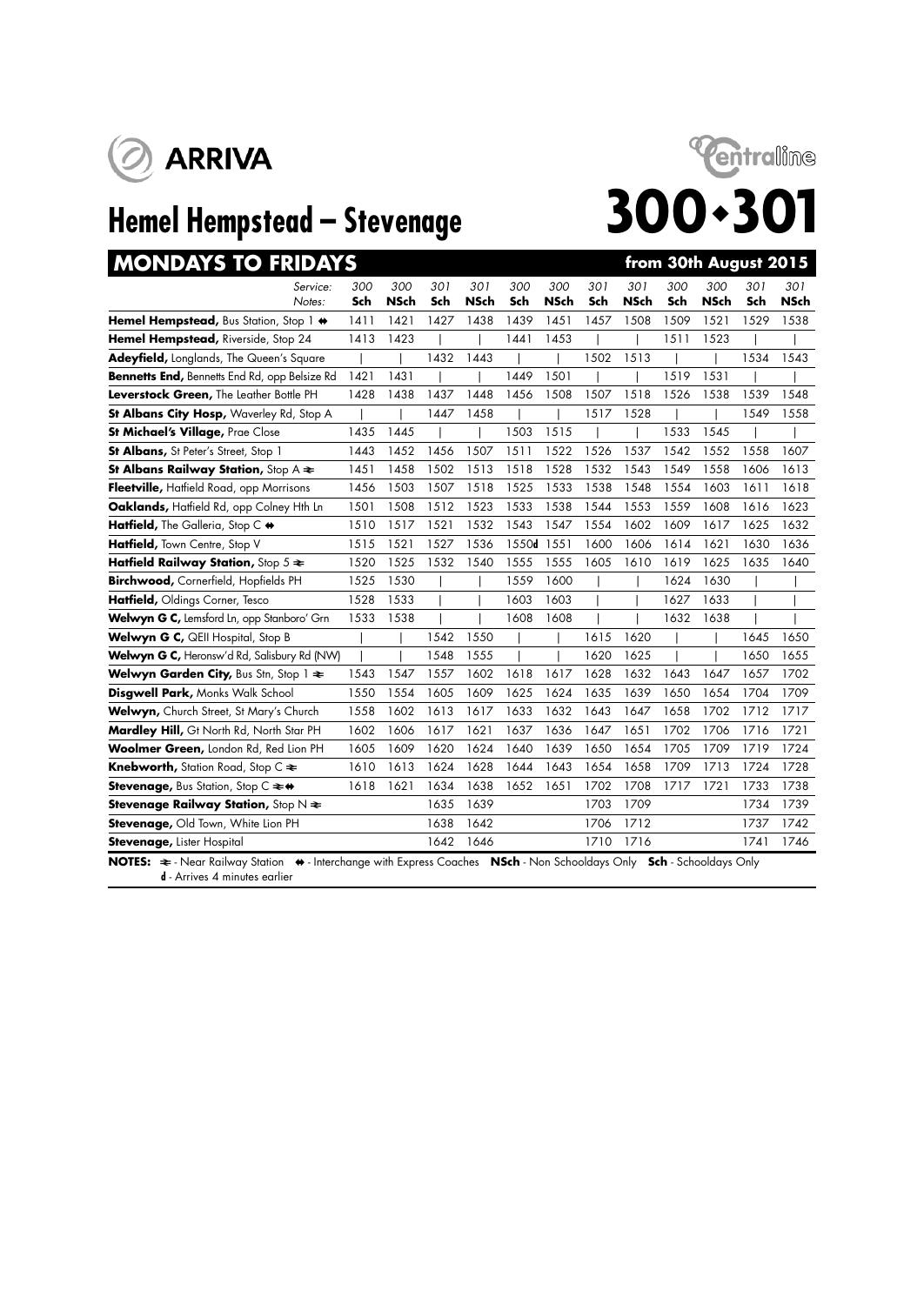



| <b>MONDAYS TO FRIDAYS</b>                                                                                             |            |             |            |                    |            |                    |            |             |            | from 30th August 2015 |            |                    |
|-----------------------------------------------------------------------------------------------------------------------|------------|-------------|------------|--------------------|------------|--------------------|------------|-------------|------------|-----------------------|------------|--------------------|
| Service:<br>Notes:                                                                                                    | 300<br>Sch | 300<br>NSch | 301<br>Sch | 301<br><b>NSch</b> | 300<br>Sch | 300<br><b>NSch</b> | 301<br>Sch | 301<br>NSch | 300<br>Sch | 300<br>NSch           | 301<br>Sch | 301<br><b>NSch</b> |
| Hemel Hempstead, Bus Station, Stop 1 $\leftrightarrow$                                                                | 1542       | 1551        | 1600       | 1608               | 1613       | 1621               | 1633       | 1638        | 1646       | 1651                  | 1703       | 1708               |
| Hemel Hempstead, Riverside, Stop 24                                                                                   | 1544       | 1553        |            |                    | 1615       | 1623               |            |             | 1648       | 1653                  |            |                    |
| Adeyfield, Longlands, The Queen's Square                                                                              |            |             | 1606       | 1613               |            |                    |            |             |            |                       |            |                    |
| Adeyfield, Adeyfield Road, Great Road                                                                                 |            |             |            |                    |            |                    | 1638       | 1643        |            |                       | 1709       | 1713               |
| Hemel H, Maylands Ave, Wood Ln End Sth (N)                                                                            |            |             |            |                    |            |                    | 1641       | 1646        |            |                       | 1713       | 1716               |
| <b>Bennetts End, Bennetts End Rd, opp Belsize Rd</b>                                                                  | 1552       | 1601        |            |                    | 1623       | 1631               |            |             | 1656       | 1701                  |            |                    |
| Leverstock Green, The Leather Bottle PH                                                                               | 1559       | 1608        | 1612       | 1618               | 1630       | 1638               | 1644       | 1649        | 1703       | 1708                  | 1717       | 1720               |
| St Albans City Hosp, Waverley Rd, Stop A                                                                              |            |             | 1622       | 1628               |            |                    | 1654       | 1659        |            |                       | 1727       | 1730               |
| St Michael's Village, Prae Close                                                                                      | 1606       | 1615        |            |                    | 1637       | 1645               |            |             | 1710       | 1715                  |            |                    |
| St Albans, St Peter's Street, Stop 1                                                                                  | 1614       | 1622        | 1630       | 1637               | 1646       | 1652               | 1702       | 1707        | 1718       | 1722                  | 1735       | 1737               |
| St Albans Railway Station, Stop $A \rightleftarrows$                                                                  | 1620       | 1628        | 1637       | 1643               | 1654       | 1658               | 1710       | 1713        | 1726       | 1728                  | 1741       | 1743               |
| Fleetville, Hatfield Road, opp Morrisons                                                                              | 1625       | 1633        | 1642       | 1648               | 1659       | 1703               | 1715       | 1718        | 1731       | 1733                  | 1746       | 1748               |
| Oaklands, Hatfield Rd, opp Colney Hth Ln                                                                              | 1630       | 1638        | 1647       | 1653               | 1704       | 1708               | 1720       | 1723        | 1736       | 1738                  | 1751       | 1753               |
| Hatfield, The Galleria, Stop C +                                                                                      | 1639       | 1647        | 1656       | 1702               | 1713       | 1717               | 1729       | 1732        | 1745       | 1747                  | 1800       | 1802               |
| Hatfield, Town Centre, Stop V                                                                                         | 1643       | 1651        | 1701       | 1706               | 1718       | 1721               | 1734       | 1736        | 1750       | 1751                  | 1805       | 1806               |
| Hatfield Railway Station, Stop $5 \approx$                                                                            | 1648       | 1655        | 1706       | 1710               | 1722       | 1725               | 1738       | 1740        | 1754       | 1755                  | 1809       | 1810               |
| Birchwood, Cornerfield, Hopfields PH                                                                                  | 1653       | 1700        |            |                    | 1727       | 1730               |            |             | 1759       | 1800                  |            |                    |
| Hatfield, Oldings Corner, Tesco                                                                                       | 1656       | 1703        |            |                    | 1730       | 1733               |            |             | 1802       | 1803                  |            |                    |
| Welwyn G C, Lemsford Ln, opp Stanboro' Grn                                                                            | 1701       | 1708        |            |                    | 1735       | 1738               |            |             | 1807       | 1808                  |            |                    |
| Welwyn G C, QEII Hospital, Stop B                                                                                     |            |             | 1716       | 1720               |            |                    | 1747       | 1750        |            |                       | 1818       | 1820               |
| Welwyn G C, Heronsw'd Rd, Salisbury Rd (NW)                                                                           |            |             | 1721       | 1725               |            |                    | 1752       | 1755        |            |                       | 1823       | 1825               |
| Welwyn Garden City, Bus Stn, Stop 1 $\approx$                                                                         | 1712       | 1717        | 1729       | 1732               | 1745       | 1747               | 1759       | 1802        | 1815       | 1816                  | 1831       | 1831               |
| Disgwell Park, Monks Walk School                                                                                      | 1719       | 1724        | 1736       | 1739               | 1752       | 1754               | 1806       | 1809        |            |                       | 1838       | 1838               |
| Welwyn, Church Street, St Mary's Church                                                                               | 1727       | 1732        | 1744       | 1747               | 1800       | 1802               | 1814       | 1817        |            |                       | 1846       | 1846               |
| Mardley Hill, Gt North Rd, North Star PH                                                                              | 1731       | 1736        | 1748       | 1751               | 1804       | 1806               | 1818       | 1821        |            |                       | 1850       | 1850               |
| Woolmer Green, London Rd, Red Lion PH                                                                                 | 1734       | 1739        | 1751       | 1754               | 1807       | 1809               | 1821       | 1824        |            |                       | 1853       | 1853               |
| <b>Knebworth, Station Road, Stop C <math>\approx</math></b>                                                           | 1739       | 1743        | 1755       | 1758               | 1811       | 1813               | 1825       | 1828        |            |                       | 1857       | 1857               |
| Stevenage, Bus Station, Stop C ≥+                                                                                     | 1747       | 1751        | 1808       | 1808               | 1819       | 1821               | 1833       | 1838        |            |                       | 1905       | 1905               |
| <b>Stevenage Railway Station, Stop N <math>\neq</math></b>                                                            |            |             | 1809       | 1809               |            |                    | 1834       | 1839        |            |                       |            |                    |
| Stevenage, Old Town, White Lion PH                                                                                    |            |             | 1812       | 1812               |            |                    | 1837       | 1842        |            |                       |            |                    |
| Stevenage, Lister Hospital                                                                                            |            |             | 1816       | 1816               |            |                    | 1841       | 1846        |            |                       |            |                    |
| NOTES: ₹ - Near Railway Station ♦ - Interchange with Express Coaches NSch - Non Schooldays Only Sch - Schooldays Only |            |             |            |                    |            |                    |            |             |            |                       |            |                    |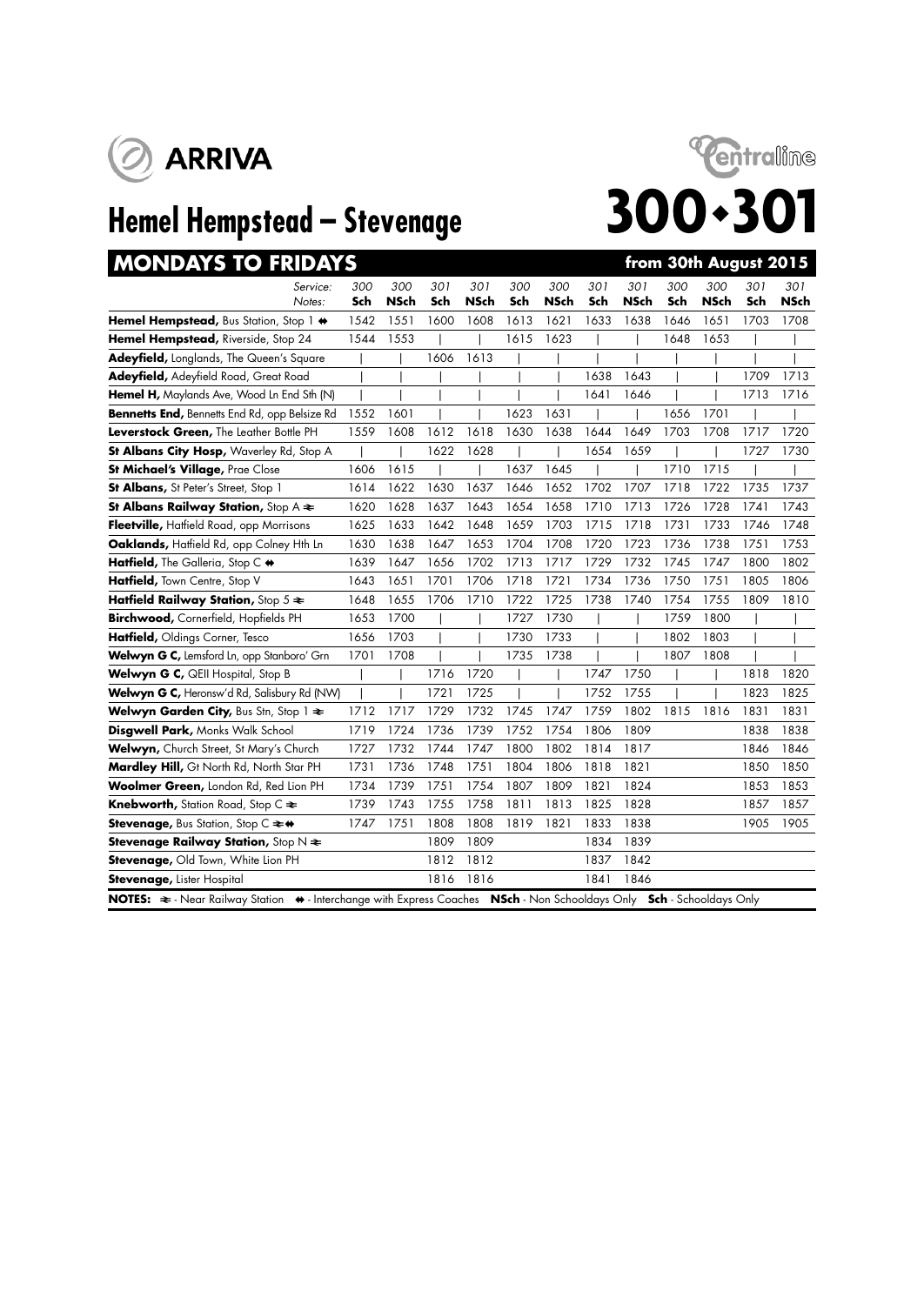





| <b>MONDAYS TO FRIDAYS</b>                                   |            |                    |      |      |      |      |      |       | from 30th August 2015 |      |      |      |
|-------------------------------------------------------------|------------|--------------------|------|------|------|------|------|-------|-----------------------|------|------|------|
| Service:<br>Notes:                                          | 300<br>Sch | 300<br><b>NSch</b> | 301  | 300  | 301  | 300  | 301  | 301   | 301                   | 301  | 301  | 301  |
| Hemel Hempstead, Bus Station, Stop 1 $\leftrightarrow$      | 1716       | 1721               | 1736 | 1753 | 1813 | 1833 | 1855 | 1920  | 2005                  | 2035 | 2148 | 2248 |
| Hemel Hempstead, Riverside, Stop 24                         | 1718       | 1723               |      | 1755 |      | 1835 |      |       |                       |      |      |      |
| <b>Adeyfield, Longlands, The Queen's Square</b>             |            |                    |      |      |      |      | 1900 | 1925  | 2009                  | 2039 | 2152 | 2252 |
| Adeyfield, Adeyfield Road, Great Road                       |            |                    | 1741 |      | 1818 |      |      |       |                       |      |      |      |
| Hemel H, Maylands Ave, Wood Ln End Sth (N)                  |            |                    | 1744 |      | 1821 |      |      |       |                       |      |      |      |
| Bennetts End, Bennetts End Rd, opp Belsize Rd               | 1727       | 1731               |      | 1803 |      | 1843 |      |       |                       |      |      |      |
| Leverstock Green, The Leather Bottle PH                     | 1734       | 1738               | 1748 | 1810 | 1825 | 1849 | 1905 | 1930  | 2014                  | 2044 | 2157 | 2257 |
| St Albans City Hosp, Waverley Rd, Stop A                    |            |                    | 1758 |      | 1835 |      | 1915 | 1938  | 2022                  | 2052 | 2205 | 2305 |
| St Michael's Village, Prae Close                            | 1741       | 1745               |      | 1817 |      | 1856 |      |       |                       |      |      |      |
| St Albans, St Peter's Street, Stop 1                        | 1750       | 1752               | 1806 | 1825 | 1843 | 1903 | 1920 | 1945  | 2027                  | 2057 | 2210 | 2310 |
| St Albans Railway Station, Stop $A \rightleftarrows$        | 1756       | 1758               | 1812 | 1831 | 1848 | 1908 | 1925 | 1950  | 2031                  | 2101 | 2214 | 2314 |
| Fleetville, Hatfield Road, opp Morrisons                    | 1801       | 1803               | 1817 | 1836 | 1852 | 1912 | 1929 | 1954  | 2035                  | 2105 | 2218 | 2318 |
| Oaklands, Hatfield Rd, opp Colney Hth Ln                    | 1806       | 1808               | 1822 | 1841 | 1857 | 1917 | 1934 | 1958  | 2039                  | 2109 | 2222 | 2322 |
| Hatfield, The Galleria, Stop C +                            | 1815       | 1817               | 1831 | 1850 | 1905 | 1925 | 1942 | 2006  | 2044                  | 2114 | 2227 | 2327 |
| Hatfield, Town Centre, Stop V                               | 1820       | 1821               | 1837 | 1853 | 1910 | 1930 | 1945 | 2011  | 2047                  | 2117 | 2230 | 2330 |
| Hatfield Railway Station, Stop $5 \approx$                  | 1824       | 1825               | 1841 | 1857 | 1913 | 1933 | 1948 | 2014  | 2050                  | 2120 | 2233 | 2333 |
| Birchwood, Cornerfield, Hopfields PH                        | 1829       | 1830               |      | 1902 |      | 1938 |      |       |                       |      |      |      |
| Hatfield, Oldings Corner, Tesco                             | 1832       | 1833               |      | 1905 |      | 1941 |      |       |                       |      |      |      |
| Welwyn G C, Lemsford Ln, opp Stanboro' Grn                  | 1837       | 1838               |      | 1910 |      | 1946 |      |       |                       |      |      |      |
| Welwyn G C, QEII Hospital, Stop B                           |            |                    | 1850 |      | 1922 |      | 1955 | 2021  | 2057                  | 2127 | 2240 | 2340 |
| Welwyn G C, Heronsw'd Rd, Salisbury Rd (NW)                 |            |                    | 1855 |      | 1927 |      | 2000 | 2026  | 2101                  | 2131 | 2244 | 2344 |
| Welwyn Garden City, Bus Stn, Stop 1 $\Leftarrow$            | 1845       | 1846               | 1902 | 1918 | 1933 | 1953 | 2005 | 2035d | 2110e 2135            |      | 2248 | 2348 |
| Disgwell Park, Monks Walk School                            |            |                    | 1909 |      | 1940 |      | 2012 | 2042  | 2117                  |      | 2255 |      |
| Welwyn, Church Street, St Mary's Church                     |            |                    | 1916 |      | 1947 |      | 2019 | 2049  | 2123                  |      | 2301 |      |
| Mardley Hill, Gt North Rd, North Star PH                    |            |                    | 1920 |      | 1951 |      | 2023 | 2053  | 2126                  |      | 2304 |      |
| Woolmer Green, London Rd, Red Lion PH                       |            |                    | 1923 |      | 1954 |      | 2026 | 2056  | 2128                  |      | 2306 |      |
| <b>Knebworth, Station Road, Stop C <math>\approx</math></b> |            |                    | 1927 |      | 1958 |      | 2029 | 2059  | 2131                  |      | 2309 |      |
| Stevenage, Bus Station, Stop C $\rightleftharpoons$ +       |            |                    | 1935 |      | 2005 |      | 2035 | 2105  | 2136                  |      | 2315 |      |
| Stevenage Railway Station, Stop N $\Leftarrow$              |            |                    |      |      |      |      |      |       | 2137                  |      |      |      |
| Stevenage, Old Town, White Lion PH                          |            |                    |      |      |      |      |      |       | 2140                  |      |      |      |
| Stevenage, Lister Hospital                                  |            |                    |      |      |      |      |      |       | 2143                  |      |      |      |
|                                                             |            |                    |      |      |      |      |      |       |                       |      |      |      |

**NOTES:**  $\triangleq$  - Near Railway Station  $\leftrightarrow$  - Interchange with Express Coaches **NSch** - Non Schooldays Only **Sch** - Schooldays Only **d** - Arrives 4 minutes earlier **e** - Arrives 5 minutes earlier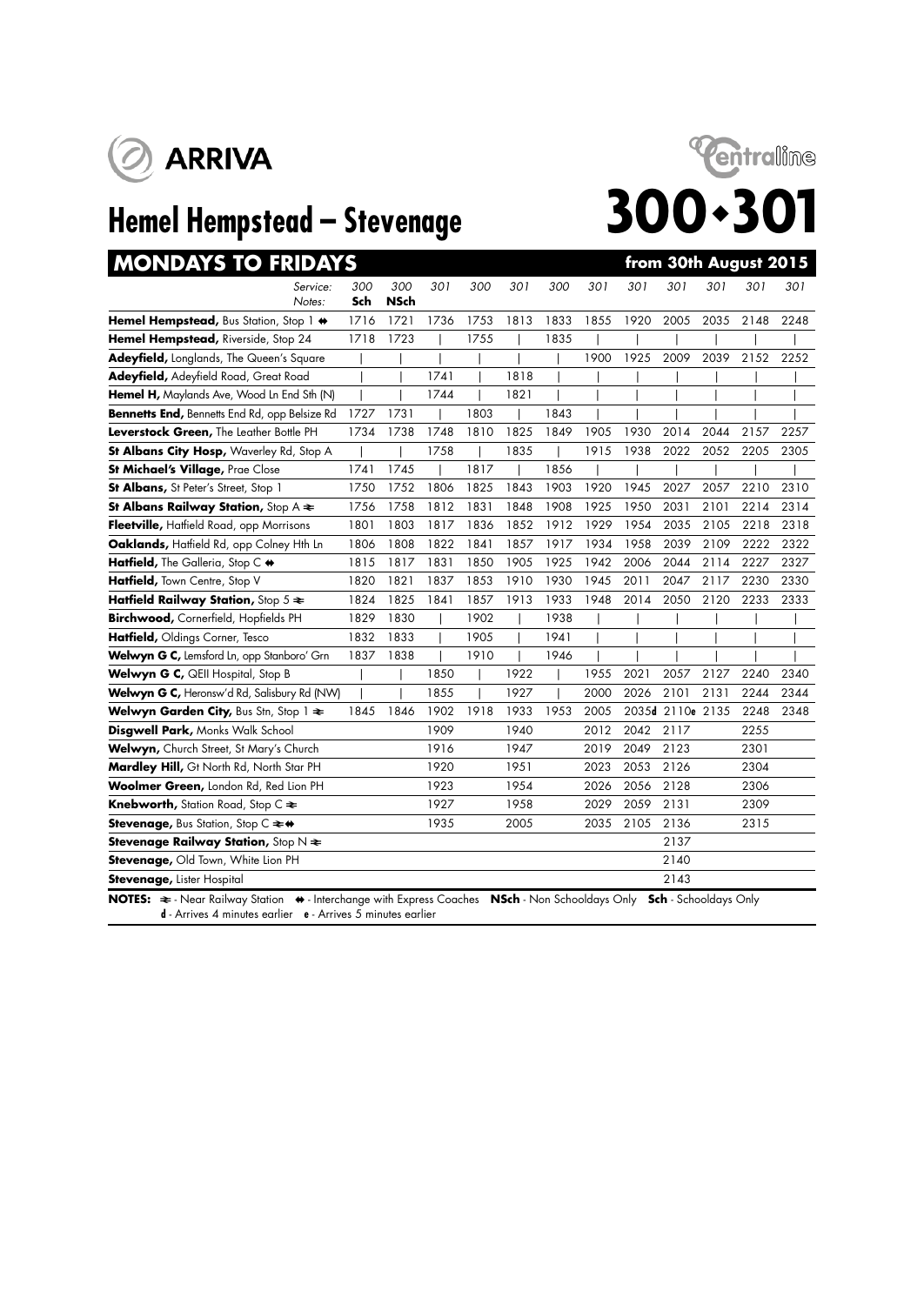



| <b>SATURDAYS</b>                                                    |      |      |      |      |      |      |       |      |            |      | from 30th August 2015 |             |
|---------------------------------------------------------------------|------|------|------|------|------|------|-------|------|------------|------|-----------------------|-------------|
| Service:<br>Notes:                                                  | 301  | 300  | 301  | 301  | 300  | 301  | 300   | 301  | 300        | 301  | 300                   | 301         |
| Hemel Hempstead, Bus Station, Stop 1 +                              |      |      |      |      | 0650 |      |       |      | 0730       | 0754 |                       | 0814        |
| Hemel Hempstead, Riverside, Stop 24                                 |      |      |      |      | 0652 |      |       |      | 0732       |      |                       |             |
| Adeyfield, Longlands, The Queen's Square                            |      |      |      |      |      |      |       |      |            | 0759 |                       | 0819        |
| Bennetts End, Bennetts End Rd, opp Belsize Rd                       |      |      |      |      | 0655 |      |       |      | 0740       |      |                       |             |
| Leverstock Green, The Leather Bottle PH                             |      |      |      |      | 0659 |      |       |      | 0746       | 0804 |                       | 0824        |
| St Albans City Hosp, Waverley Rd, Stop A                            |      |      |      |      |      |      |       |      |            | 0814 |                       | 0834        |
| St Michael's Village, Prae Close                                    |      |      |      |      | 0705 |      |       |      | 0754       |      |                       |             |
| St Albans, St Peter's Street, Stop 1                                |      | 0605 | 0635 |      | 0710 |      | 0740  |      | 0805e 0820 |      | 0835                  | 0850i       |
| St Albans Railway Station, Stop $A \rightleftarrows$                |      | 0610 | 0640 |      | 0715 |      | 0745  |      | 0810       | 0826 | 0841                  | 0856        |
| Fleetville, Hatfield Road, opp Morrisons                            |      | 0615 | 0645 |      | 0720 |      | 0750  |      | 0815       | 0831 | 0846                  | 0901        |
| Oaklands, Hatfield Rd, opp Colney Hth Ln                            |      | 0619 | 0649 |      | 0724 |      | 0755  |      | 0819       | 0836 | 0851                  | 0906        |
| Hatfield, The Galleria, Stop C +                                    | 0554 | 0624 | 0654 | 0714 | 0729 | 0747 | 0800  | 0815 | 0828       | 0845 | 0900                  | 0915        |
| Hatfield, Town Centre, Stop V                                       | 0557 | 0627 | 0657 | 0717 | 0735 | 0750 | 0805  | 0820 | 0835d 0850 |      | 0905                  | 0920        |
| Hatfield Railway Station, Stop $5 \approx$                          | 0600 | 0630 | 0700 | 0720 | 0738 | 0754 | 0809  | 0824 | 0839       | 0854 | 0909                  | 0924        |
| Birchwood, Cornerfield, Hopfields PH                                |      | 0635 |      |      | 0743 |      | 0814  |      | 0844       |      | 0914                  |             |
| Hatfield, Oldings Corner, Tesco                                     |      | 0638 |      |      | 0746 |      | 0817  |      | 0847       |      | 0917                  |             |
| Welwyn G C, Lemsford Ln, opp Stanboro' Grn                          |      | 0642 |      |      | 0750 |      | 0822  |      | 0852       |      | 0922                  |             |
| Welwyn G C, QEII Hospital, Stop B                                   | 0606 |      | 0706 | 0727 |      | 0803 |       | 0833 |            | 0903 |                       | 0933        |
| Welwyn G C, Heronsw'd Rd, Salisbury Rd (NW)                         | 0611 |      | 0711 | 0733 |      | 0809 |       | 0839 |            | 0909 |                       | 0939        |
| Welwyn Garden City, Bus Stn, Stop 1 $\approx$                       | 0615 | 0650 | 0715 | 0740 | 0758 | 0814 | 0834d | 0854 | 0900       | 0914 |                       | 0934d 0954j |
| Disgwell Park, Monks Walk School                                    | 0621 |      | 0721 | 0747 |      | 0821 | 0841  | 0901 |            | 0921 | 0941                  | 1001        |
| Welwyn, Church Street, St Mary's Church                             | 0626 |      | 0726 | 0754 |      | 0829 | 0849  | 0909 |            | 0929 | 0949                  | 1009        |
| Mardley Hill, Gt North Rd, North Star PH                            | 0630 |      | 0730 | 0758 |      | 0833 | 0853  | 0913 |            | 0933 | 0953                  | 1013        |
| Woolmer Green, London Rd, Red Lion PH                               | 0632 |      | 0732 | 0801 |      | 0836 | 0856  | 0916 |            | 0936 | 0956                  | 1016        |
| Knebworth, Station Road, Stop C ₹                                   | 0635 |      | 0735 | 0804 |      | 0840 | 0900  | 0920 |            | 0940 | 1000                  | 1020        |
| Stevenage, Bus Station, Stop C $\rightleftharpoons \leftrightarrow$ | 0643 |      | 0743 | 0816 |      | 0850 | 0908  | 0930 |            | 0950 | 1008                  | 1030        |
| <b>Stevenage Railway Station, Stop N <math>\neq</math></b>          | 0644 |      | 0744 | 0817 |      | 0851 |       | 0931 |            | 0951 |                       | 1031        |
| Stevenage, Old Town, White Lion PH                                  | 0647 |      | 0747 | 0820 |      | 0854 |       | 0934 |            | 0954 |                       | 1034        |
| Stevenage, Lister Hospital                                          | 0651 |      | 0751 | 0824 |      | 0859 |       | 0939 |            | 0959 |                       | 1039        |

**j** - Arrives 10 minutes earlier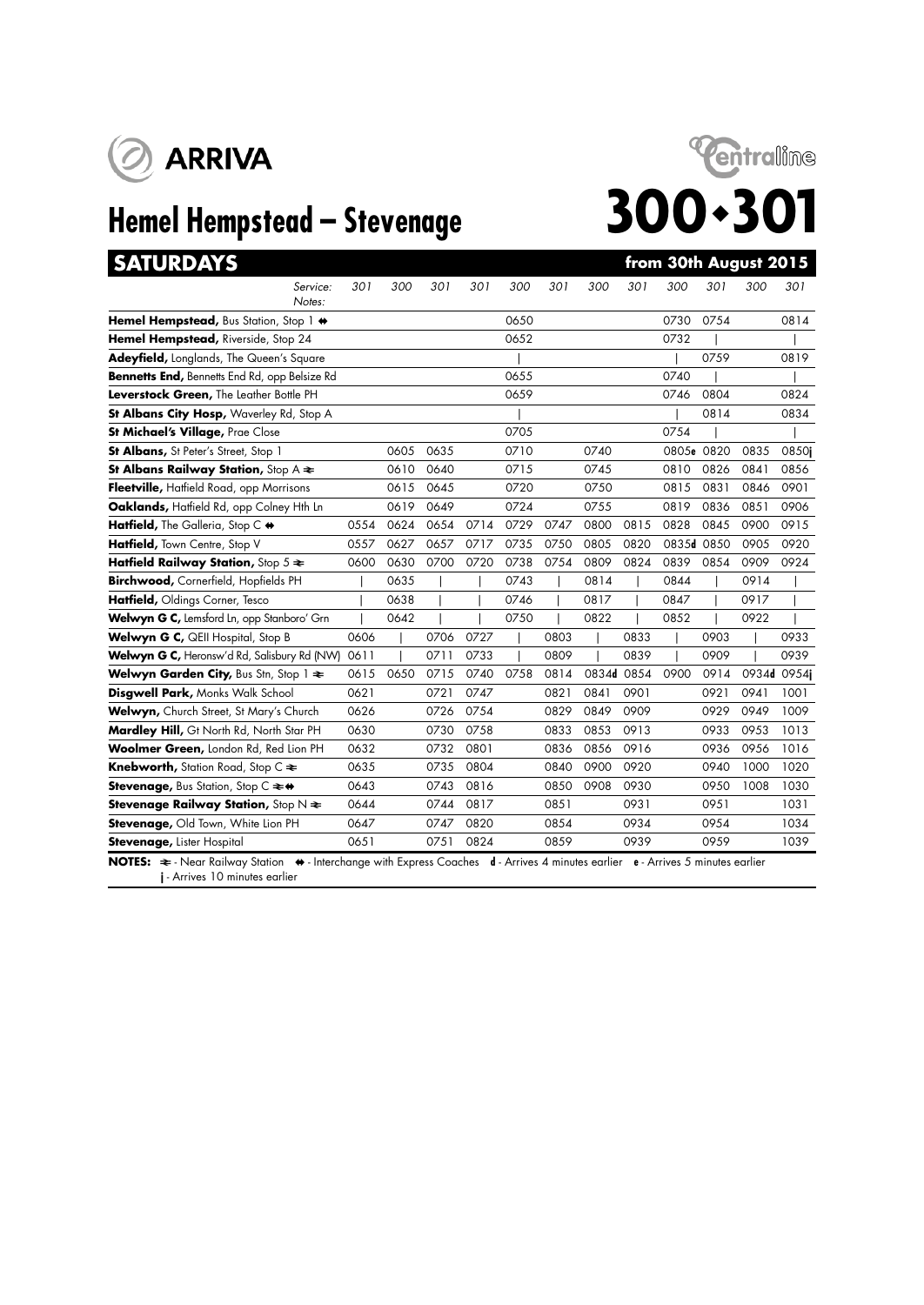

# **Hemel Hempstead – Stevenage 300 · 301**



# **SATURDAYS from 30th August 2015** *Service: 300 301 300 301 300 301 300 301 300 301 300 301 Notes:* **Hemel Hempstead,** Bus Station, Stop 1  $\leftrightarrow$  0837 0854 0914 0937 0954 1014 1037 1054 1114 **Hemel Hempstead,** Riverside, Stop 24 0839 | | 0939 | | 1039 | |

| <b>Adeyfield, Longlands, The Queen's Square</b>                                                                                   |      | 0859 |       | 0919  |      | 0959 |       | 1019  |      | 1059 |             | 1119  |
|-----------------------------------------------------------------------------------------------------------------------------------|------|------|-------|-------|------|------|-------|-------|------|------|-------------|-------|
| Bennetts End, Bennetts End Rd, opp Belsize Rd                                                                                     | 0846 |      |       |       | 0946 |      |       |       | 1046 |      |             |       |
| Leverstock Green, The Leather Bottle PH                                                                                           | 0853 | 0904 |       | 0924  | 0953 | 1004 |       | 1024  | 1053 | 1104 |             | 1124  |
| <b>St Albans City Hosp, Waverley Rd, Stop A</b>                                                                                   |      | 0914 |       | 0934  |      | 1014 |       | 1034  |      | 1114 |             | 1134  |
| St Michael's Village, Prae Close                                                                                                  | 0859 |      |       |       | 0959 |      |       |       | 1059 |      |             |       |
| <b>St Albans, St Peter's Street, Stop 1</b>                                                                                       | 0905 | 0920 | 0935  | 0950i | 1005 | 1020 | 1035  | 1050i | 1105 | 1120 | 1135        | 1150i |
| St Albans Railway Station, Stop A $\Leftarrow$                                                                                    | 0911 | 0926 | 0941  | 0956  | 1011 | 1026 | 1041  | 1056  | 1111 | 1126 | 1141        | 1156  |
| Fleetville, Hatfield Road, opp Morrisons                                                                                          | 0916 | 0931 | 0946  | 1001  | 1016 | 1031 | 1046  | 1101  | 1116 | 1131 | 1146        | 1201  |
| Oaklands, Hatfield Rd, opp Colney Hth Ln                                                                                          | 0921 | 0936 | 0951  | 1006  | 1021 | 1036 | 1051  | 1106  | 1121 | 1136 | 1151        | 1206  |
| Hatfield, The Galleria, Stop C $\leftrightarrow$                                                                                  | 0930 | 0945 | 1000  | 1015  | 1030 | 1045 | 1100  | 1115  | 1130 | 1145 | 1200        | 1215  |
| Hatfield, Town Centre, Stop V                                                                                                     | 0935 | 0950 | 1005  | 1020  | 1035 | 1050 | 1105  | 1120  | 1135 | 1150 | 1205        | 1220  |
| Hatfield Railway Station, Stop $5 \approx$                                                                                        | 0939 | 0954 | 1009  | 1024  | 1039 | 1054 | 1109  | 1124  | 1139 | 1154 | 1209        | 1224  |
| Birchwood, Cornerfield, Hopfields PH                                                                                              | 0944 |      | 1014  |       | 1044 |      | 1114  |       | 1144 |      | 1214        |       |
| Hatfield, Oldings Corner, Tesco                                                                                                   | 0947 |      | 1017  |       | 1047 |      | 1117  |       | 1147 |      | 1217        |       |
| Welwyn G C, Lemsford Ln, opp Stanboro' Grn                                                                                        | 0952 |      | 1022  |       | 1052 |      | 1122  |       | 1152 |      | 1222        |       |
| Welwyn G C, QEII Hospital, Stop B                                                                                                 |      | 1003 |       | 1033  |      | 1103 |       | 1133  |      | 1203 |             | 1233  |
| Welwyn G C, Heronsw'd Rd, Salisbury Rd (NW)                                                                                       |      | 1009 |       | 1039  |      | 1109 |       | 1139  |      | 1209 |             | 1239  |
| <b>Welwyn Garden City, Bus Stn, Stop 1 <math>\approx</math></b>                                                                   | 1000 | 1014 | 1034d | 1054i | 1100 | 1114 | 1134d | 1154i | 1200 | 1214 | 1234d 1254j |       |
| <b>Disgwell Park, Monks Walk School</b>                                                                                           |      | 1021 | 1041  | 1101  |      | 1121 | 1141  | 1201  |      | 1221 | 1241        | 1301  |
| Welwyn, Church Street, St Mary's Church                                                                                           |      | 1029 | 1049  | 1109  |      | 1129 | 1149  | 1209  |      | 1229 | 1249        | 1309  |
| Mardley Hill, Gt North Rd, North Star PH                                                                                          |      | 1033 | 1053  | 1113  |      | 1133 | 1153  | 1213  |      | 1233 | 1253        | 1313  |
| Woolmer Green, London Rd, Red Lion PH                                                                                             |      | 1036 | 1056  | 1116  |      | 1136 | 1156  | 1216  |      | 1236 | 1256        | 1316  |
| <b>Knebworth, Station Road, Stop C <math>\approx</math></b>                                                                       |      | 1040 | 1100  | 1120  |      | 1140 | 1200  | 1220  |      | 1240 | 1300        | 1320  |
| Stevenage, Bus Station, Stop C ≥+                                                                                                 |      | 1050 | 1108  | 1130  |      | 1150 | 1208  | 1230  |      | 1250 | 1308        | 1330  |
| <b>Stevenage Railway Station, Stop N <math>\neq</math></b>                                                                        |      | 1051 |       | 1131  |      | 1151 |       | 1231  |      | 1251 |             | 1331  |
| Stevenage, Old Town, White Lion PH                                                                                                |      | 1054 |       | 1134  |      | 1154 |       | 1234  |      | 1254 |             | 1334  |
| <b>Stevenage, Lister Hospital</b>                                                                                                 |      | 1059 |       | 1139  |      | 1159 |       | 1239  |      | 1259 |             | 1339  |
| NOTES: ₹ - Near Railway Station ♦ - Interchange with Express Coaches d - Arrives 4 minutes earlier j - Arrives 10 minutes earlier |      |      |       |       |      |      |       |       |      |      |             |       |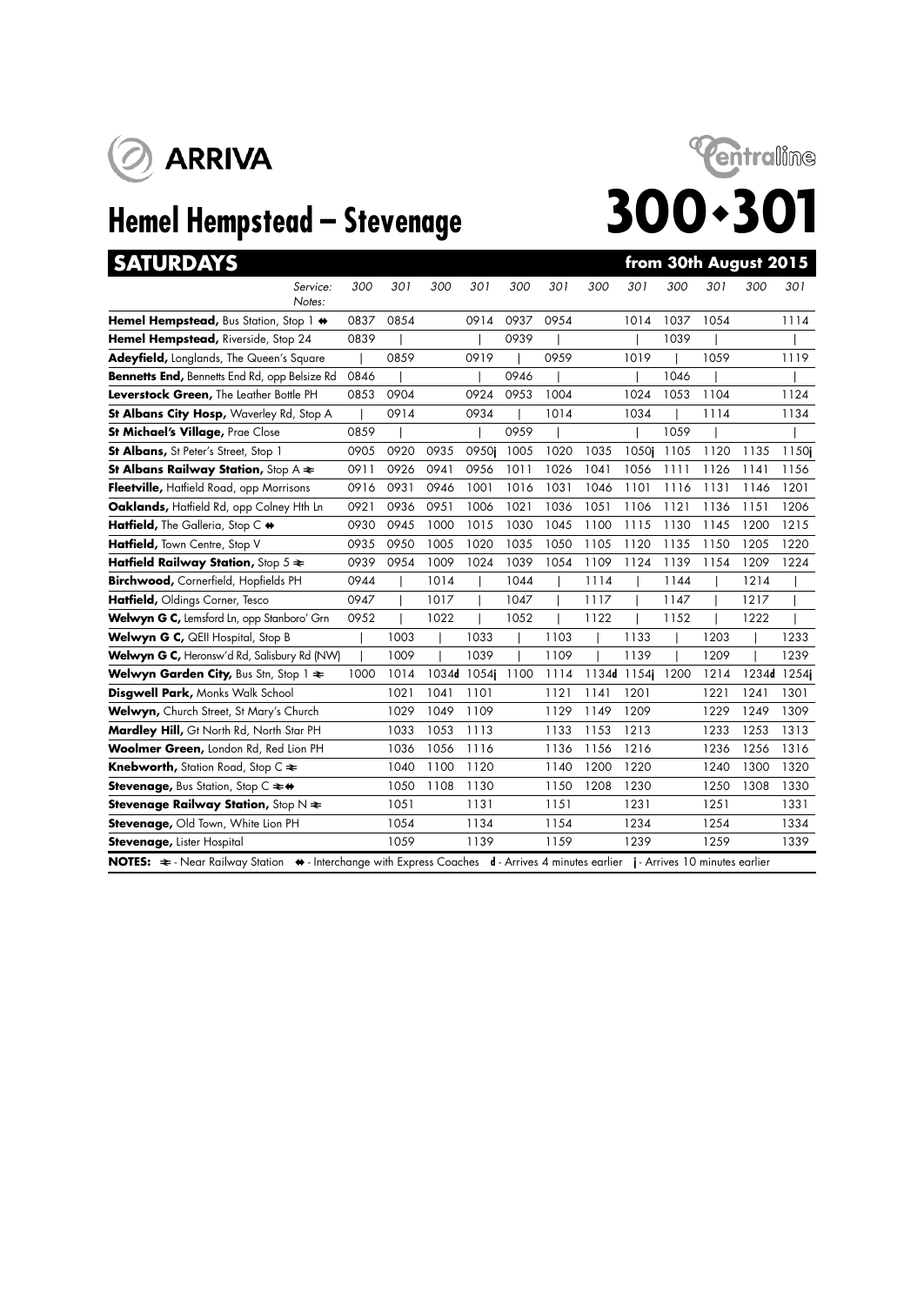



| <b>SATURDAYS</b>                                                                                                                                          |      |      |       |       |      |      |       |       |      |      | from 30th August 2015 |             |
|-----------------------------------------------------------------------------------------------------------------------------------------------------------|------|------|-------|-------|------|------|-------|-------|------|------|-----------------------|-------------|
| Service:<br>Notes:                                                                                                                                        | 300  | 301  | 300   | 301   | 300  | 301  | 300   | 301   | 300  | 301  | 300                   | 301         |
| Hemel Hempstead, Bus Station, Stop 1 +                                                                                                                    | 1137 | 1154 |       | 1214  | 1237 | 1254 |       | 1314  | 1337 | 1354 |                       | 1414        |
| Hemel Hempstead, Riverside, Stop 24                                                                                                                       | 1139 |      |       |       | 1239 |      |       |       | 1339 |      |                       |             |
| Adeyfield, Longlands, The Queen's Square                                                                                                                  |      | 1159 |       | 1219  |      | 1259 |       | 1319  |      | 1359 |                       | 1419        |
| Bennetts End, Bennetts End Rd, opp Belsize Rd                                                                                                             | 1146 |      |       |       | 1246 |      |       |       | 1346 |      |                       |             |
| Leverstock Green, The Leather Bottle PH                                                                                                                   | 1153 | 1204 |       | 1224  | 1253 | 1304 |       | 1324  | 1353 | 1404 |                       | 1424        |
| St Albans City Hosp, Waverley Rd, Stop A                                                                                                                  |      | 1214 |       | 1234  |      | 1314 |       | 1334  |      | 1414 |                       | 1434        |
| St Michael's Village, Prae Close                                                                                                                          | 1159 |      |       |       | 1259 |      |       |       | 1359 |      |                       |             |
| St Albans, St Peter's Street, Stop 1                                                                                                                      | 1205 | 1220 | 1235  | 1250i | 1305 | 1320 | 1335  | 1350i | 1405 | 1420 | 1435                  | 1450i       |
| St Albans Railway Station, Stop $A \rightleftarrows$                                                                                                      | 1211 | 1226 | 1241  | 1256  | 1311 | 1326 | 1341  | 1356  | 1411 | 1426 | 1441                  | 1456        |
| Fleetville, Hatfield Road, opp Morrisons                                                                                                                  | 1216 | 1231 | 1246  | 1301  | 1316 | 1331 | 1346  | 1401  | 1416 | 1431 | 1446                  | 1501        |
| Oaklands, Hatfield Rd, opp Colney Hth Ln                                                                                                                  | 1221 | 1236 | 1251  | 1306  | 1321 | 1336 | 1351  | 1406  | 1421 | 1436 | 1451                  | 1506        |
| Hatfield, The Galleria, Stop C +                                                                                                                          | 1230 | 1245 | 1300  | 1315  | 1330 | 1345 | 1400  | 1415  | 1430 | 1445 | 1500                  | 1515        |
| Hatfield, Town Centre, Stop V                                                                                                                             | 1235 | 1250 | 1305  | 1320  | 1335 | 1350 | 1405  | 1420  | 1435 | 1450 | 1505                  | 1520        |
| Hatfield Railway Station, Stop $5 \approx$                                                                                                                | 1239 | 1254 | 1309  | 1324  | 1339 | 1354 | 1409  | 1424  | 1439 | 1454 | 1509                  | 1524        |
| Birchwood, Cornerfield, Hopfields PH                                                                                                                      | 1244 |      | 1314  |       | 1344 |      | 1414  |       | 1444 |      | 1514                  |             |
| Hatfield, Oldings Corner, Tesco                                                                                                                           | 1247 |      | 1317  |       | 1347 |      | 1417  |       | 1447 |      | 1517                  |             |
| Welwyn G C, Lemsford Ln, opp Stanboro' Grn                                                                                                                | 1252 |      | 1322  |       | 1352 |      | 1422  |       | 1452 |      | 1522                  |             |
| Welwyn G C, QEII Hospital, Stop B                                                                                                                         |      | 1303 |       | 1333  |      | 1403 |       | 1433  |      | 1503 |                       | 1533        |
| Welwyn G C, Heronsw'd Rd, Salisbury Rd (NW)                                                                                                               |      | 1309 |       | 1339  |      | 1409 |       | 1439  |      | 1509 |                       | 1539        |
| Welwyn Garden City, Bus Stn, Stop 1 $\Leftarrow$                                                                                                          | 1300 | 1314 | 1334d | 1354i | 1400 | 1414 | 1434d | 1454j | 1500 | 1514 |                       | 1534d 1554j |
| Disgwell Park, Monks Walk School                                                                                                                          |      | 1321 | 1341  | 1401  |      | 1421 | 1441  | 1501  |      | 1521 | 1541                  | 1601        |
| Welwyn, Church Street, St Mary's Church                                                                                                                   |      | 1329 | 1349  | 1409  |      | 1429 | 1449  | 1509  |      | 1529 | 1549                  | 1609        |
| Mardley Hill, Gt North Rd, North Star PH                                                                                                                  |      | 1333 | 1353  | 1413  |      | 1433 | 1453  | 1513  |      | 1533 | 1553                  | 1613        |
| Woolmer Green, London Rd, Red Lion PH                                                                                                                     |      | 1336 | 1356  | 1416  |      | 1436 | 1456  | 1516  |      | 1536 | 1556                  | 1616        |
| Knebworth, Station Road, Stop C ₹                                                                                                                         |      | 1340 | 1400  | 1420  |      | 1440 | 1500  | 1520  |      | 1540 | 1600                  | 1620        |
| Stevenage, Bus Station, Stop C ≥+                                                                                                                         |      | 1350 | 1408  | 1430  |      | 1450 | 1508  | 1530  |      | 1550 | 1608                  | 1630        |
| Stevenage Railway Station, Stop $N \geq$                                                                                                                  |      | 1351 |       | 1431  |      | 1451 |       | 1531  |      | 1551 |                       | 1631        |
| Stevenage, Old Town, White Lion PH                                                                                                                        |      | 1354 |       | 1434  |      | 1454 |       | 1534  |      | 1554 |                       | 1634        |
| Stevenage, Lister Hospital                                                                                                                                |      | 1359 |       | 1439  |      | 1459 |       | 1539  |      | 1559 |                       | 1639        |
| NOTES: $\Rightarrow$ Near Railway Station $\leftrightarrow$ Interchange with Express Coaches d - Arrives 4 minutes earlier j - Arrives 10 minutes earlier |      |      |       |       |      |      |       |       |      |      |                       |             |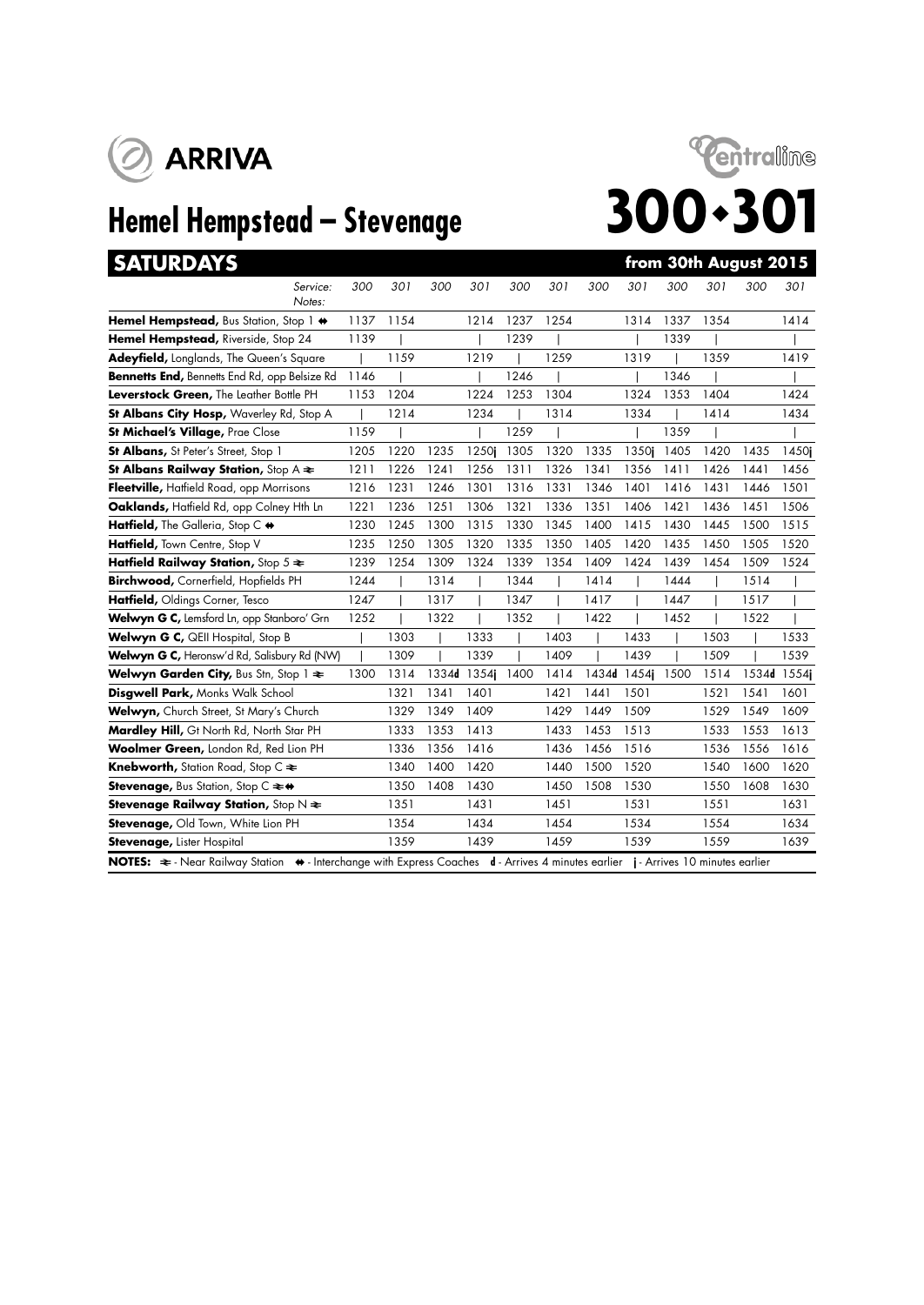



| <b>SATURDAYS</b>                                                              |      |      |      |             |      |      |      |       |      |      | from 30th August 2015 |       |
|-------------------------------------------------------------------------------|------|------|------|-------------|------|------|------|-------|------|------|-----------------------|-------|
| Service:<br>Notes:                                                            | 300  | 301  | 300  | 301         | 300  | 301  | 300  | 301   | 300  | 301  | 300                   | 301   |
| Hemel Hempstead, Bus Station, Stop 1 $\leftrightarrow$                        | 1437 | 1454 |      | 1514        | 1537 | 1554 |      | 1614  | 1637 | 1654 |                       | 1722  |
| Hemel Hempstead, Riverside, Stop 24                                           | 1439 |      |      |             | 1539 |      |      |       | 1639 |      |                       |       |
| Adeyfield, Longlands, The Queen's Square                                      |      | 1459 |      | 1519        |      | 1559 |      | 1619  |      | 1659 |                       | 1727  |
| Bennetts End, Bennetts End Rd, opp Belsize Rd                                 | 1446 |      |      |             | 1546 |      |      |       | 1646 |      |                       |       |
| Leverstock Green, The Leather Bottle PH                                       | 1453 | 1504 |      | 1524        | 1553 | 1604 |      | 1624  | 1653 | 1704 |                       | 1732  |
| St Albans City Hosp, Waverley Rd, Stop A                                      |      | 1514 |      | 1534        |      | 1614 |      | 1634  |      | 1714 |                       | 1742  |
| St Michael's Village, Prae Close                                              | 1459 |      |      |             | 1559 |      |      |       | 1659 |      |                       |       |
| St Albans, St Peter's Street, Stop 1                                          | 1505 | 1520 | 1535 | 1550i       | 1605 | 1620 | 1635 | 1650i | 1705 | 1720 | 1735                  | 1752f |
| St Albans Railway Station, Stop $A \rightleftarrows$                          | 1511 | 1526 | 1541 | 1556        | 1611 | 1626 | 1641 | 1656  | 1711 | 1726 | 1741                  | 1757  |
| Fleetville, Hatfield Road, opp Morrisons                                      | 1516 | 1531 | 1546 | 1601        | 1616 | 1631 | 1646 | 1701  | 1716 | 1731 | 1746                  | 1802  |
| Oaklands, Haffield Rd, opp Colney Hth L+                                      | 1521 | 1536 | 1551 | 1606        | 1621 | 1636 | 1651 | 1706  | 1721 | 1736 | 1751                  | 1806  |
| Hatfield, The Galleria, Stop C +                                              | 1530 | 1545 | 1600 | 1615        | 1630 | 1645 | 1700 | 1715  | 1730 | 1745 | 1800                  | 1813  |
| Hatfield, Town Centre, Stop V                                                 | 1535 | 1550 | 1605 | 1620        | 1635 | 1650 | 1705 | 1720  | 1735 | 1750 | 1805                  | 1816  |
| Hatfield Railway Station, Stop $5 \approx$                                    | 1539 | 1554 | 1609 | 1624        | 1639 | 1654 | 1709 | 1723  | 1738 | 1753 | 1808                  | 1819  |
| Birchwood, Cornerfield, Hopfields PH                                          | 1544 |      | 1614 |             | 1644 |      | 1714 |       | 1743 |      | 1813                  |       |
| Hatfield, Oldings Corner, Tesco                                               | 1547 |      | 1617 |             | 1647 |      | 1717 |       | 1746 |      | 1816                  |       |
| Welwyn G C, Lemsford Ln, opp Stanboro' Grn                                    | 1552 |      | 1622 |             | 1652 |      | 1722 |       | 1750 |      | 1820                  |       |
| Welwyn G C, QEII Hospital, Stop B                                             |      | 1603 |      | 1633        |      | 1703 |      | 1731  |      | 1801 |                       | 1826  |
| Welwyn G C, Heronsw'd Rd, Salisbury Rd (NW)                                   |      | 1609 |      | 1639        |      | 1709 |      | 1737  |      | 1807 |                       | 1832  |
| Welwyn Garden City, Bus Stn, Stop 1 $\approx$                                 | 1600 | 1614 |      | 1634d 1654j | 1700 | 1714 | 1730 | 1744  | 1758 | 1811 | 1828                  | 1838  |
| Disgwell Park, Monks Walk School                                              |      | 1621 | 1641 | 1701        |      | 1721 |      | 1751  |      | 1818 |                       | 1845  |
| Welwyn, Church Street, St Mary's Church                                       |      | 1629 | 1649 | 1709        |      | 1729 |      | 1758  |      | 1825 |                       | 1852  |
| Mardley Hill, Gt North Rd, North Star PH                                      |      | 1633 | 1653 | 1713        |      | 1733 |      | 1802  |      | 1829 |                       | 1856  |
| Woolmer Green, London Rd, Red Lion PH                                         |      | 1636 | 1656 | 1716        |      | 1736 |      | 1805  |      | 1832 |                       | 1859  |
| <b>Knebworth, Station Road, Stop C <math>\approx</math></b>                   |      | 1640 | 1700 | 1720        |      | 1740 |      | 1808  |      | 1835 |                       | 1902  |
| <b>Stevenage, Bus Station, Stop C <math>\Leftarrow \leftrightarrow</math></b> |      | 1650 | 1708 | 1730        |      | 1750 |      | 1818  |      | 1843 |                       | 1910  |
| Stevenage Railway Station, Stop $N \geq$                                      |      | 1651 |      | 1731        |      | 1751 |      | 1819  |      |      |                       |       |
| Stevenage, Old Town, White Lion PH                                            |      | 1654 |      | 1734        |      | 1754 |      | 1822  |      |      |                       |       |
| <b>Stevenage, Lister Hospital</b>                                             |      | 1659 |      | 1739        |      | 1759 |      | 1826  |      |      |                       |       |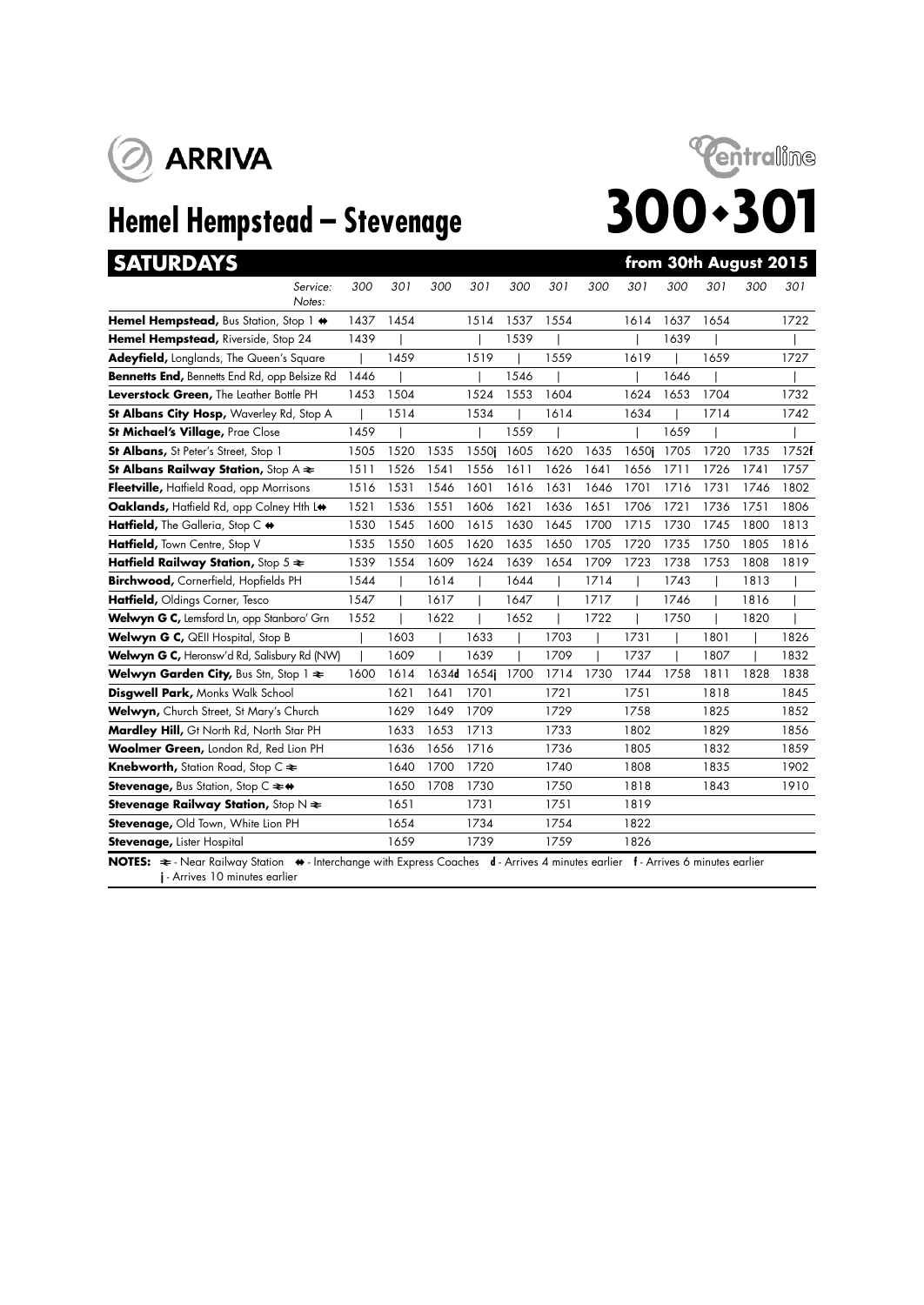



| <b>SATURDAYS</b>                                                                                                                                                                                     |      |            |      |            |            |      |      | from 30th August 2015 |
|------------------------------------------------------------------------------------------------------------------------------------------------------------------------------------------------------|------|------------|------|------------|------------|------|------|-----------------------|
| Service:<br>Notes:                                                                                                                                                                                   | 300  | 301        | 300  | 301        | 301        | 301  | 301  | 301                   |
| Hemel Hempstead, Bus Station, Stop 1 +                                                                                                                                                               | 1753 | 1815       |      | 1915       | 2005       | 2035 | 2148 | 2248                  |
| Hemel Hempstead, Riverside, Stop 24                                                                                                                                                                  | 1755 |            |      |            |            |      |      |                       |
| Adeyfield, Longlands, The Queen's Square                                                                                                                                                             |      | 1820       |      | 1920       | 2009       | 2039 | 2152 | 2252                  |
| Bennetts End, Bennetts End Rd, opp Belsize Rd                                                                                                                                                        | 1802 |            |      |            |            |      |      |                       |
| Leverstock Green, The Leather Bottle PH                                                                                                                                                              | 1809 | 1825       |      | 1925       | 2014       | 2044 | 2157 | 2257                  |
| St Albans City Hosp, Waverley Rd, Stop A                                                                                                                                                             |      | 1835       |      | 1935       | 2022       | 2052 | 2205 | 2305                  |
| St Michael's Village, Prae Close                                                                                                                                                                     | 1815 |            |      |            |            |      |      |                       |
| St Albans, St Peter's Street, Stop 1                                                                                                                                                                 | 1822 | 1848h 1913 |      | 1948h 2027 |            | 2057 | 2210 | 2310                  |
| St Albans Railway Station, Stop $A \rightleftarrows$                                                                                                                                                 | 1827 | 1853       | 1918 | 1952       | 2031       | 2101 | 2214 | 2314                  |
| Fleetville, Hatfield Road, opp Morrisons                                                                                                                                                             | 1832 | 1858       | 1923 | 1956       | 2035       | 2105 | 2218 | 2318                  |
| Oaklands, Hatfield Rd, opp Colney Hth Ln                                                                                                                                                             | 1836 | 1902       | 1927 | 2000       | 2039       | 2109 | 2222 | 2322                  |
| Hatfield, The Galleria, Stop C +                                                                                                                                                                     | 1843 | 1909       | 1934 | 2007       | 2044       | 2114 | 2227 | 2327                  |
| Hatfield, Town Centre, Stop V                                                                                                                                                                        | 1846 | 1916d 1937 |      | 2010       | 2047       | 2117 | 2230 | 2330                  |
| Hatfield Railway Station, Stop $5 \approx$                                                                                                                                                           | 1849 | 1919       | 1940 | 2013       | 2050       | 2120 | 2233 | 2333                  |
| Birchwood, Cornerfield, Hopfields PH                                                                                                                                                                 | 1854 |            | 1945 |            |            |      |      |                       |
| Hatfield, Oldings Corner, Tesco                                                                                                                                                                      | 1857 |            | 1948 |            |            |      |      |                       |
| Welwyn G C, Lemsford Ln, opp Stanboro' Grn                                                                                                                                                           | 1901 |            | 1952 |            |            |      |      |                       |
| Welwyn G C, QEII Hospital, Stop B                                                                                                                                                                    |      | 1926       |      | 2020       | 2057       | 2127 | 2240 | 2340                  |
| Welwyn G C, Heronsw'd Rd, Salisbury Rd (NW)                                                                                                                                                          |      | 1932       |      | 2026       | 2101       | 2131 | 2244 | 2344                  |
| Welwyn Garden City, Bus Stn, Stop 1 $\approx$                                                                                                                                                        | 1908 | 1938       | 2000 | 2030       | 2110e 2135 |      | 2248 | 2348                  |
| Disgwell Park, Monks Walk School                                                                                                                                                                     | 1915 | 1945       |      | 2036       | 2117       |      | 2255 |                       |
| Welwyn, Church Street, St Mary's Church                                                                                                                                                              | 1922 | 1952       |      | 2042       | 2123       |      | 2301 |                       |
| Mardley Hill, Gt North Rd, North Star PH                                                                                                                                                             | 1926 | 1956       |      | 2045       | 2126       |      | 2304 |                       |
| Woolmer Green, London Rd, Red Lion PH                                                                                                                                                                | 1929 | 1959       |      | 2047       | 2128       |      | 2306 |                       |
| Knebworth, Station Road, Stop C $\Leftarrow$                                                                                                                                                         | 1932 | 2002       |      | 2049       | 2131       |      | 2309 |                       |
| Stevenage, Bus Station, Stop C ≥ +                                                                                                                                                                   | 1940 | 2010       |      | 2055       | 2136       |      | 2315 |                       |
| Stevenage Railway Station, Stop $N \geq$                                                                                                                                                             |      |            |      |            | 2137       |      |      |                       |
| Stevenage, Old Town, White Lion PH                                                                                                                                                                   |      |            |      |            | 2140       |      |      |                       |
| <b>Stevenage, Lister Hospital</b>                                                                                                                                                                    |      |            |      |            | 2143       |      |      |                       |
| NOTES: $\Rightarrow$ - Near Railway Station $\leftrightarrow$ - Interchange with Express Coaches d - Arrives 4 minutes earlier e - Arrives 5 minutes earlier<br><b>h</b> - Arrives 8 minutes earlier |      |            |      |            |            |      |      |                       |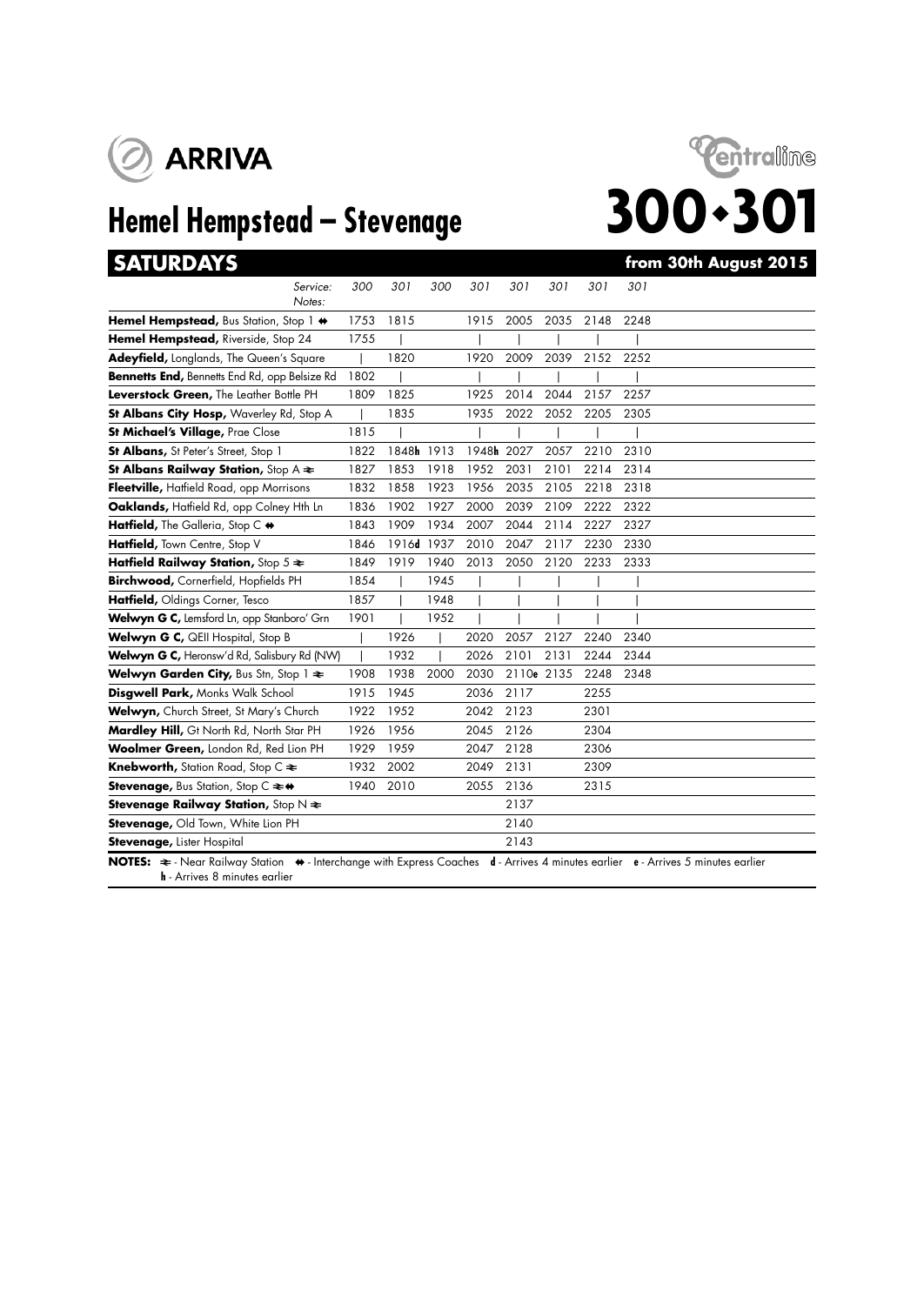

# **Hemel Hempstead – Stevenage 301**<br> **SUNDAYS**



## **from 30th August 2015**

| Notes:                                                                                                                                                    |      |      |      |      |      |      |      |      |      |      | <b>HCC</b> | <b>HCC</b> |
|-----------------------------------------------------------------------------------------------------------------------------------------------------------|------|------|------|------|------|------|------|------|------|------|------------|------------|
| Hemel Hempstead, Bus Station, Stop 1 $\leftrightarrow$                                                                                                    |      | 0851 | 0951 | 1051 | 1151 | 1251 | 1351 | 1451 | 1551 | 1651 | 1800       | 1900       |
| Adeyfield, Longlands, The Queen's Square                                                                                                                  |      | 0856 | 0956 | 1056 | 1156 | 1256 | 1356 | 1456 | 1556 | 1656 | 1804       | 1904       |
| Leverstock Green, The Leather Bottle PH                                                                                                                   |      | 0901 | 1001 | 1101 | 1201 | 1301 | 1401 | 1501 | 1601 | 1701 | 1809       | 1909       |
| St Albans City Hosp, Waverley Rd, Stop A                                                                                                                  |      | 0909 | 1009 | 1109 | 1209 | 1309 | 1409 | 1509 | 1609 | 1709 | 1817       | 1917       |
| <b>St Albans, St Peter's Street, Stop 1</b>                                                                                                               |      | 0916 | 1016 | 1116 | 1216 | 1316 | 1416 | 1516 | 1616 | 1716 | 1825       | 1925       |
| <b>St Albans Railway Station, Stop A <math>\approx</math></b>                                                                                             |      | 0922 | 1022 | 1122 | 1222 | 1322 | 1422 | 1522 | 1622 | 1722 | 1829       | 1929       |
| Fleetville, Hatfield Road, opp Morrisons                                                                                                                  |      | 0927 | 1027 | 1127 | 1227 | 1327 | 1427 | 1527 | 1627 | 1727 | 1833       | 1933       |
| Oaklands, Hatfield Rd, opp Colney Hth Ln                                                                                                                  |      | 0932 | 1032 | 1132 | 1232 | 1332 | 1432 | 1532 | 1632 | 1732 | 1837       | 1937       |
| Hatfield, The Galleria, Stop C $\leftrightarrow$                                                                                                          | 0852 | 0941 | 1041 | 1141 | 1241 | 1341 | 1441 | 1541 | 1641 | 1741 | 1842       | 1942       |
| <b>Hatfield, Town Centre, Stop V</b>                                                                                                                      | 0855 | 0944 | 1044 | 1144 | 1244 | 1344 | 1444 | 1544 | 1644 | 1744 | 1846       | 1945       |
| Hatfield Railway Station, Stop $5 \approx$                                                                                                                | 0858 | 0948 | 1048 | 1148 | 1248 | 1348 | 1448 | 1548 | 1648 | 1748 | 1849       |            |
| <b>Welwyn G C, QEII Hospital, Stop B</b>                                                                                                                  | 0904 | 0957 | 1057 | 1157 | 1257 | 1357 | 1457 | 1557 | 1657 | 1757 | 1856       |            |
| Welwyn G C, Heronsw'd Rd, Salisbury Rd (NW)                                                                                                               | 0908 | 1003 | 1103 | 1203 | 1303 | 1403 | 1503 | 1603 | 1703 | 1803 | 1900       |            |
| <b>Welwyn Garden City, Bus Stn, Stop 1 <math>\neq</math></b>                                                                                              | 0912 | 1008 | 1108 | 1208 | 1308 | 1408 | 1508 | 1608 | 1708 | 1808 | 1904       |            |
| <b>Disgwell Park, Monks Walk School</b>                                                                                                                   | 0919 | 1016 | 1116 | 1216 | 1316 | 1416 | 1516 | 1616 | 1716 | 1816 | 1911       |            |
| Welwyn, Church Street, St Mary's Church                                                                                                                   | 0925 | 1024 | 1124 | 1224 | 1324 | 1424 | 1524 | 1624 | 1724 | 1824 | 1917       |            |
| Mardley Hill, Gt North Rd, North Star PH                                                                                                                  | 0928 | 1027 | 1127 | 1227 | 1327 | 1427 | 1527 | 1627 | 1727 | 1827 | 1920       |            |
| Woolmer Green, London Rd, Red Lion PH                                                                                                                     | 0930 | 1030 | 1130 | 1230 | 1330 | 1430 | 1530 | 1630 | 1730 | 1830 | 1922       |            |
| <b>Knebworth, Station Road, Stop C <math>\approx</math></b>                                                                                               | 0933 | 1033 | 1133 | 1233 | 1333 | 1433 | 1533 | 1633 | 1733 | 1833 | 1925       |            |
| <b>Stevenage, Bus Station, Stop C <math>\rightleftarrows</math> <math>\leftrightarrow</math></b>                                                          | 0939 | 1039 | 1139 | 1239 | 1339 | 1439 | 1539 | 1639 | 1739 | 1839 | 1931       |            |
| <b>Stevenage Railway Station, Stop N <math>\neq</math></b>                                                                                                | 0940 | 1040 | 1140 | 1240 | 1340 | 1440 | 1540 | 1640 | 1740 | 1840 | 1932       |            |
| Stevenage, Old Town, White Lion PH                                                                                                                        | 0943 | 1043 | 1143 | 1243 | 1343 | 1443 | 1543 | 1643 | 1743 | 1843 | 1935       |            |
| <b>Stevenage, Lister Hospital</b>                                                                                                                         | 0947 | 1047 | 1147 | 1247 | 1347 | 1447 | 1547 | 1647 | 1747 | 1847 | 1938       |            |
| NOTES: $\Rightarrow$ Near Railway Station $\leftrightarrow$ Interchange with Express Coaches ECO - Operated under contract to Hertfordshire County Counci |      |      |      |      |      |      |      |      |      |      |            |            |